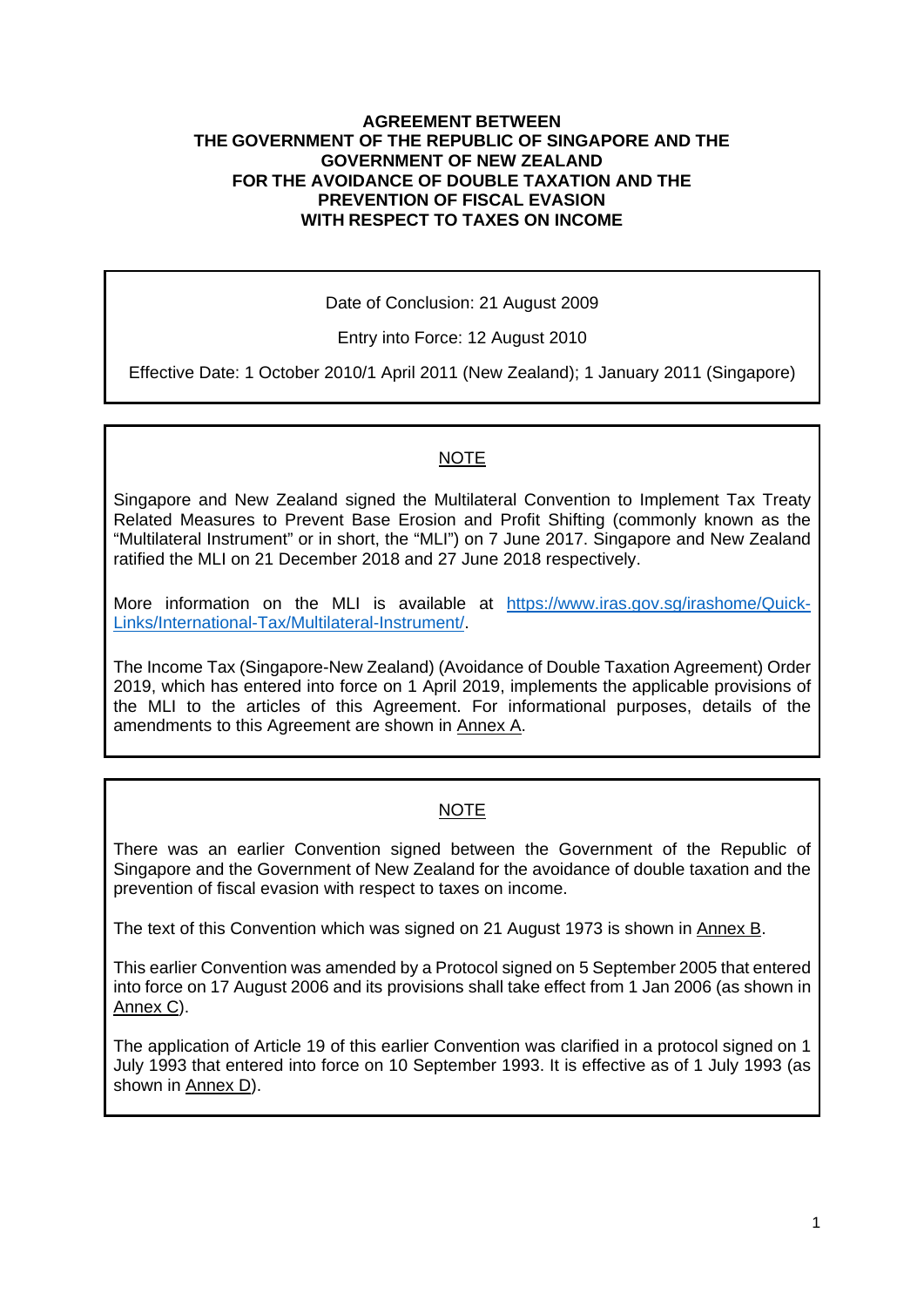The Government of the Republic of Singapore and the Government of New Zealand,

Desiring to conclude an Agreement for the avoidance of double taxation and the prevention of fiscal evasion with respect to taxes on income,

Have agreed as follows: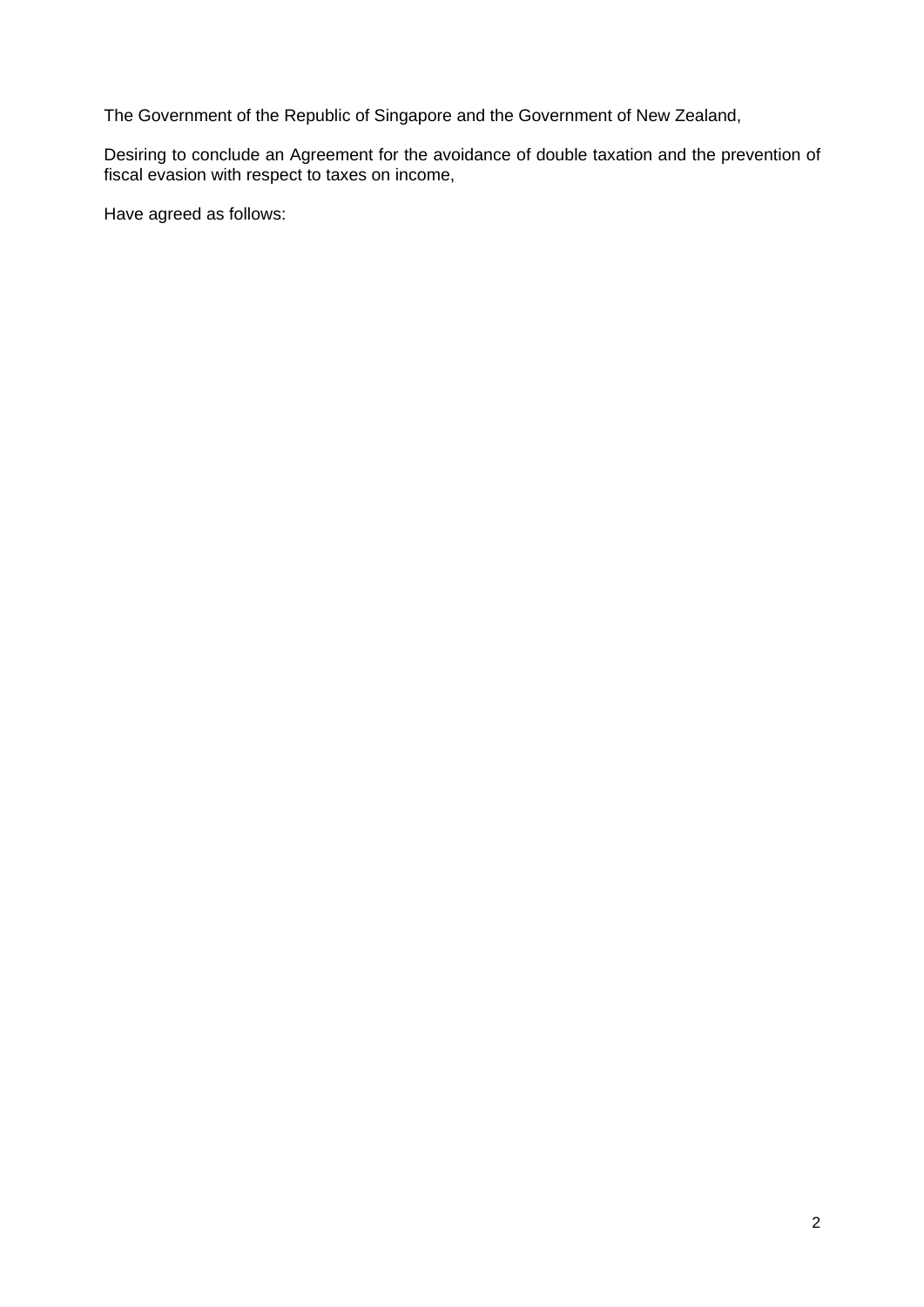# **ARTICLE 1 – PERSONS COVERED**

This Agreement shall apply to persons who are residents of one or both of the Contracting States.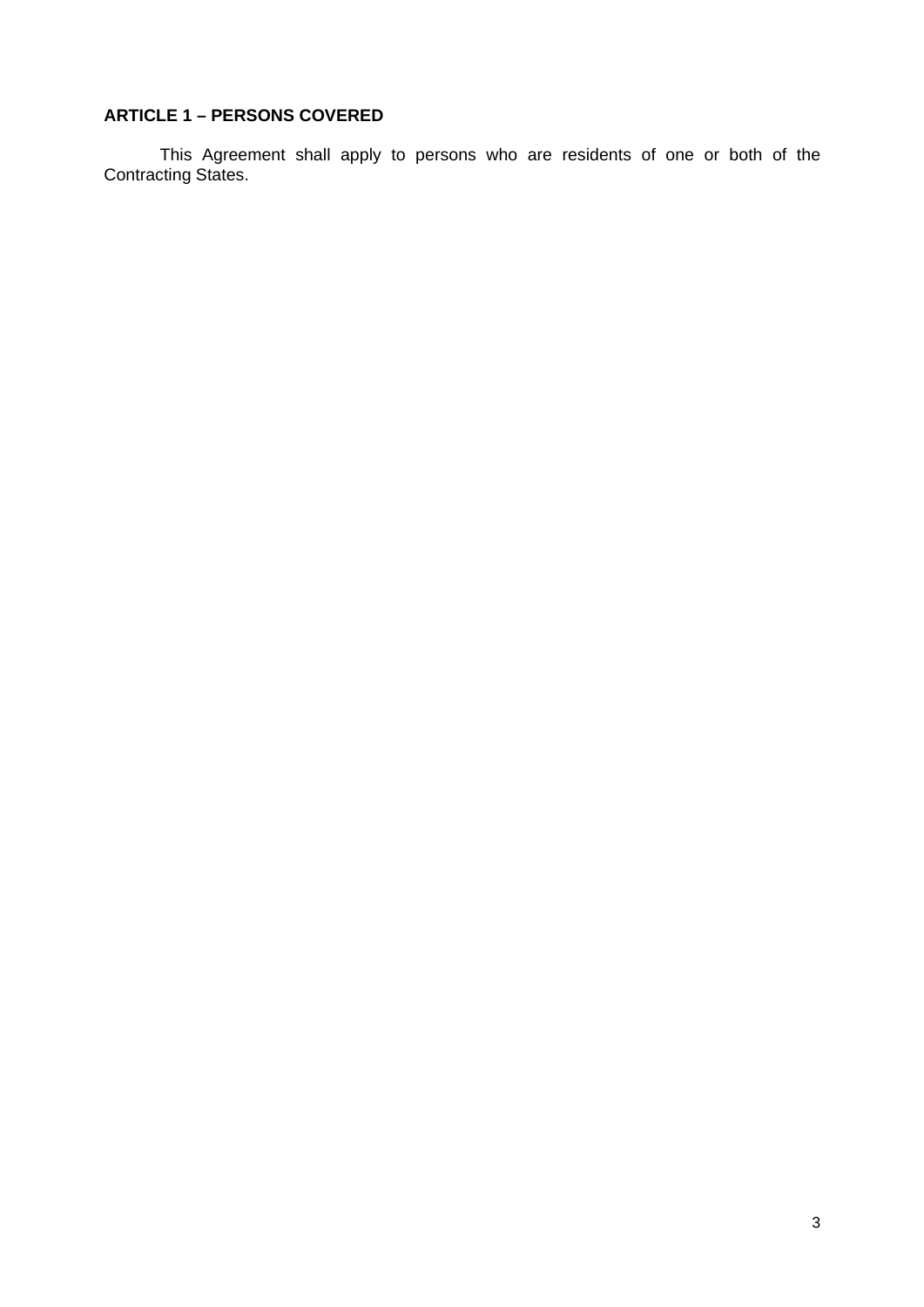# **ARTICLE 2 – TAXES COVERED**

- 1. The existing taxes to which the Agreement shall apply are:
	- (a) In New Zealand: the income tax

(hereinafter referred to as "New Zealand tax");

(b) In Singapore: the income tax

(hereinafter referred to as "Singapore tax").

2. The Agreement shall apply also to any identical or substantially similar taxes that are imposed after the date of signature of the Agreement in addition to, or in place of, the existing taxes. The competent authorities of the Contracting States shall notify each other within a reasonable period of time of any significant changes that have been made in their taxation laws.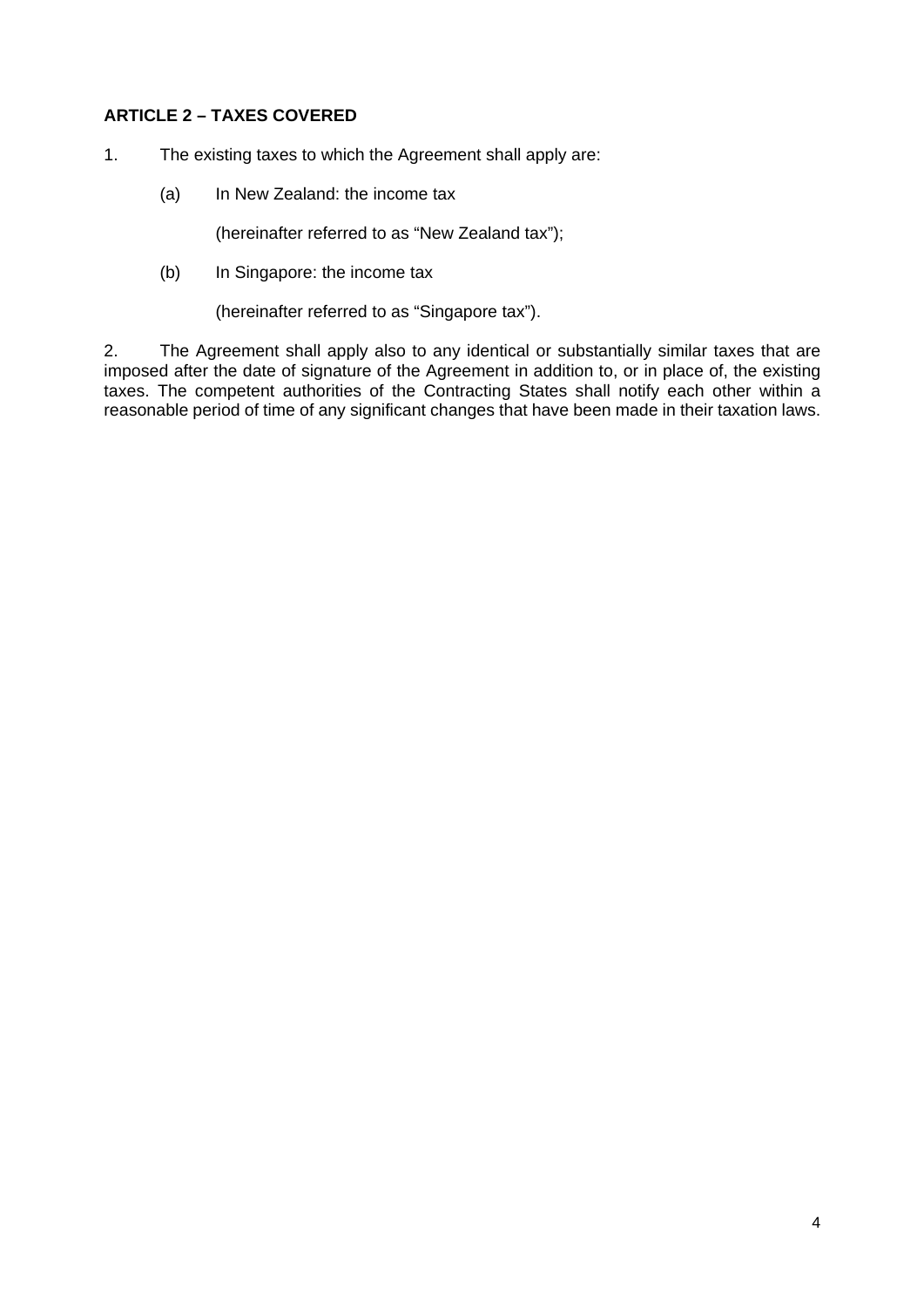### **ARTICLE 3 – GENERAL DEFINITIONS**

- 1. For the purposes of this Agreement, unless the context otherwise requires:
	- (a) the term "person" includes an individual, a company and any other body of persons;
	- (b) the term "company" means any body corporate or any entity that is treated as a body corporate for tax purposes;
	- (c) the term "enterprise" applies to the carrying on of any business;
	- (d) the terms "enterprise of a Contracting State" and "enterprise of the other Contracting State" mean respectively an enterprise carried on by a resident of a Contracting State and an enterprise carried on by a resident of the other Contracting State;
	- (e) the term "international traffic" means any transport by a ship or aircraft operated by an enterprise of a Contracting State, except when the ship or aircraft is operated solely between places in the other Contracting State;
	- (f) the term "competent authority" means:
		- (i) in the case of New Zealand, the Commissioner of Inland Revenue or an authorised representative;
		- (ii) in the case of Singapore, the Minister for Finance or an authorised representative;
	- (g) the term "national", in relation to a Contracting State, means:
		- (i) any individual possessing the nationality or citizenship of that Contracting State: and
		- (ii) any legal person, partnership or association deriving its status as such from the laws in force in that Contracting State;
	- (h) the term "business" includes the performance of professional services and of other activities of an independent character;
	- (i) the terms "a Contracting State" and "the other Contracting State" mean New Zealand or Singapore as the context requires;
	- (j) the term "statutory body" means a body constituted by statute and performing only non-commercial functions which would otherwise be performed by the Government of a Contracting State;
	- (k) the term "recognised Stock Exchange" means:
		- (i) in the case of New Zealand, the securities markets operated by the New Zealand Exchange Limited;
		- (ii) in the case of Singapore, the securities market operated by the Singapore Exchange Limited, Singapore Exchange Securities Trading Limited and the Central Depository (Pte) Limited; and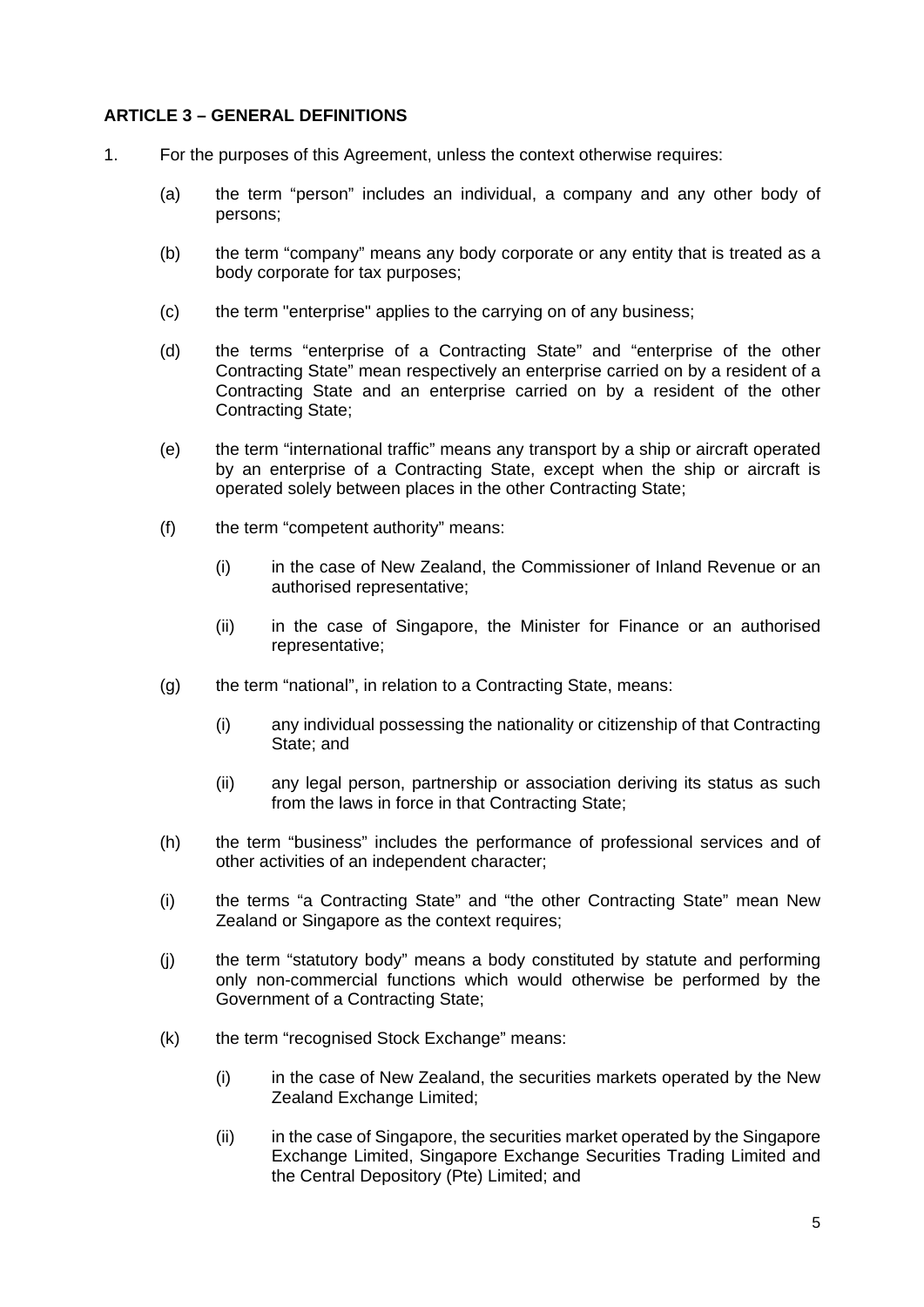- (iii) any other stock exchange located in a Contracting State that is agreed upon by the competent authorities of the Contracting States;
- (l) (i) the term "New Zealand" means the territory of New Zealand but does not include Tokelau or the Associated Self Governing States of the Cook Islands and Niue; it also includes any area beyond the territorial sea designated under New Zealand legislation and in accordance with international law as an area in which New Zealand may exercise sovereign rights with respect to natural resources;
	- (ii) the term "Singapore" means the Republic of Singapore and when used in a geographical sense, the term "Singapore" includes the territorial waters of Singapore and any area extending beyond the limits of the territorial waters of Singapore, and the sea-bed and subsoil of any such area, which has been or may hereafter be designated under the laws of Singapore and in accordance with international law as an area over which Singapore has sovereign rights for the purposes of exploring and exploiting the natural resources, whether living or non-living.

2. For the purposes of Articles 10, 11 and 12, a trustee subject to tax in a Contracting State in respect of dividends, interest or royalties shall be deemed to be the beneficial owner of that interest or those dividends or royalties.

3. As regards the application of the Agreement at any time by a Contracting State, any term not defined therein shall, unless the context otherwise requires, have the meaning that it has at that time under the law of that State for the purposes of the taxes to which the Agreement applies, any meaning under the applicable tax laws of that State prevailing over a meaning given to the term under other laws of that State.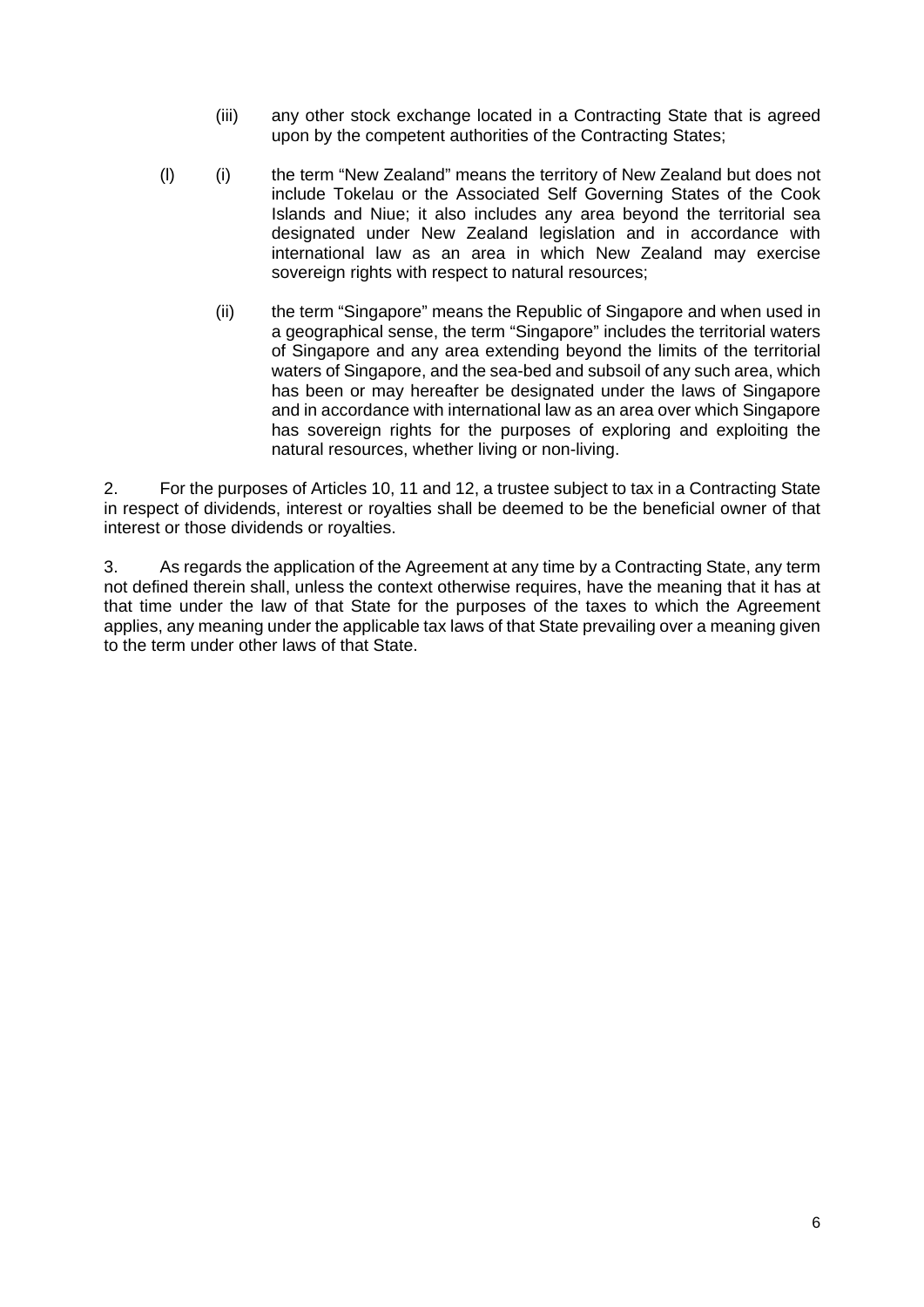# **ARTICLE 4 – RESIDENT**

1. For the purposes of this Agreement, the term "resident of a Contracting State" means any person who, under the laws of that State, is liable to tax therein by reason of that person's domicile, residence, place of management or any other criterion of a similar nature, and also includes that State and any political subdivision, local authority or statutory body thereof.

2. Where by reason of the provisions of paragraph 1 an individual is a resident of both Contracting States, then the individual's status shall be determined as follows:

- (a) the individual shall be deemed to be a resident only of the State in which a permanent home is available to the individual; if a permanent home is available to the individual in both States, the individual shall be deemed to be a resident only of the State with which the individual's personal and economic relations are closer (centre of vital interests);
- (b) if the State in which the individual's centre of vital interests cannot be determined, or if a permanent home is not available to the individual in either State, the individual shall be deemed to be a resident only of the State in which the individual has an habitual abode;
- (c) if the individual has an habitual abode in both States or in neither of them, the individual shall be deemed to be a resident only of the State of which the individual is a national;
- (d) in any other case, the competent authorities of the Contracting States shall settle the question by mutual agreement.

3. Where by reason of the provisions of paragraph 1 a person other than an individual is a resident of both Contracting States, then it shall be deemed to be a resident only of the State in which its place of effective management is situated.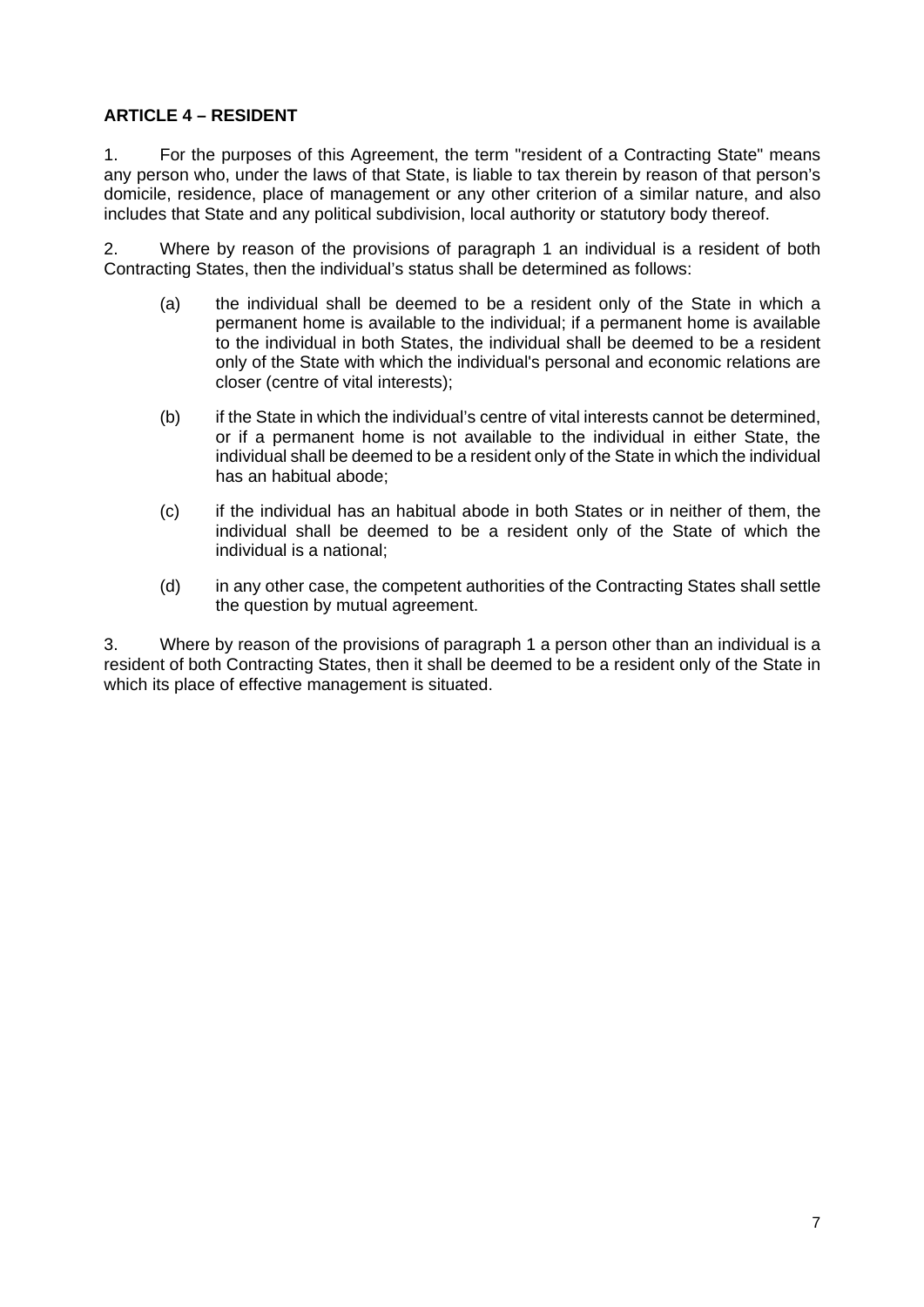## **ARTICLE 5 – PERMANENT ESTABLISHMENT**

1. For the purposes of this Agreement, the term "permanent establishment" means a fixed place of business through which the business of an enterprise is wholly or partly carried on.

2. The term "permanent establishment" includes especially:

- (a) a place of management;
- (b) a branch;
- (c) an office;
- (d) a factory;
- (e) a workshop, and
- (f) a mine, an oil or gas well, a quarry or any other place of extraction of natural resources.

3. A building site, or a construction, installation or assembly project, or supervisory activities in connection with that building site or construction, installation or assembly project, constitutes a permanent establishment if it lasts more than 12 months.

4. An enterprise shall be deemed to have a permanent establishment in a Contracting State and to carry on business through that permanent establishment if:

(a) (i) it carries on activities which consist of, or which are

connected with, the exploration or exploitation of natural resources, including standing timber, situated in that State; or

(ii) the enterprise operates substantial equipment in that State;

but only where the activities continue or the substantial equipment is operated within the State for a period or periods exceeding in the aggregate 183 days in any 12-month period commencing or ending in the year of income concerned; or

(b) it furnishes services (including consultancy and independent personal services), but only where activities of that nature continue within the State for a period or periods exceeding in the aggregate 183 days in any 12-month period commencing or ending in the year of income concerned.

5. For the purposes of determining the duration of activities under paragraphs 3 and 4, the period during which activities are carried on in a Contracting State by an enterprise associated with another enterprise shall be aggregated with the period during which activities are carried on by the enterprise with which it is associated if the first-mentioned activities are connected with the activities carried on in that State by the last-mentioned enterprise, provided that any period during which two or more associated enterprises are carrying on concurrent activities is counted only once. An enterprise shall be deemed to be associated with another enterprise if one is controlled directly or indirectly by the other, or if both are controlled directly or indirectly by a third person or persons.

6. An enterprise shall not be deemed to have a "permanent establishment" merely by reason of:

(a) the use of facilities solely for the purpose of storage, display or delivery of goods or merchandise belonging to the enterprise;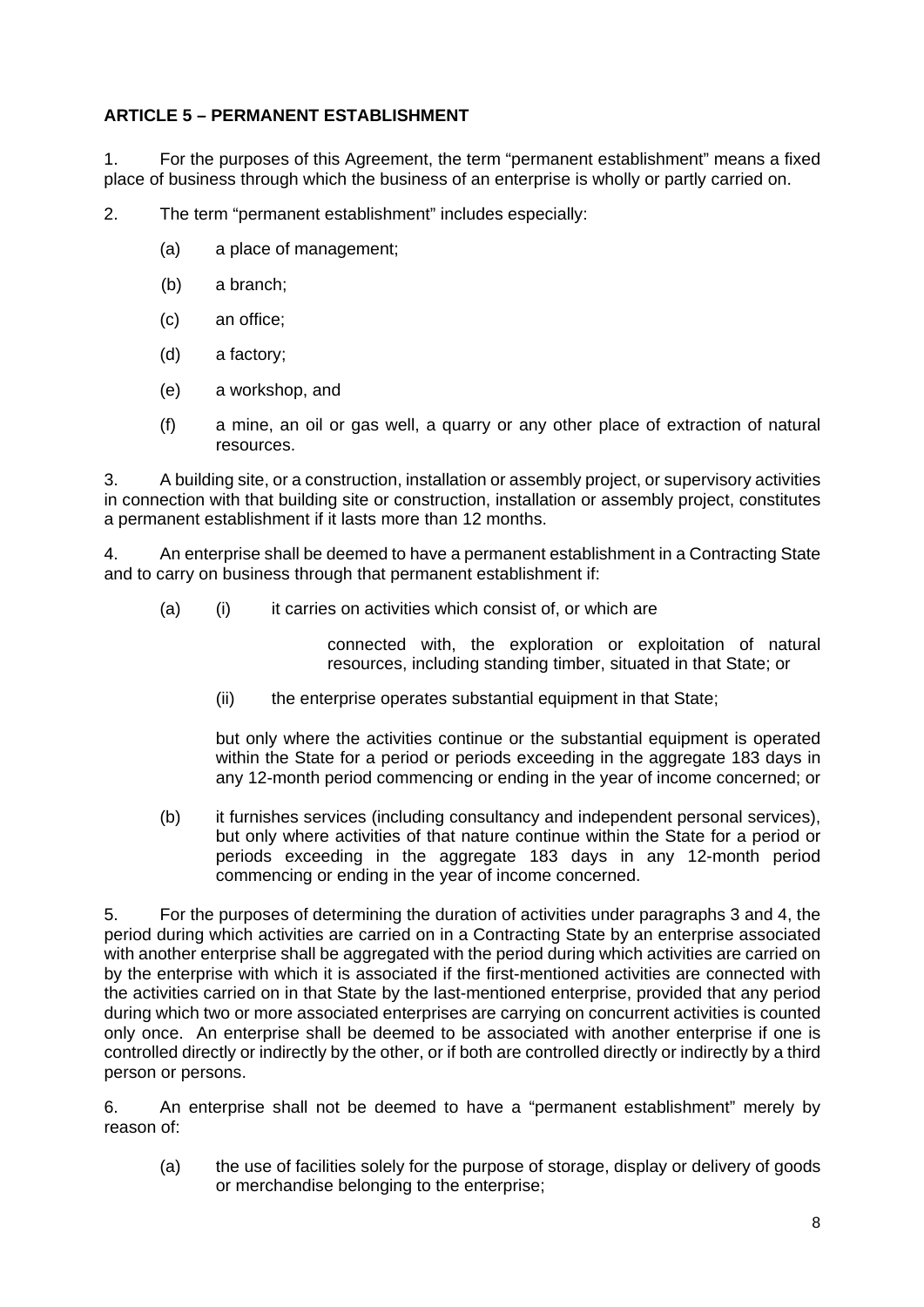- (b) the maintenance of a stock of goods or merchandise belonging to the enterprise solely for the purpose of storage, display or delivery;
- (c) the maintenance of a stock of goods or merchandise belonging to the enterprise solely for the purpose of processing by another enterprise;
- (d) the maintenance of a fixed place of business solely for the purpose of purchasing goods or merchandise or of collecting information, for the enterprise;
- (e) the maintenance of a fixed place of business solely for the purpose of carrying on, for the enterprise, any other activity of a preparatory or auxiliary character;
- (f) the maintenance of a fixed place of business solely for any combination of activities mentioned in sub-paragraphs (a) to (e), provided that the overall activity of the fixed place of business resulting from this combination is of a preparatory or auxiliary character.

7. Notwithstanding the provisions of paragraphs 1 and 2, where a person – other than an agent of an independent status to whom paragraph 8 applies – is acting on behalf of an enterprise; and

- (a) has, and habitually exercises, in a Contracting State an authority to substantially negotiate or conclude contracts on behalf of the enterprise; or
- (b) manufactures or processes in the first-mentioned State for the enterprise goods or merchandise belonging to the enterprise,

that enterprise shall be deemed to have a permanent establishment in that State in respect of any activities which that person undertakes for the enterprise, unless the activities of such person are limited to those mentioned in paragraph 6 and are, in relation to that enterprise, of a preparatory or auxiliary character.

8. An enterprise shall not be deemed to have a permanent establishment in a Contracting State merely because it carries on business in that State through a broker, general commission agent or any other agent of an independent status, provided that such persons are acting in the ordinary course of their business.

9. The fact that a company which is a resident of a Contracting State controls or is controlled by a company which is a resident of the other Contracting State, or which carries on business in that other State (whether through a permanent establishment or otherwise), shall not of itself constitute either company a permanent establishment of the other.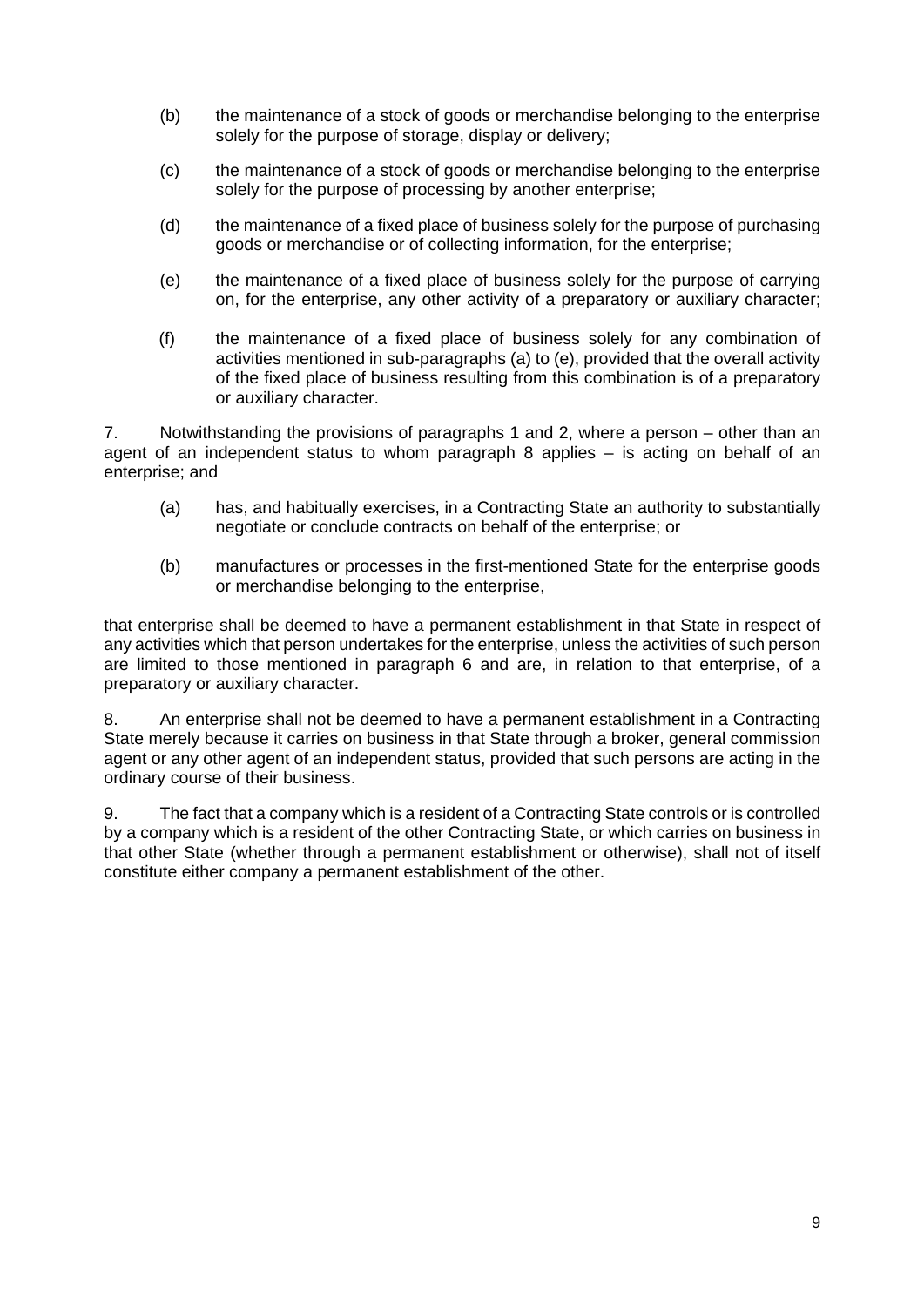## **ARTICLE 6 – INCOME FROM IMMOVABLE PROPERTY**

1. Income derived by a resident of a Contracting State from immovable property (including income from agriculture, forestry or fishing) situated in the other Contracting State may be taxed in that other State.

2. The term "immovable property" shall have the meaning which it has under the law of the Contracting State in which the property in question is situated. The term shall in any case include any natural resources, property accessory to immovable property, livestock and equipment used in agriculture and forestry, rights to which the provisions of general law respecting landed property apply, usufruct of immovable property, rights to explore for or exploit natural resources or standing timber, and rights to variable or fixed payments either as consideration for or in respect of the exploitation of, or the right to explore for or exploit natural resources or standing timber; ships and aircraft shall not be regarded as immovable property.

3. The provisions of paragraph 1 shall apply to income derived from the direct use, letting, or use in any other form of immovable property.

4. The provisions of paragraphs 1 and 3 shall also apply to the income from immovable property of an enterprise.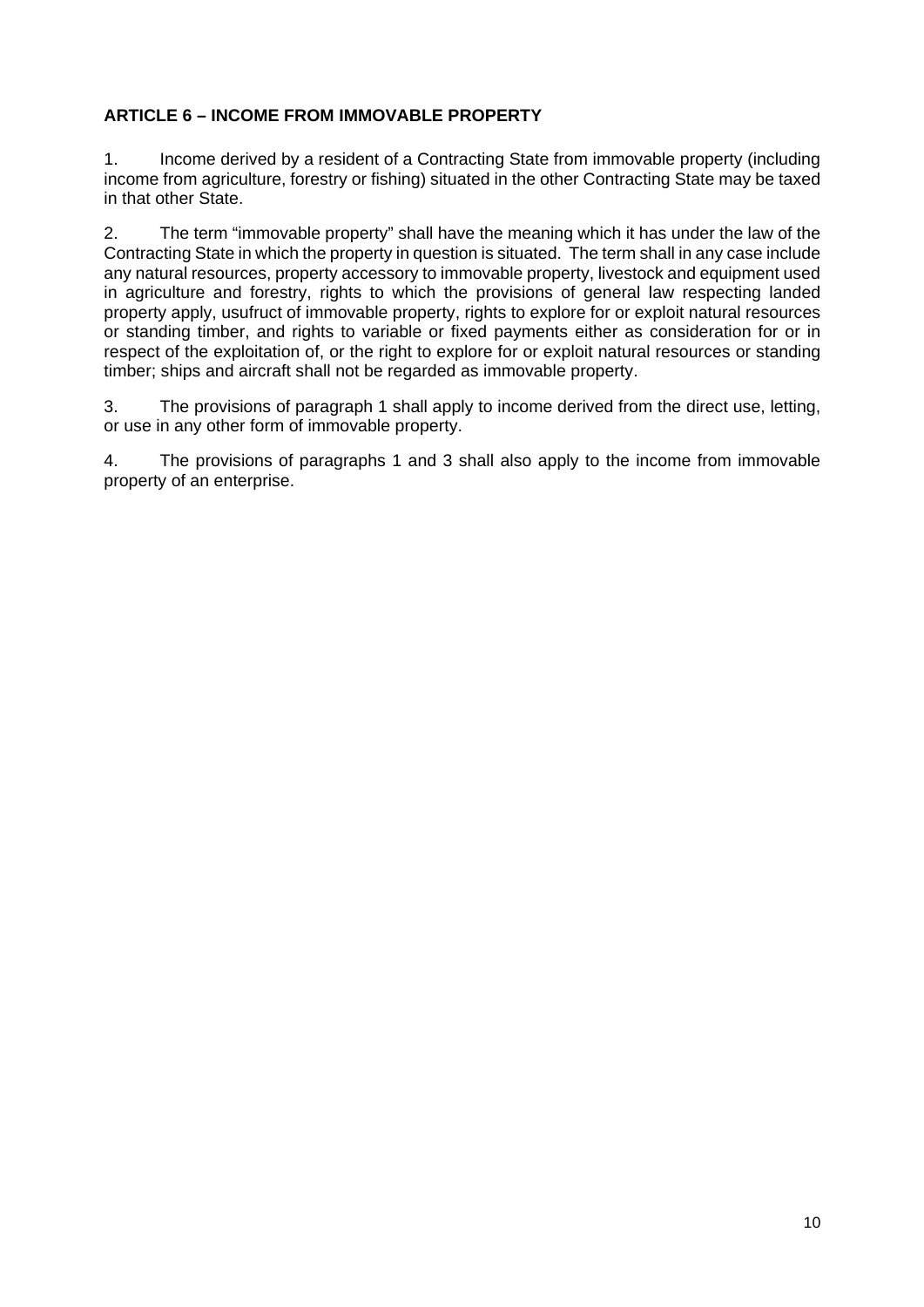# **ARTICLE 7 – BUSINESS PROFITS**

1. The profits of an enterprise of a Contracting State shall be taxable only in that State unless the enterprise carries on business in the other Contracting State through a permanent establishment situated therein. If the enterprise carries on business as aforesaid, the profits of the enterprise may be taxed in the other State but only so much of them as is attributable to that permanent establishment.

2. Subject to the provisions of paragraph 3, where an enterprise of a Contracting State carries on business in the other Contracting State through a permanent establishment situated therein, there shall in each Contracting State be attributed to that permanent establishment the profits which it might be expected to make if it were a distinct and separate enterprise engaged in the same or similar activities under the same or similar conditions and dealing wholly independently with the enterprise of which it is a permanent establishment.

3. In determining the profits of a permanent establishment, there shall be allowed as deductions expenses which are incurred for the purposes of the permanent establishment, including executive and general administrative expenses so incurred, whether in the State in which the permanent establishment is situated or elsewhere.

4. No profits shall be attributed to a permanent establishment by reason of the mere purchase by that permanent establishment of goods or merchandise for the enterprise.

5. For the purposes of the preceding paragraphs, the profits to be attributed to the permanent establishment shall be determined by the same method year by year unless there is good and sufficient reason to the contrary.

- 6. Where:
	- (a) a resident of a Contracting State beneficially owns, whether directly or through one or more interposed trusts, a share of the business profits of an enterprise carried on in the other Contracting State by the trustee of a trust other than a trust which is treated as a company for tax purposes; and
	- (b) in relation to that enterprise, that trustee would, in accordance with the principles of Article 5, have a permanent establishment in that other State,

the enterprise carried on by the trustee shall be deemed to be a business carried on in the other State by that resident through a permanent establishment situated in that other State and that share of business profits shall be attributed to that permanent establishment.

7. Where profits include items of income which are dealt with separately in other Articles of this Agreement, then the provisions of those Articles shall not be affected by the provisions of this Article.

8. Notwithstanding the provisions of this Article, an enterprise of a Contracting State that derives income or profits from any form of insurance, other than life insurance, from the other Contracting State in the form of premiums paid for the insurance of risks situated in that other State, may to that extent be taxed in the other State in accordance with the law of that other State relating specifically to the taxation of any person who derives such income or profits. However, the amount of the income or profits that may be taxed in that Contracting State shall not exceed 10 per cent of the gross premiums receivable, except where the income or profits so derived are attributable to a permanent establishment of an enterprise of the first-mentioned State, in which case the other provisions of this Article shall apply.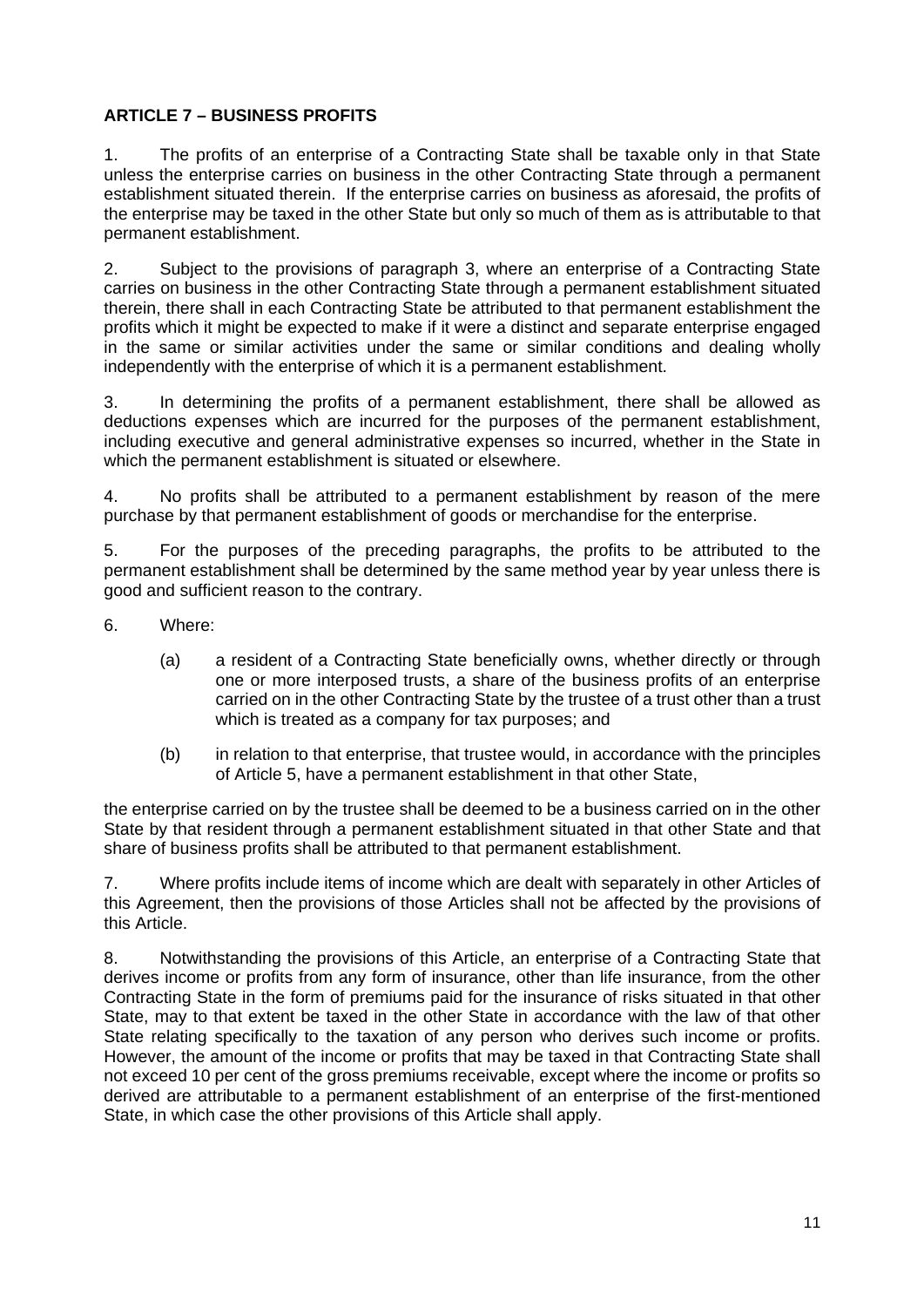## **ARTICLE 8 – SHIPPING AND AIR TRANSPORT**

1. Profits derived by an enterprise of a Contracting State from the operation of ships or aircraft in international traffic shall be taxable only in that State.

2. Notwithstanding the provisions of paragraph 1, such profits may be taxed in the other Contracting State to the extent the profits relate to transport confined solely to places in that other State.

3. The provisions of paragraphs 1 and 2 shall also apply to profits from the participation in a pool, a joint business or an international operating agency.

4. For the purposes of this Article, profits from the operation of ships or aircraft in international traffic shall include:

- (a) profits from the rental on a bareboat basis of ships or aircraft; and
- (b) profits from the use, maintenance or rental of containers (including trailers and related equipment for the transport of containers), used for the transport of goods or merchandise;

where such rental or such use, maintenance or rental, as the case may be, is incidental to the operation of ships or aircraft in international traffic.

5. For the purposes of this Article, profits derived from the carriage by ships or aircraft of passengers, livestock, mail, goods or merchandise which are shipped in a Contracting State for discharge at a place in that State shall be treated as profits from transport confined solely to places in that State.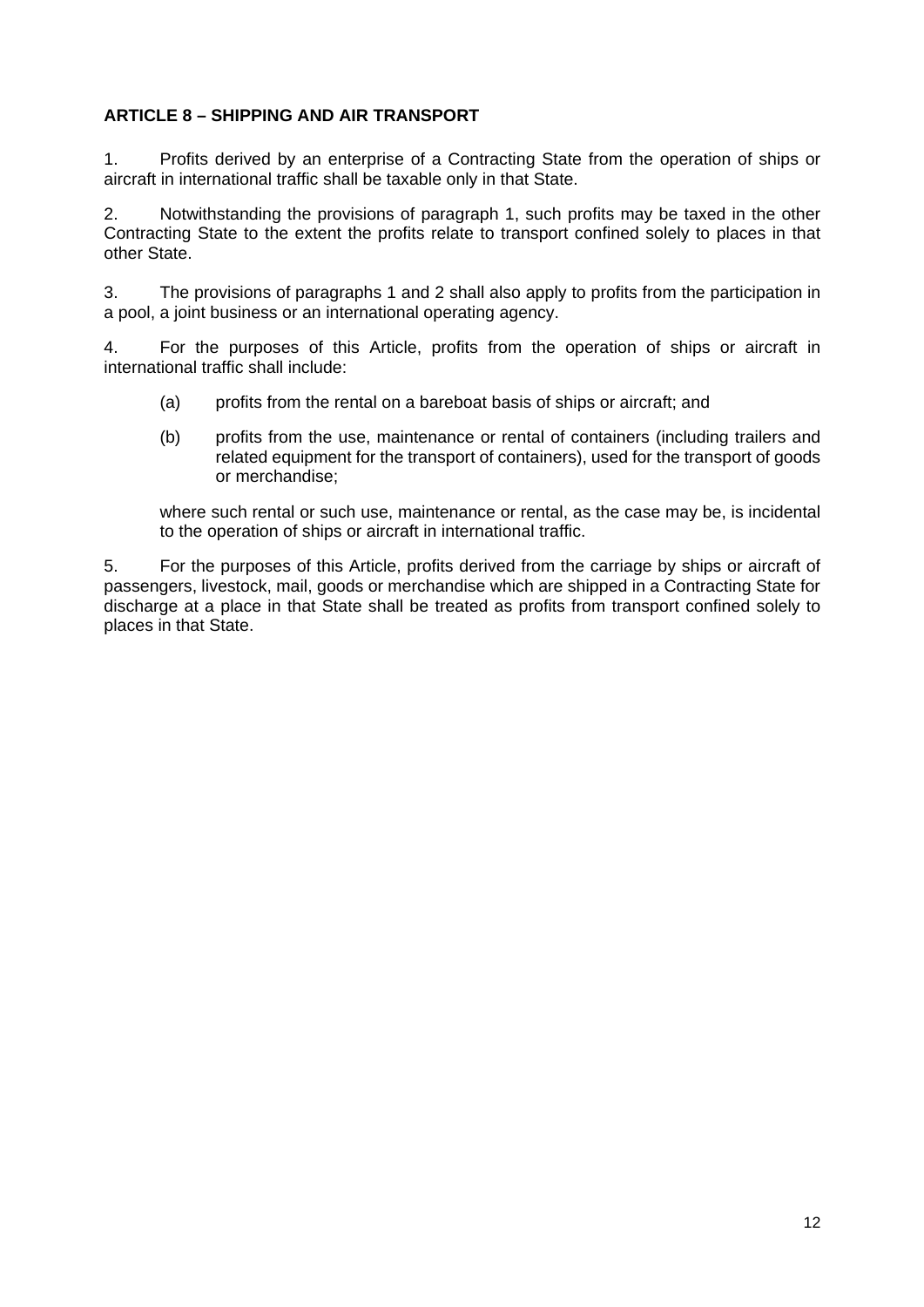## **ARTICLE 9 – ASSOCIATED ENTERPRISES**

- 1. Where
	- (a) an enterprise of a Contracting State participates directly or indirectly in the management, control or capital of an enterprise of the other Contracting State, or
	- (b) the same persons participate directly or indirectly in the management, control or capital of an enterprise of a Contracting State and an enterprise of the other Contracting State,

and in either case conditions are made or imposed between the two enterprises in their commercial or financial relations which differ from those which would be made between independent enterprises, then any profits which would, but for those conditions, have accrued to one of the enterprises, but, by reason of those conditions, have not so accrued, may be included in the profits of that enterprise and taxed accordingly.

2. Where a Contracting State includes in the profits of an enterprise of that State - and taxes accordingly - profits on which an enterprise of the other Contracting State has been charged to tax in that other State and the profits so included are profits which would have accrued to the enterprise of the first-mentioned State if the conditions made between the two enterprises had been those which would have been made between independent enterprises, then that other State shall make an appropriate adjustment to the amount of the tax charged therein on those profits. In determining such adjustment, due regard shall be had to the other provisions of this Agreement and the competent authorities of the Contracting States shall if necessary consult each other.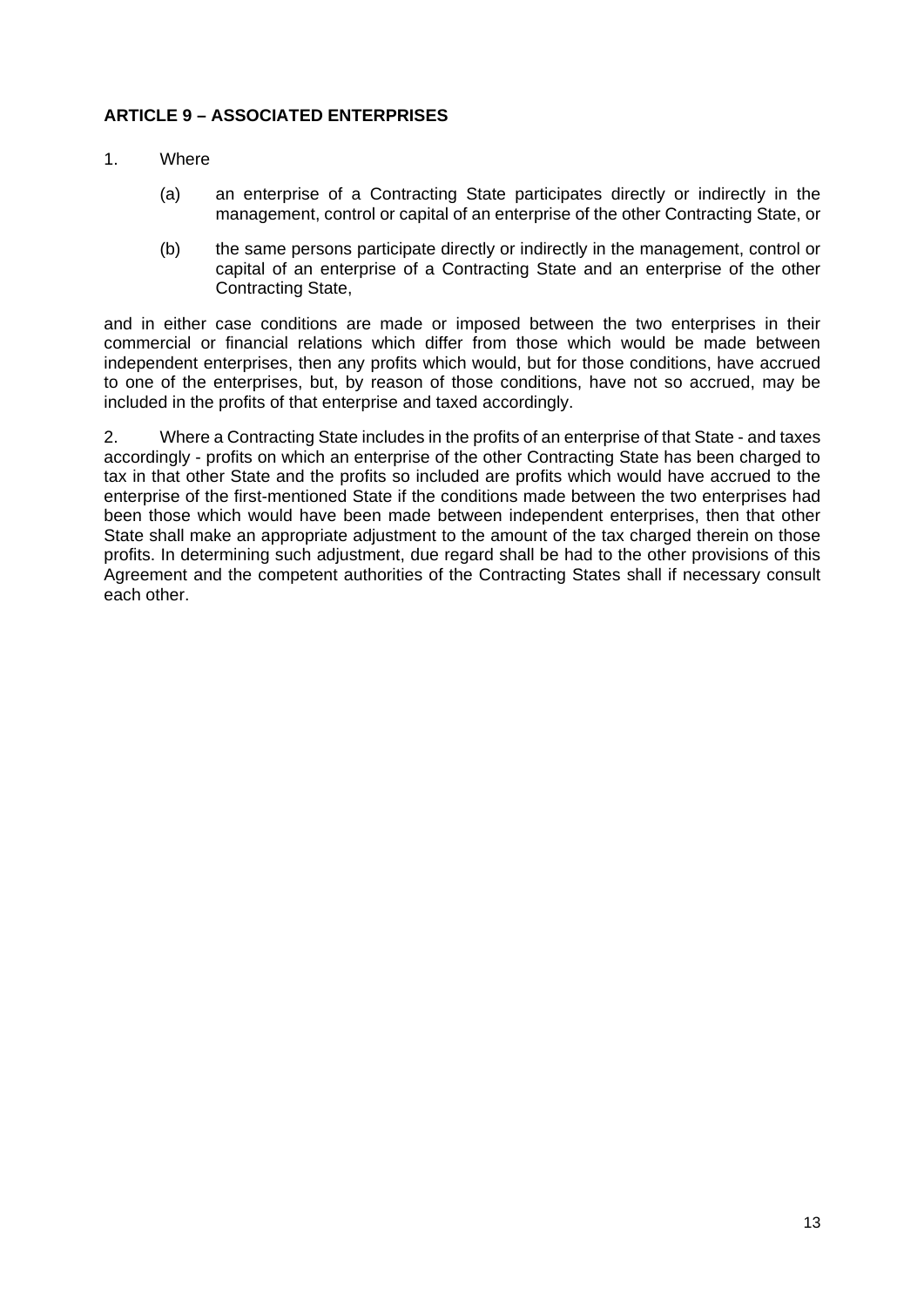## **Article 10 – DIVIDENDS**

1. Dividends paid by a company which is a resident of a Contracting State to a resident of the other Contracting State may be taxed in that other State.

2. However, such dividends may also be taxed in the Contracting State of which the company paying the dividends is a resident and according to the laws of that State, but if the beneficial owner of the dividends is a resident of the other Contracting State, the tax so charged shall not exceed:

- (a) 5 per cent of the gross amount of the dividends if the beneficial owner is a company that owns directly at least 10 per cent of the voting power of the company paying the dividends;
- (b) 15 per cent of the gross amount of the dividends in all other cases.

This paragraph shall not affect the taxation of the company in respect of the profits out of which the dividends are paid.

3. The term "dividends" as used in this Article means income from shares and other income treated as income from shares by the laws of the State of which the company making the distribution is a resident.

4. The provisions of paragraphs 1 and 2 shall not apply if the beneficial owner of the dividends, being a resident of a Contracting State, carries on business in the other Contracting State of which the company paying the dividends is a resident, through a permanent establishment situated therein and the holding in respect of which the dividends are paid is effectively connected with such permanent establishment. In such case the provisions of Article 7 shall apply.

5. Where a company which is a resident of a Contracting State derives profits or income from the other Contracting State, that other State may not impose any tax on the dividends paid by the company, except insofar as such dividends are paid to a resident of that other State or insofar as the holding in respect of which the dividends are paid is effectively connected with a permanent establishment situated in that other State, nor subject the company's undistributed profits to a tax on the company's undistributed profits, even if the dividends paid or the undistributed profits consist wholly or partly of profits or income arising in such other State.

6. No relief shall be available under this Article if it was the main purpose or one of the main purposes of any person concerned with an assignment of the dividends, or with the creation or assignment of the shares or other rights in respect of which the dividend is paid, or the establishment, acquisition or maintenance of the company that is the beneficial owner of the dividends and the conduct of its operations, to take advantage of this Article. In any case where a Contracting State intends to apply this paragraph, the competent authority of that State shall consult with the competent authority of the other Contracting State.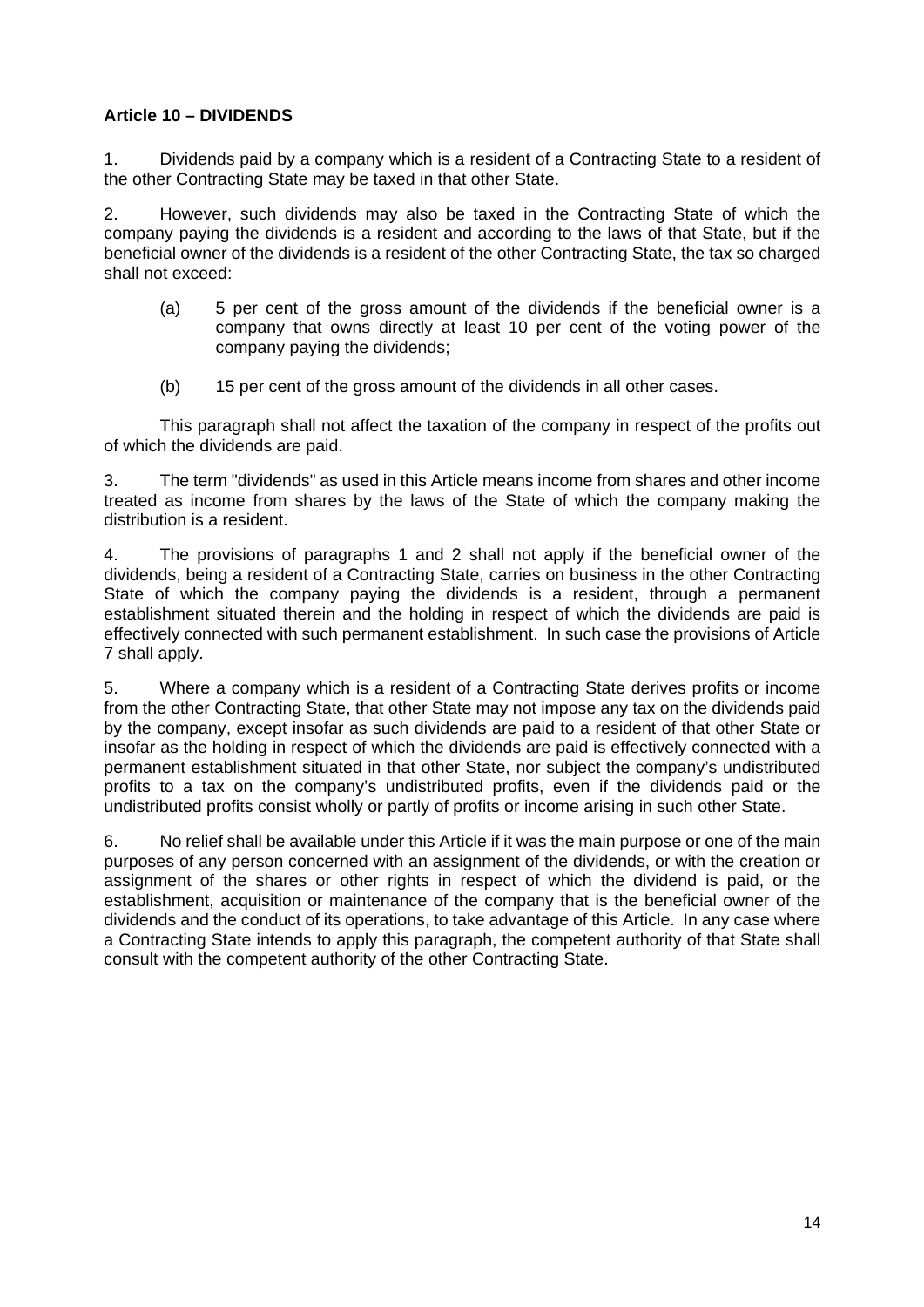# **ARTICLE 11 – INTEREST**

1. Interest arising in a Contracting State and paid to a resident of the other Contracting State may be taxed in that other State.

2. However, such interest may also be taxed in the Contracting State in which it arises and according to the laws of that State, but if the beneficial owner of the interest is a resident of the other Contracting State, the tax so charged shall not exceed 10 per cent of the gross amount of the interest.

3. Notwithstanding the provisions of paragraph 2, interest arising in a Contracting State and paid to the Government of the other Contracting State shall be exempt from tax in the firstmentioned State.

- 4. For the purpose of paragraph 3, the term "Government":
	- (a) in the case of New Zealand, means the Government of New Zealand and shall include:
		- (i) the Reserve Bank of New Zealand;
		- (ii) the New Zealand Export Credit Office;
		- (iii) the New Zealand Superannuation Fund;
		- (iv) a statutory body; and
		- (v) any institution wholly or mainly owned by the Government of New Zealand as may be agreed from time to time between the competent authorities of the Contracting States;
	- (b) in the case of Singapore, means the Government of Singapore and shall include:
		- (i) the Monetary Authority of Singapore;
		- (ii) the Government of Singapore Investment Corporation Pte Ltd;
		- (iii) a statutory body; and
		- (iv) any institution wholly or mainly owned by the Government of Singapore as may be agreed from time to time between the competent authorities of the Contracting States.

5. The term "interest" as used in this Article means income from debt-claims of every kind, whether or not secured by mortgage and whether or not carrying a right to participate in the debtor's profits, and in particular, income from government securities and income from bonds or debentures, including premiums and prizes attaching to such securities, bonds or debentures, as well as all other income treated as income from money lent by the laws, relating to tax, of the Contracting State in which the income arises, but does not include any income which is treated as a dividend under Article 10.

6. The provisions of paragraphs 1, 2 and 3 shall not apply if the beneficial owner of the interest, being a resident of a Contracting State, carries on business in the other Contracting State in which the interest arises through a permanent establishment situated therein and the debt-claim in respect of which the interest is paid is effectively connected with such permanent establishment. In such case the provisions of Article 7 shall apply.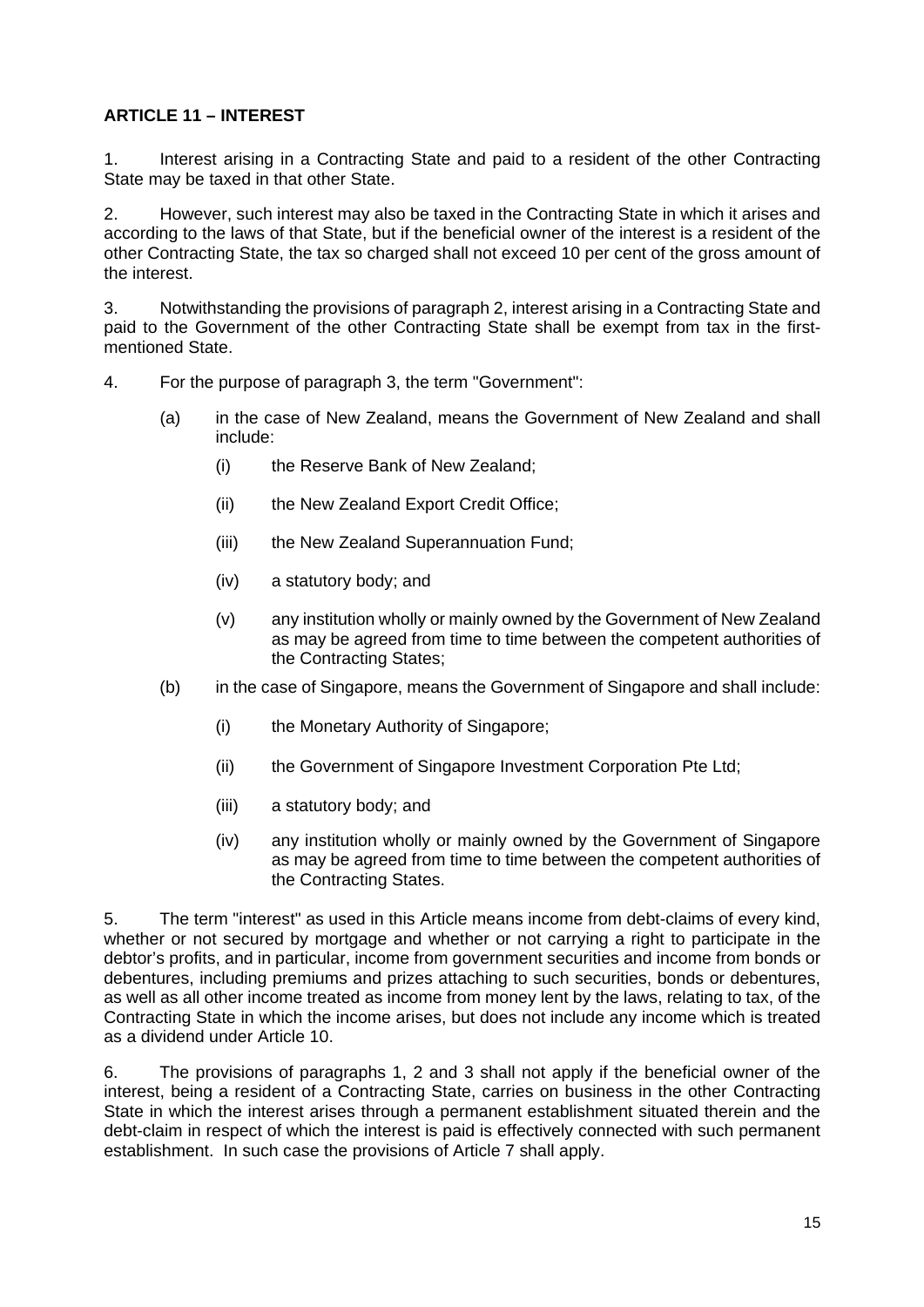7. Interest shall be deemed to arise in a Contracting State when the payer is a resident of that State. Where, however, the person paying the interest, whether the person is a resident of a Contracting State or not, has in a Contracting State a permanent establishment in connection with which the indebtedness on which the interest is paid was incurred, and such interest is borne by or deductible in determining the income, profits or gains attributable to that permanent establishment, then such interest shall be deemed to arise in the State in which the permanent establishment is situated.

8. Where, by reason of a special relationship between the payer and the beneficial owner or between both of them and some other person, the amount of the interest, having regard to the debt-claim for which it is paid, exceeds the amount which would have been agreed upon by the payer and the beneficial owner in the absence of such relationship, the provisions of this Article shall apply only to the last-mentioned amount. In such case, the excess part of the payments shall remain taxable according to the laws of each Contracting State, due regard being had to the other provisions of this Agreement.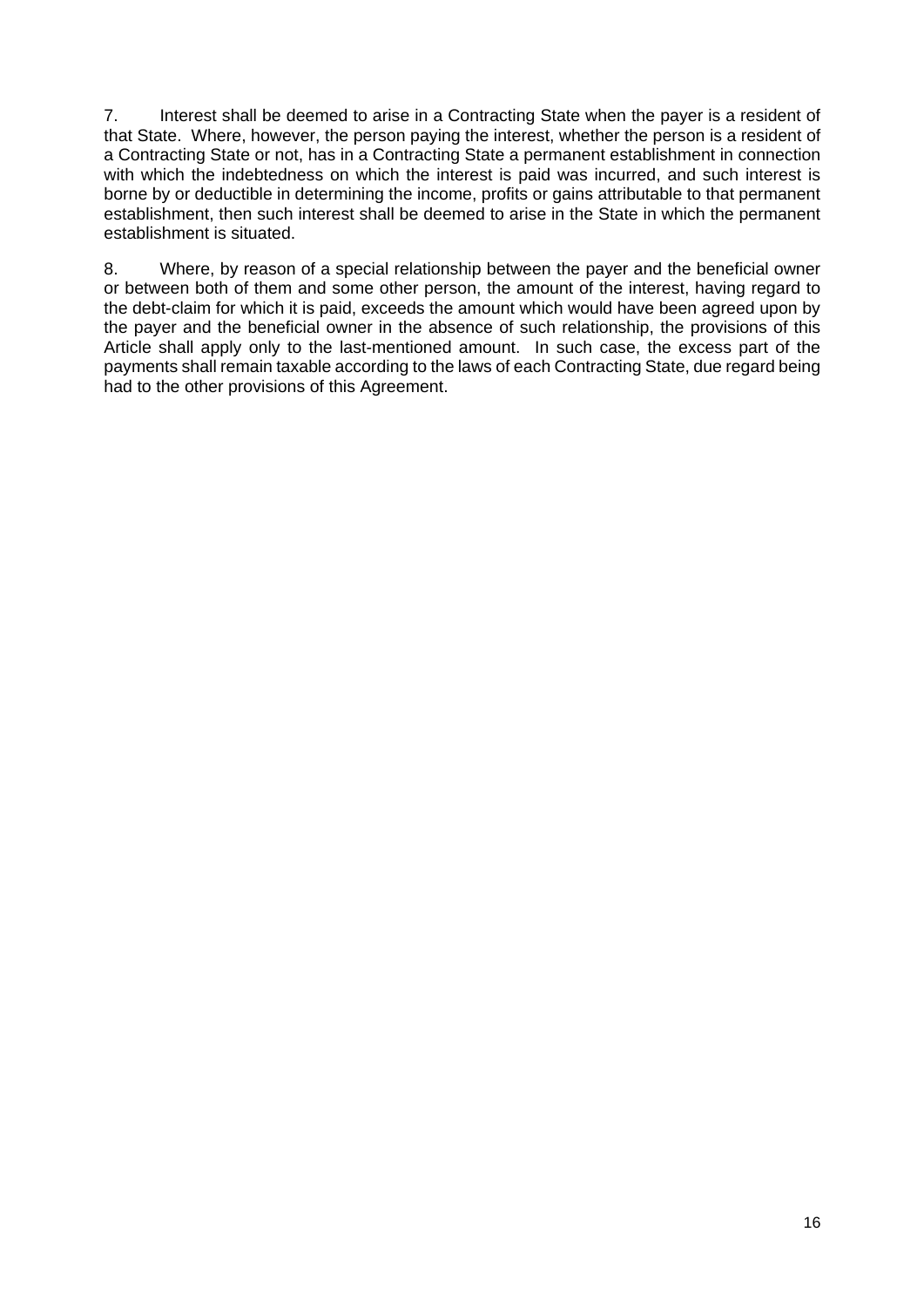# **ARTICLE 12 – ROYALTIES**

1. Royalties arising in a Contracting State and paid to a resident of the other Contracting State may be taxed in that other State.

2. However, such royalties may also be taxed in the Contracting State in which they arise and according to the laws of that State, but if the beneficial owner of the royalties is a resident of the other Contracting State, the tax so charged shall not exceed 5 per cent of the gross amount of the royalties.

3. The term "royalties" as used in this Article means payments of any kind, whether periodical or not, and however described or computed, to the extent to which they are made as consideration for:

- (a) the use of, or the right to use, any copyright (including the use of or the right to use any literary, dramatic, musical, artistic, or scientific works, sound recordings, films, broadcasts, cable programmes, typographical arrangements of published editions or computer software), patent, design or model, plan, secret formula or process, trade-mark, or other like property or right; or
- (b) the use of, or the right to use, any industrial, scientific or commercial equipment; or
- (c) knowledge or information concerning industrial, commercial or scientific experience; or
- (d) any assistance that is ancillary and subsidiary to, and is furnished as a means of enabling the application or enjoyment of, any such property or right as is mentioned in subparagraph (a), any such equipment as is mentioned in subparagraph (b) or any such knowledge or information as is mentioned in subparagraph (c); or
- (e) total or partial forbearance in respect of the use or supply of any property or right referred to in this paragraph.

4. The provisions of paragraphs 1 and 2 shall not apply if the beneficial owner of the royalties, being a resident of a Contracting State, carries on business in the other Contracting State in which the royalties arise through a permanent establishment situated therein and the right or property in respect of which the royalties are paid is effectively connected with such permanent establishment. In such case the provisions of Article 7 shall apply.

5. Royalties shall be deemed to arise in a Contracting State when the payer is a person who is a resident of that State. Where, however, the person paying the royalties, whether the person is a resident of a Contracting State or not, has in a Contracting State a permanent establishment in connection with which the liability to pay the royalties was incurred, and the royalties are borne by or deductible in determining the income, profits or gains attributable to that permanent establishment, then the royalties shall be deemed to arise in the State in which the permanent establishment is situated.

6. Where, by reason of a special relationship between the payer and the beneficial owner or between both of them and some other person, the amount of the royalties, having regard to the use, right or information for which they are paid, exceeds the amount which would have been agreed upon by the payer and the beneficial owner in the absence of such relationship, the provisions of this Article shall apply only to the last-mentioned amount. In such case, the excess part of the payments shall remain taxable according to the laws of each Contracting State, due regard being had to the other provisions of this Agreement.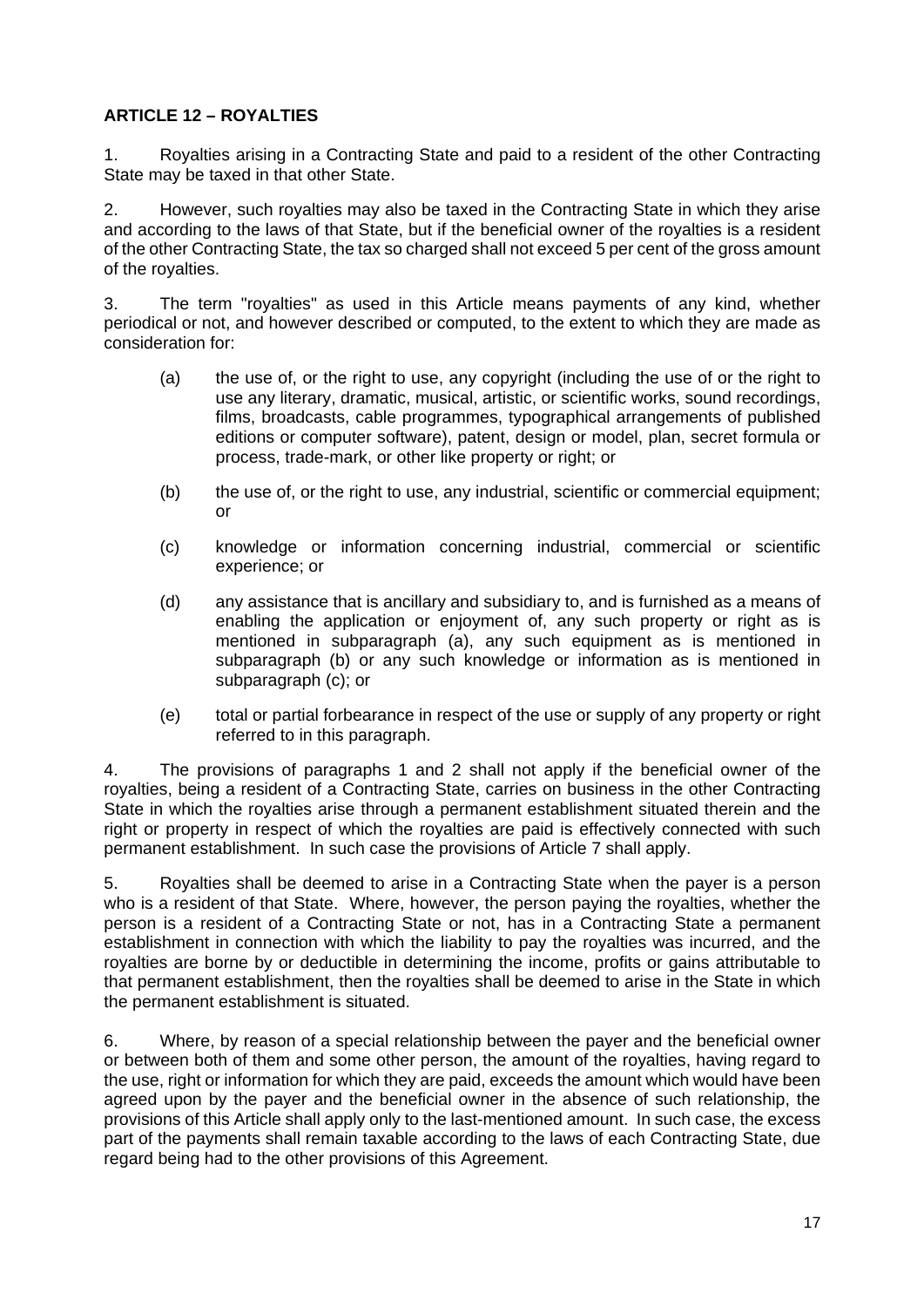7. No relief shall be available under this Article if it was the main purpose or one of the main purposes of any person concerned with an assignment of the royalties, or with the creation or assignment of the rights in respect of which the royalties are paid or credited, to take advantage of this Article by means of that creation or assignment. In any case where a Contracting State intends to apply this paragraph, the competent authority of that State shall consult with the competent authority of the other Contracting State.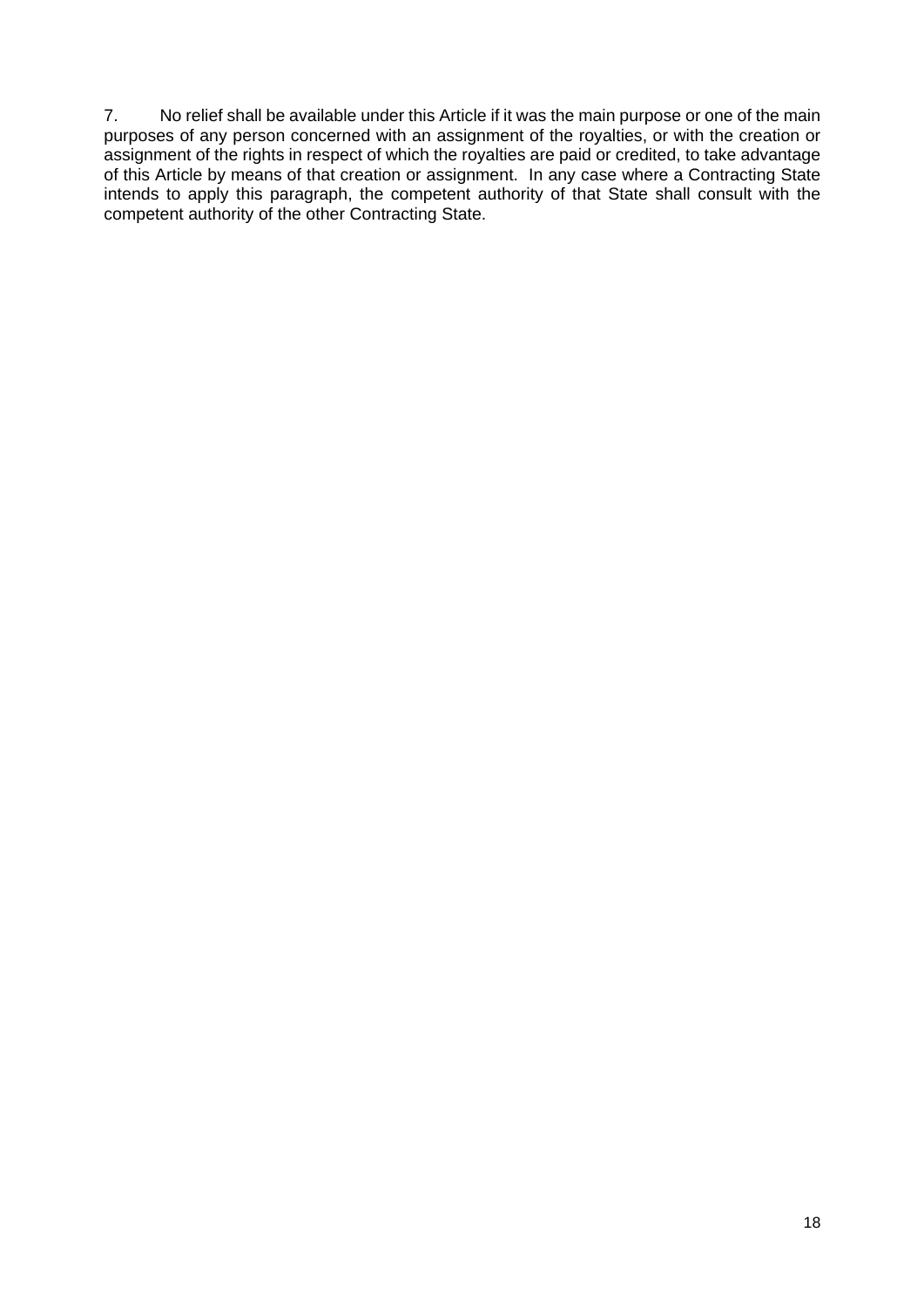# **ARTICLE 13 – ALIENATION OF PROPERTY**

1. Gains derived by a resident of a Contracting State from the alienation of immovable property referred to in Article 6 and situated in the other Contracting State may be taxed in that other State.

2. Gains from the alienation of movable property forming part of the business property of a permanent establishment which an enterprise of a Contracting State has in the other Contracting State, including such gains from the alienation of such a permanent establishment (alone or with the whole enterprise), may be taxed in that other State.

3. Gains from the alienation of ships or aircraft operated in international traffic, or movable property pertaining to the operation of such ships or aircraft, shall be taxable only in the Contracting State in which the enterprise alienating such ships, aircraft or other property is a resident.

4. Gains derived by a resident of a Contracting State from the alienation of shares, other than shares traded on a recognised Stock Exchange, deriving more than 50 per cent of their value directly or indirectly from immovable property situated in the other Contracting State may be taxed in that other State.

5. Nothing in this Agreement affects the application of the laws of a Contracting State relating to the taxation of gains of a capital nature derived from the alienation of any property other than that to which any of the preceding paragraphs of this Article apply.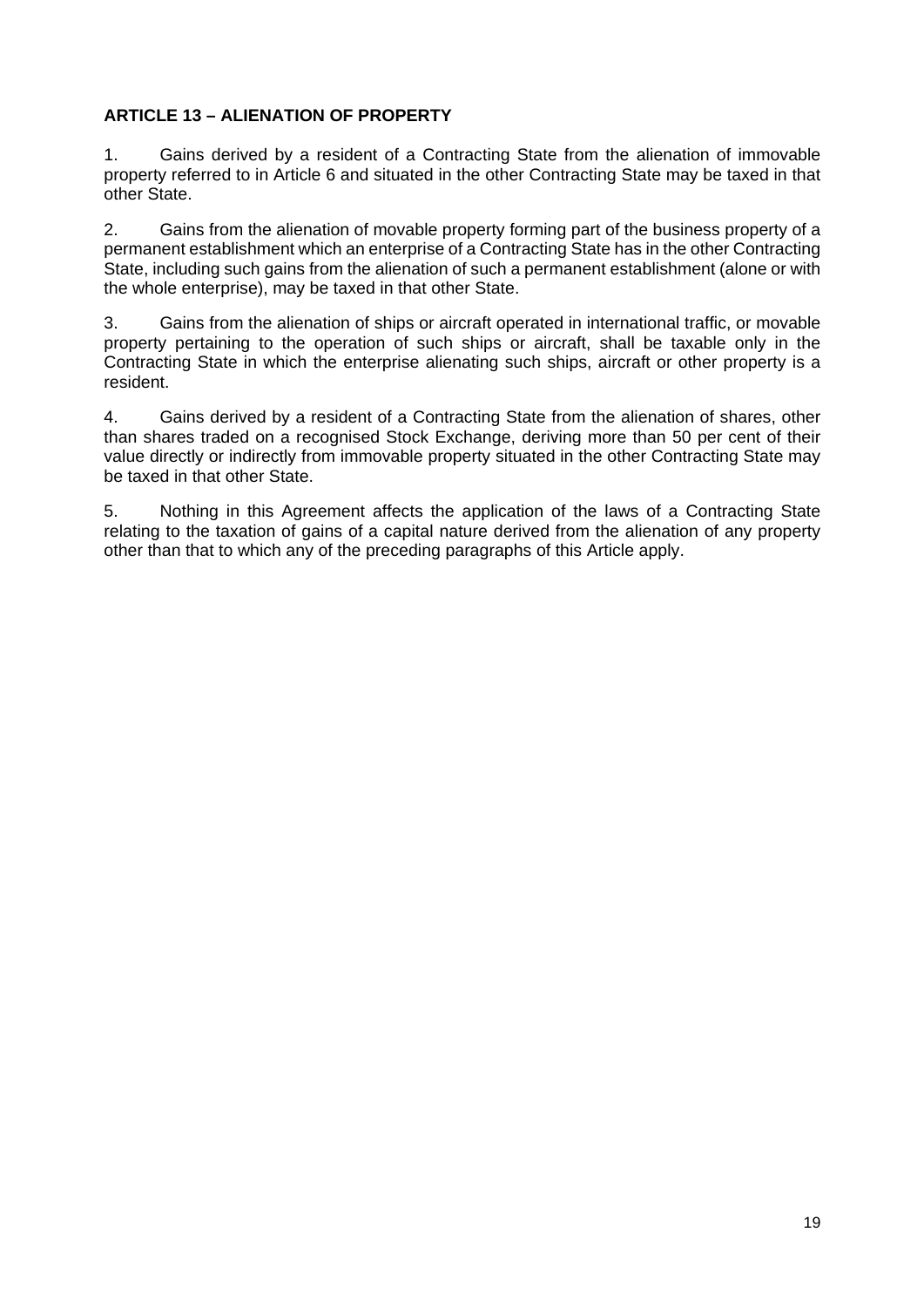## **ARTICLE 14 – INCOME FROM EMPLOYMENT**

1. Subject to the provisions of Articles 15, 17 and 18, salaries, wages and other similar remuneration derived by a resident of a Contracting State in respect of an employment shall be taxable only in that State unless the employment is exercised in the other Contracting State. If the employment is so exercised, such remuneration as is derived therefrom may be taxed in that other State.

2. Notwithstanding the provisions of paragraph 1, remuneration derived by a resident of a Contracting State in respect of an employment exercised in the other Contracting State shall be taxable only in the first-mentioned State if:

- (a) the recipient is present in the other State for a period or periods not exceeding in the aggregate 183 days in any twelve month period commencing or ending in the year of income concerned, and
- (b) the remuneration is paid by, or on behalf of, an employer who is not a resident of the other State, and
- (c) the remuneration is not borne by or not deductible in determining the taxable profits of a permanent establishment which the employer has in the other State.

3. Notwithstanding the preceding provisions of this Article, remuneration derived in respect of an employment exercised aboard a ship or aircraft operated in international traffic by an enterprise of a Contracting State shall be taxable only in that State. However, if the remuneration is derived by a resident of the other Contracting State, it may also be taxed in that other State.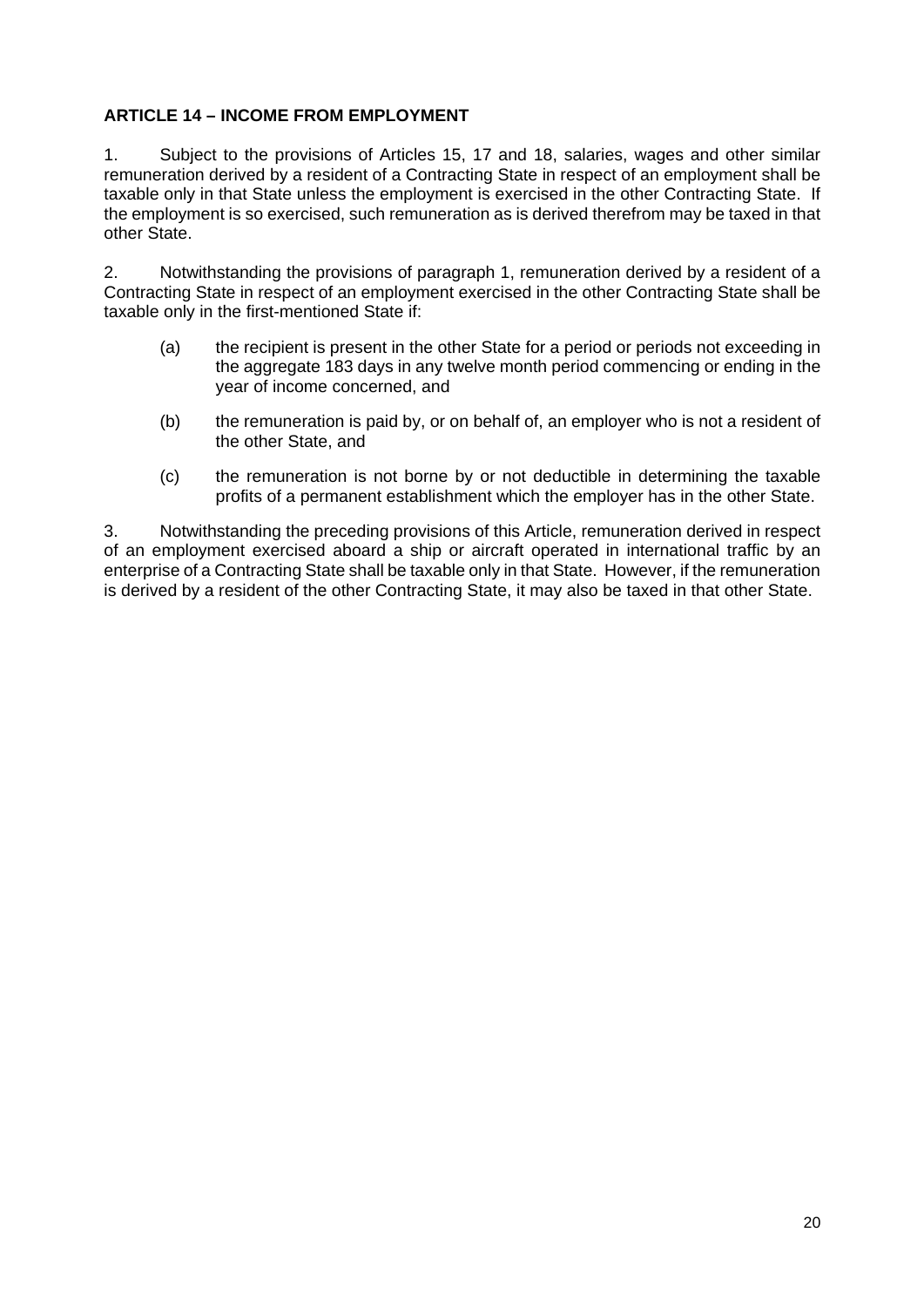## **ARTICLE 15 – DIRECTORS' FEES**

Directors' fees and other similar payments derived by a resident of a Contracting State in that person's capacity as a member of the board of directors of a company which is a resident of the other Contracting State may be taxed in that other State.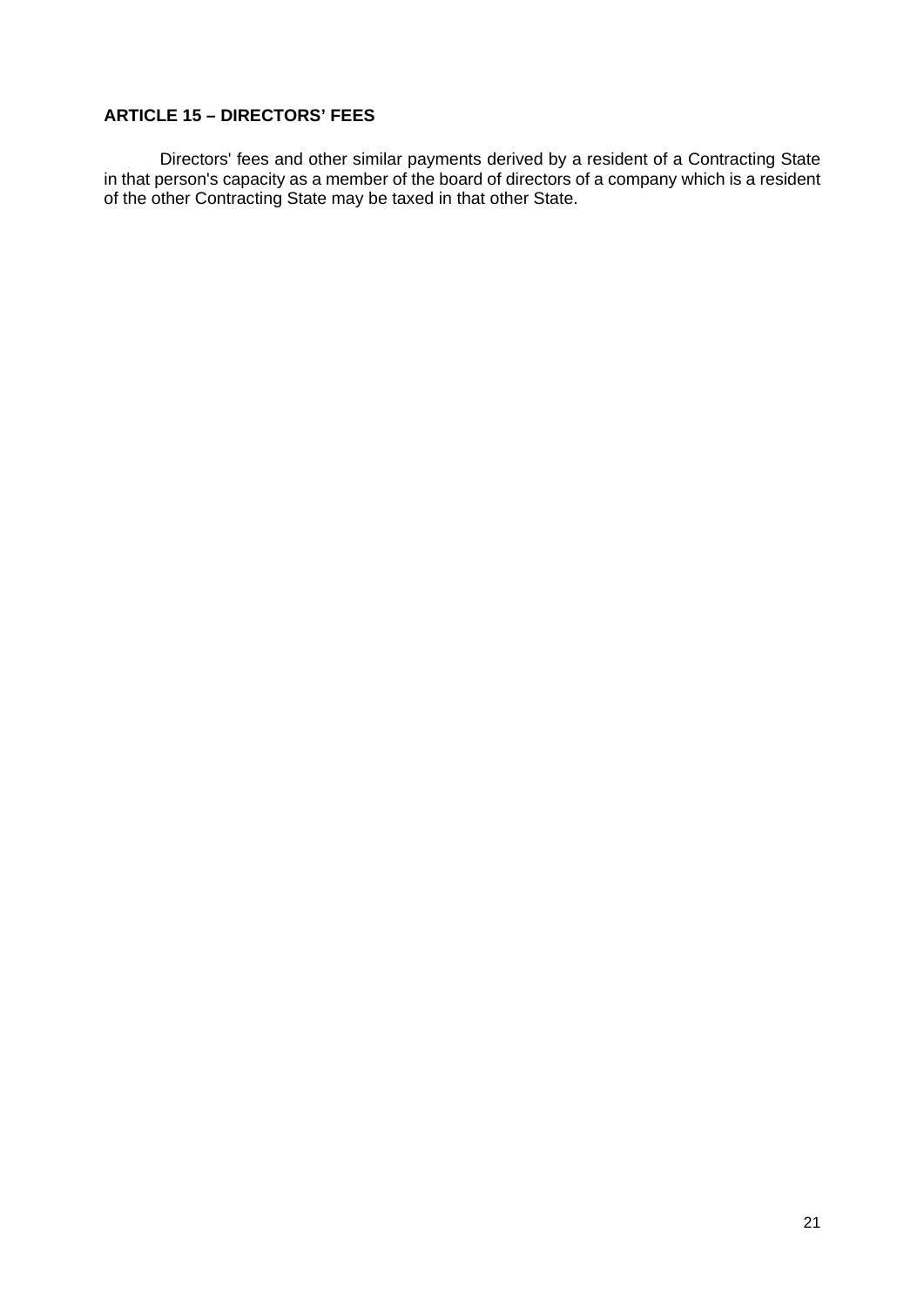# **ARTICLE 16 – ENTERTAINERS AND SPORTSPERSONS**

1. Notwithstanding the provisions of Articles 7 and 14, income derived by a resident of a Contracting State as an entertainer, such as a theatre, motion picture, radio or television artiste, or a musician, or as a sportsperson, from that person's personal activities as such exercised in the other Contracting State, may be taxed in that other State.

2. Where income in respect of personal activities exercised by an entertainer or a sportsperson in that person's capacity as such accrues not to the entertainer or sportsperson but to another person, that income may, notwithstanding the provisions of Articles 7 and 14, be taxed in the Contracting State in which the activities of the entertainer or sportsperson are exercised.

3. The provisions of paragraphs 1 and 2 shall not apply to income derived from activities exercised in a Contracting State by an entertainer or a sportsperson if the visit to that State is wholly or mainly supported by public funds of one or both of the Contracting States or political subdivisions or local authorities or statutory bodies thereof. In such case, the income shall be taxable only in the Contracting State in which the entertainer or the sportsperson is a resident.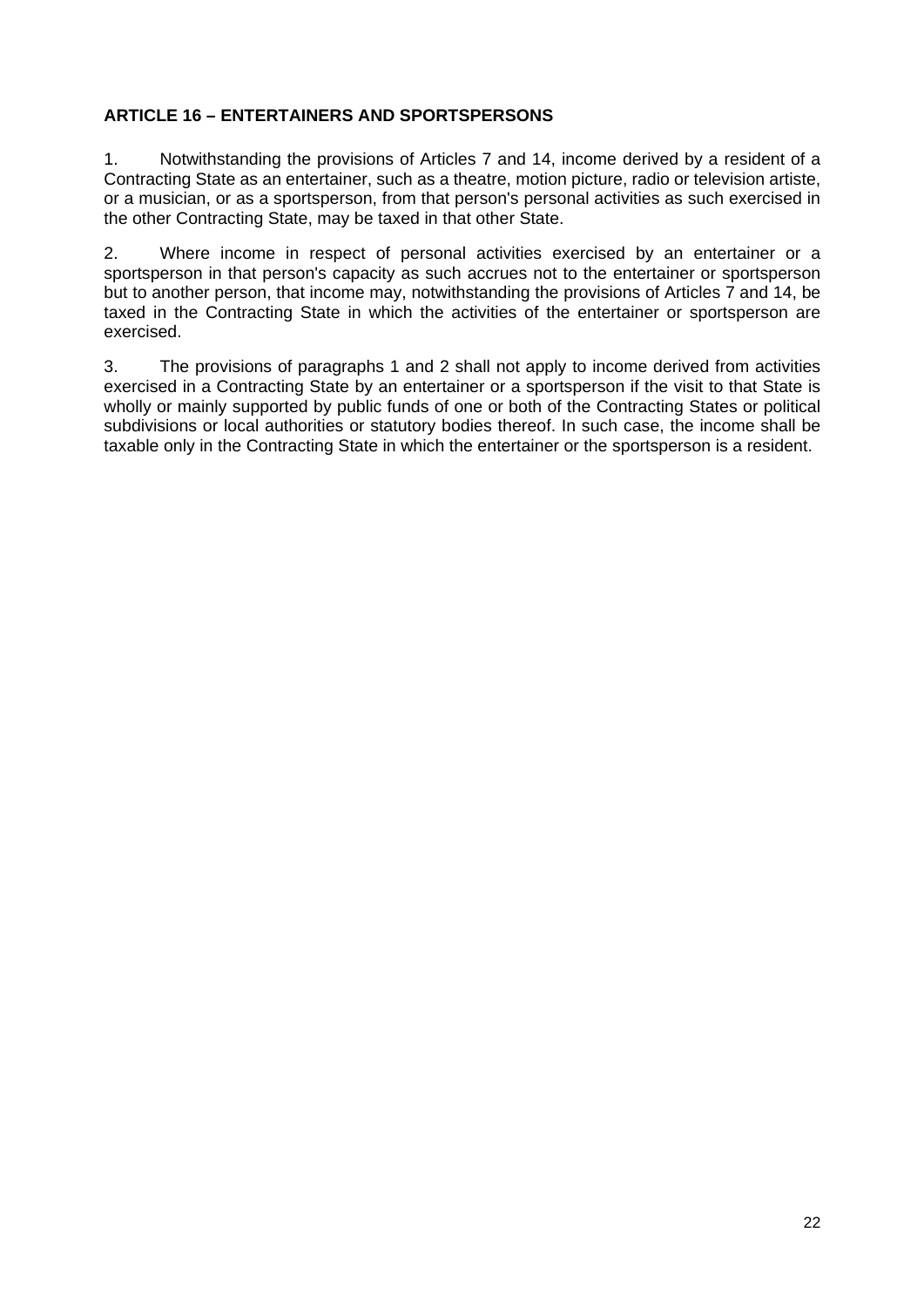# **ARTICLE 17 – PENSIONS**

1. Subject to the provisions of paragraph 2 of Article 18, pensions and other similar remuneration paid to a resident of a Contracting State in consideration of past employment shall be taxable only in that State.

2. Pensions and other payments made under the social security legislation of a Contracting State to a resident of the other Contracting State shall be taxable only in that other State.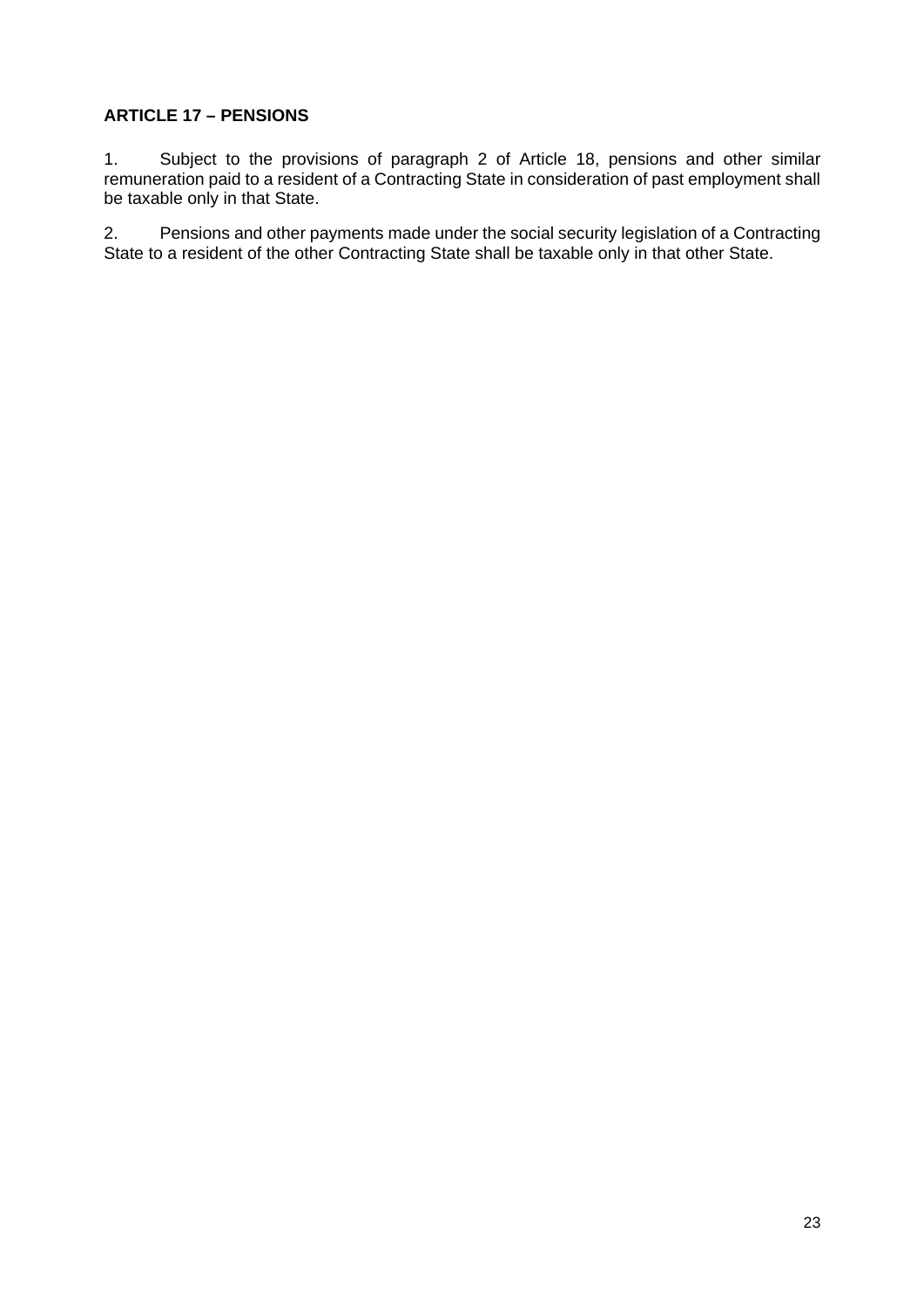## **ARTICLE 18 – GOVERNMENT SERVICE**

- 1. (a) Salaries, wages and other similar remuneration paid by a Contracting State or a political subdivision or a local authority or a statutory body thereof to an individual in respect of services rendered to that State or subdivision or authority or body shall be taxable only in that State.
	- (b) However, such salaries, wages and other similar remuneration shall be taxable only in the other Contracting State if the services are rendered in that State and the individual is a resident of that State who:
		- (i) is a national of that State; or
		- (ii) did not become a resident of that State solely for the purpose of rendering the services.
- 2. (a) Notwithstanding the provisions of paragraph 1, any pensions and other similar remuneration paid by, or out of funds created by, one of the Contracting States or a political subdivision or a local authority or a statutory body thereof to an individual in respect of services rendered to that State or subdivision or authority or body may be taxed in that State.
	- (b) However, such pensions and other similar remuneration shall be taxable only in the Contracting State of which the individual is a resident if the individual is a national of that State.

3. The provisions of Articles 14, 15, 16, and 17 shall apply to salaries, wages, and other similar remuneration, and to pensions, in respect of services rendered in connection with a business carried on by a Contracting State or a political subdivision or a local authority or a statutory body thereof.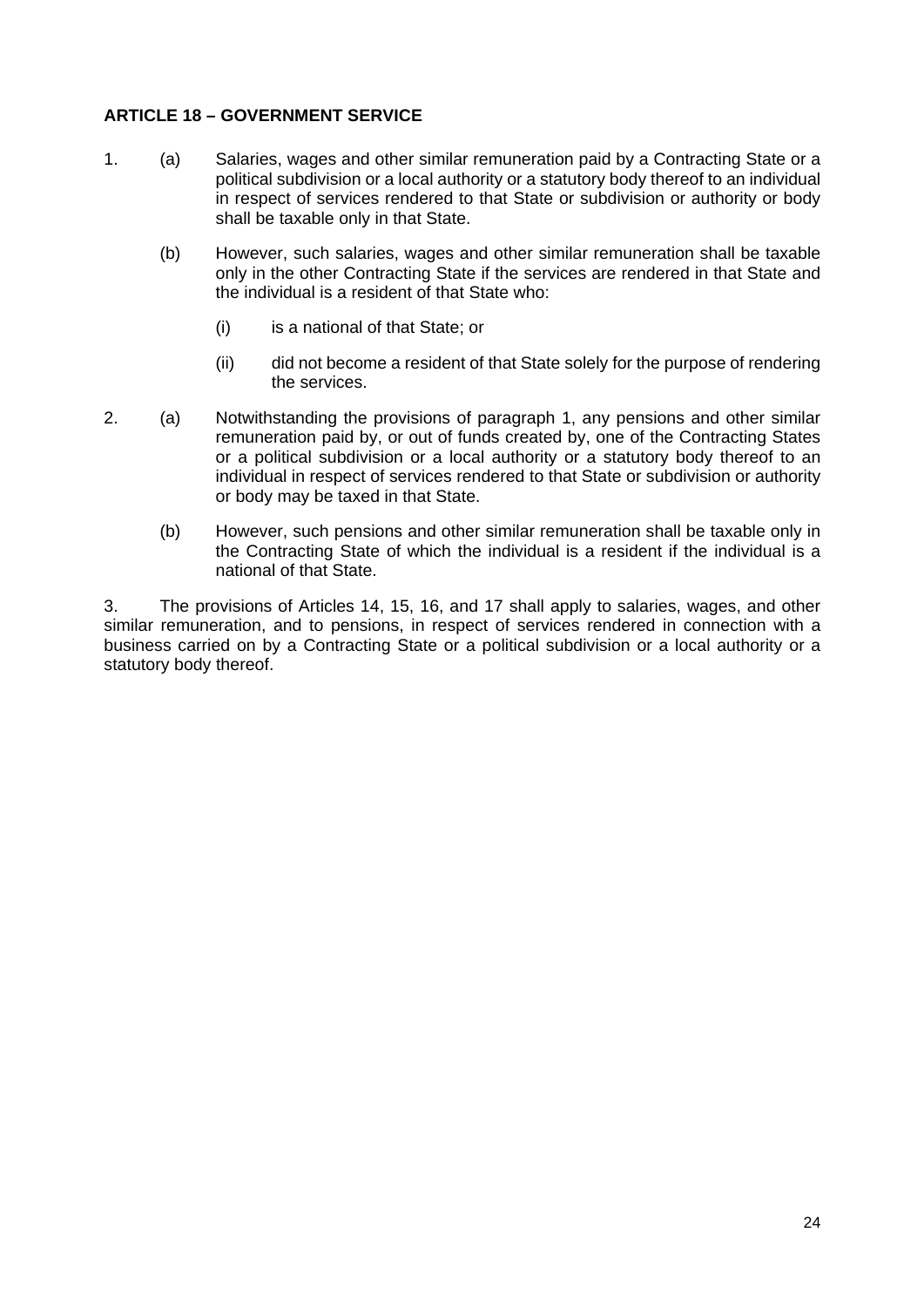## **ARTICLE 19 – STUDENTS**

Payments which a student or business apprentice who is or was immediately before visiting a Contracting State a resident of the other Contracting State and who is present in the first-mentioned State solely for the purpose of the student's or business apprentice's education or training receives for the purpose of the student's or business apprentice's maintenance, education or training shall not be taxed in that State, provided that such payments arise from sources outside that State.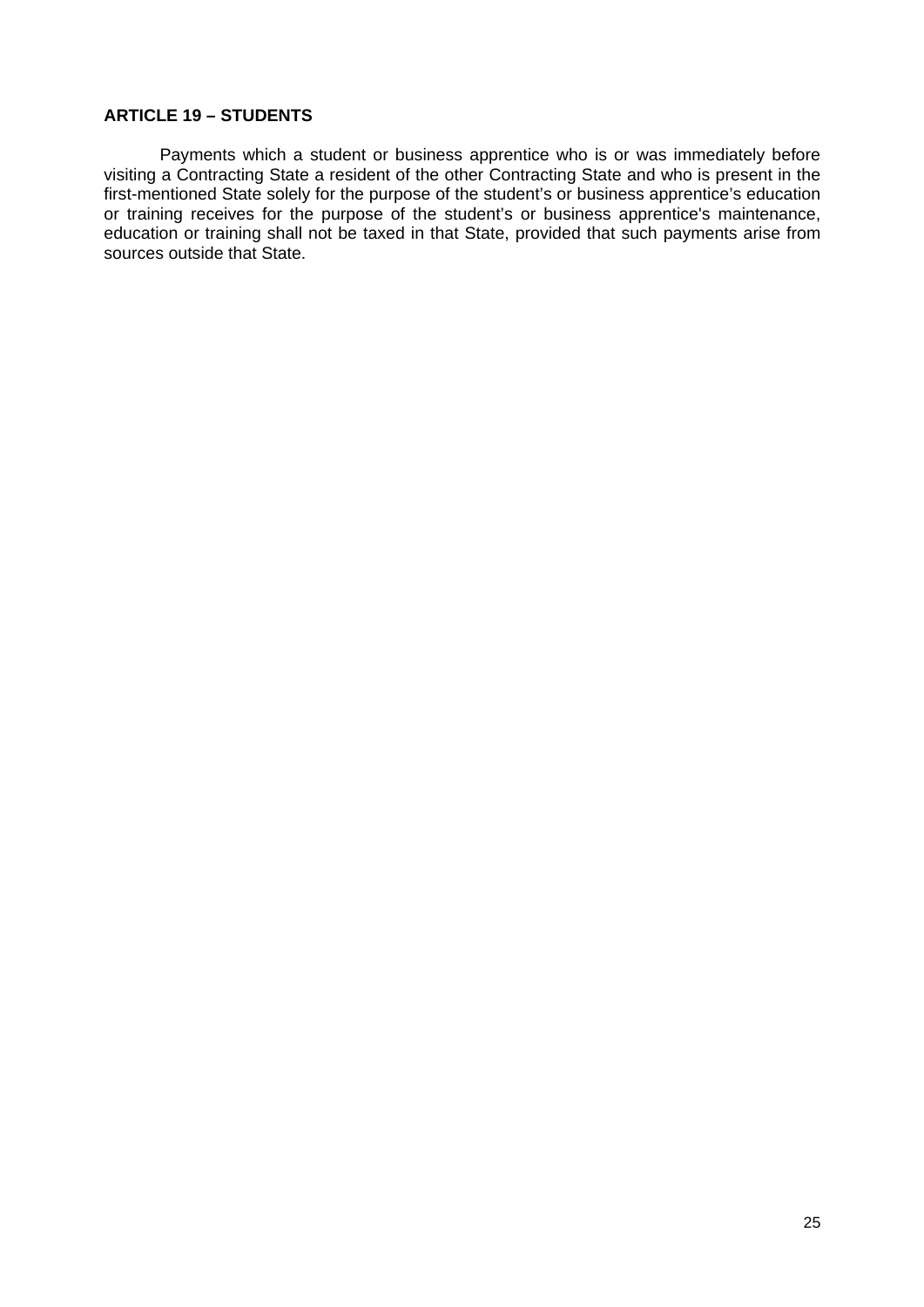## **ARTICLE 20 – OTHER INCOME**

Items of income of a resident of a Contracting State, wherever arising, not dealt with in the foregoing Articles of this Agreement shall be taxable only in that State except that if such income is derived from sources within the other Contracting State, that income may also be taxed in that other State.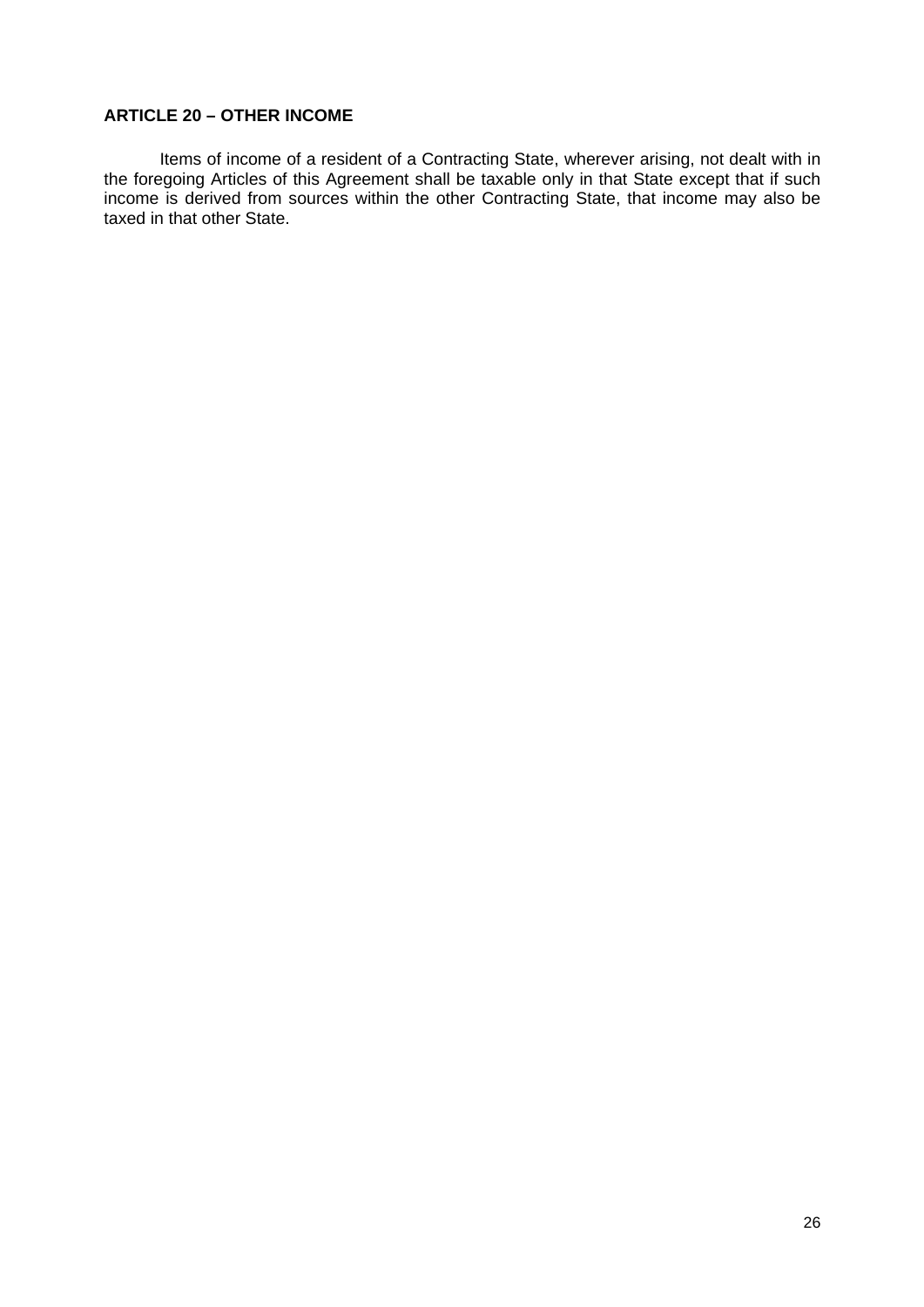# **ARTICLE 21 – ELIMINATION OF DOUBLE TAXATION**

1. Subject to any provisions of the laws of New Zealand which may from time to time be in force which relate to the allowance of a credit against New Zealand tax of tax paid in a country outside New Zealand (which shall not affect the general principle of this Article), Singapore tax paid under the laws of Singapore and consistent with this Agreement, whether directly or by deduction, in respect of income derived by a resident of New Zealand from sources in Singapore (excluding, in the case of a dividend, tax paid in respect of the profits out of which the dividend is paid) shall be allowed as a credit against New Zealand tax payable in respect of that income.

2. Subject to any provisions of the laws of Singapore which may from time to time be in force and which relate to the allowance of a credit against Singapore tax of tax paid in a country outside Singapore (which shall not affect the general principles hereof), New Zealand tax paid under the law of New Zealand and in accordance with this Agreement, whether directly or by deduction, in respect of income derived by a Singapore resident from sources in New Zealand (excluding, in the case of a dividend, tax paid in respect of profits out of which the dividend is paid) shall be allowed as a credit against Singapore tax payable in respect of that income. However, where such income is a dividend paid by a company which is a New Zealand resident to a company which is a Singapore resident and which beneficially owns at least 10% of the paid-up share capital in the first-mentioned company the credit shall take into account (in addition to any New Zealand tax on dividends) the New Zealand tax paid by the first-mentioned company in respect of its profits.

3. For the purposes of paragraph 1 of this Article, a New Zealand resident deriving income from sources in Singapore consisting of –

- (a) profits, being profits in respect of which an exemption from Singapore tax has been granted under the provisions of the Economic Expansion Incentives (Relief from Income Tax) Act, (Chapter 86) of Singapore; or
- (b) interest or royalties, being interest or royalties in respect of which an exemption from or reduction of Singapore tax has been granted under the provisions of the said Economic Expansion Incentives (Relief from Income Tax) Act, (Chapter 86) −

shall be deemed to have paid Singapore tax in an amount or, as the case may be, the Singapore tax paid shall be deemed to have been increased by an amount equal to the amount by which the Singapore tax that otherwise would have been payable under the law of Singapore and in accordance with this Agreement in respect of those profits or, as the case may be, that interest or those royalties is reduced by the exemption or reduction granted.

4. Every reference in paragraph 3 to the Economic Expansion Incentives (Relief from Income Tax) Act, (Chapter 86) shall be deemed to include a reference to any other law which is imposed in Singapore after the date of signature of this Agreement in modification of, or in addition to, or in substitution for, that Act and which is agreed, in an Exchange of Letters between the Contracting States, to be of a substantially similar character to the provisions of that Act as in force at the date of signature of this Agreement.

5. Notwithstanding paragraph 3, a New Zealand resident deriving income from Singapore, being income referred to in that paragraph, shall not be deemed to have paid Singapore tax in respect of such income where the competent authority of New Zealand considers, after consultation with the competent authority of Singapore, that it is inappropriate to do so having regard to:

(a) whether any prearrangements have been entered into by any person for the purpose of taking advantage of paragraph 3 for the benefit of that person or any other person;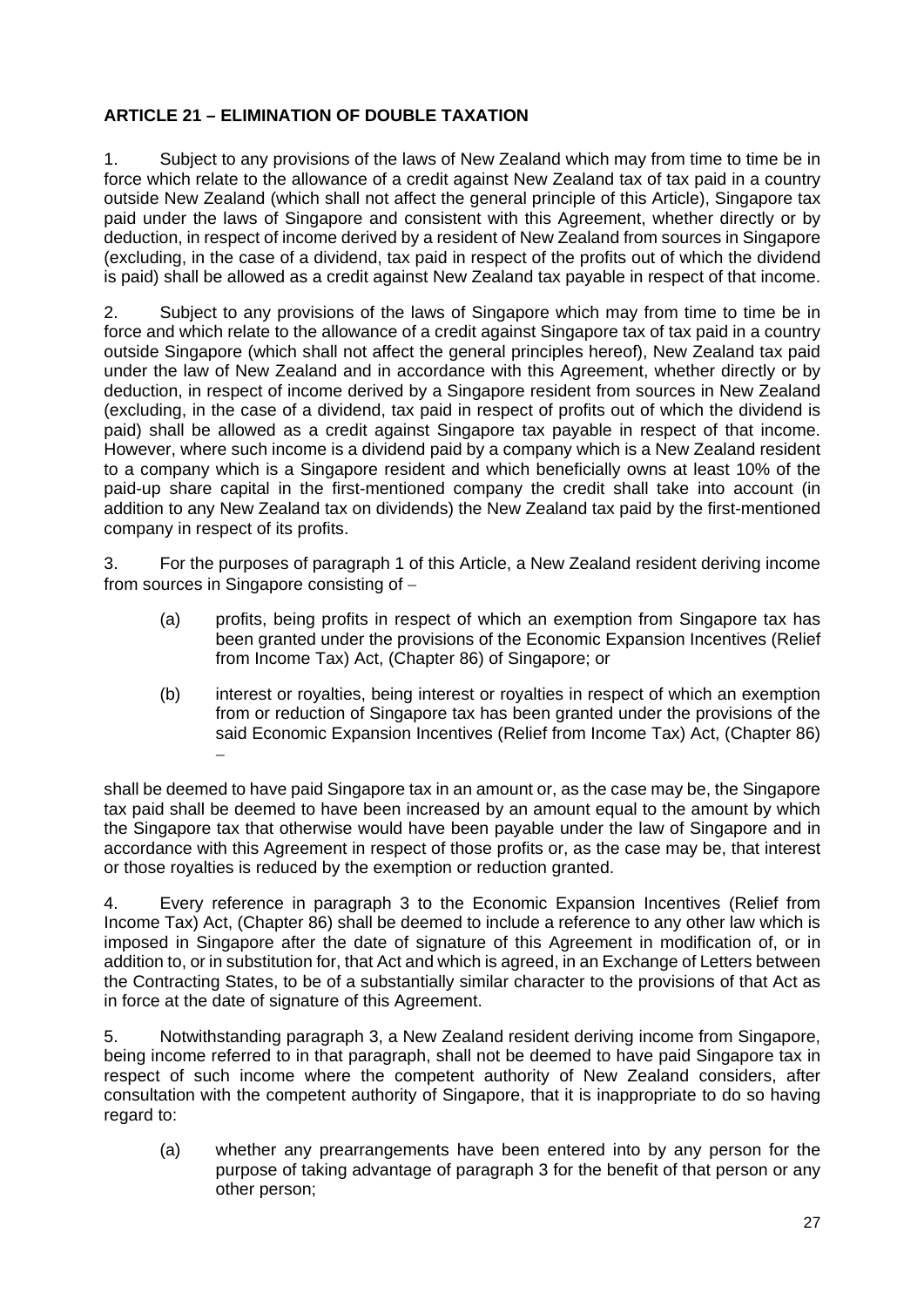- (b) whether any benefit accrues or may accrue to a person who is neither a New Zealand resident nor a Singapore resident;
- (c) the prevention of fraud or the avoidance of the taxes to which the Agreement applies;
- (d) any other matter which the competent authorities consider relevant in the particular circumstances of the case including any submissions from the New Zealand resident concerned.

6. The provisions of paragraph 3 shall apply for the first 10 years for which the Agreement is effective.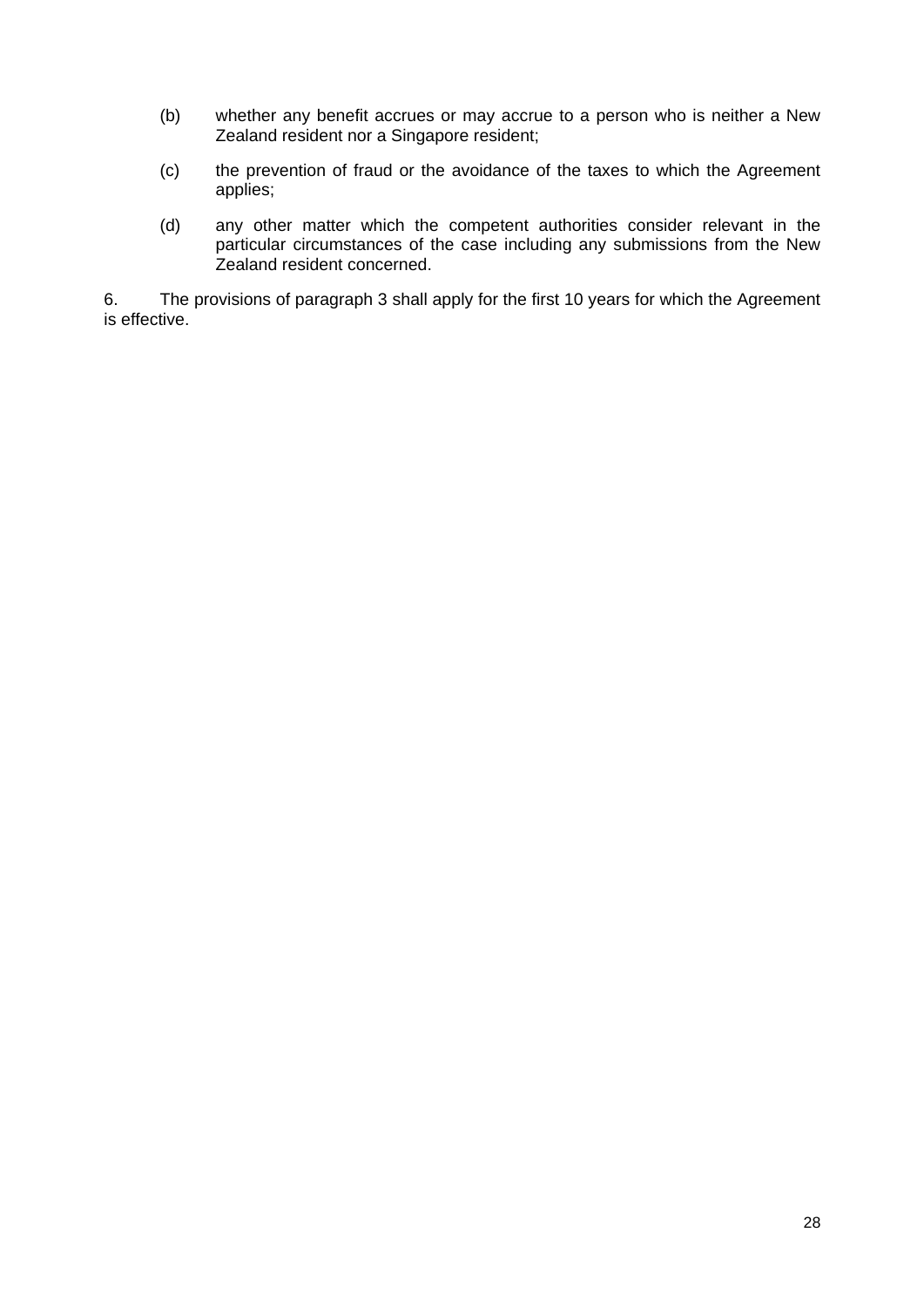# **ARTICLE 22 – MUTUAL AGREEMENT PROCEDURE**

1. Where a person considers that the actions of one or both of the Contracting States result or will result for that person in taxation not in accordance with the provisions of this Agreement, that person may, irrespective of the remedies provided by the domestic law of those States, present a case to the competent authority of the Contracting State of which the person is a resident. The case must be presented within three years from the first notification of the action resulting in taxation not in accordance with the provisions of the Agreement.

2. The competent authority shall endeavour, if the objection appears to it to be justified and if it is not itself able to arrive at a satisfactory solution, to resolve the case by mutual agreement with the competent authority of the other Contracting State, with a view to the avoidance of taxation which is not in accordance with the Agreement. Any agreement reached shall be implemented notwithstanding any time limits in the domestic law of the Contracting States.

3. The competent authorities of the Contracting States shall endeavour to resolve by mutual agreement any difficulties or doubts arising as to the interpretation or application of the Agreement.

4. The competent authorities of the Contracting States may communicate with each other directly for the purpose of reaching an agreement in the sense of the preceding paragraphs.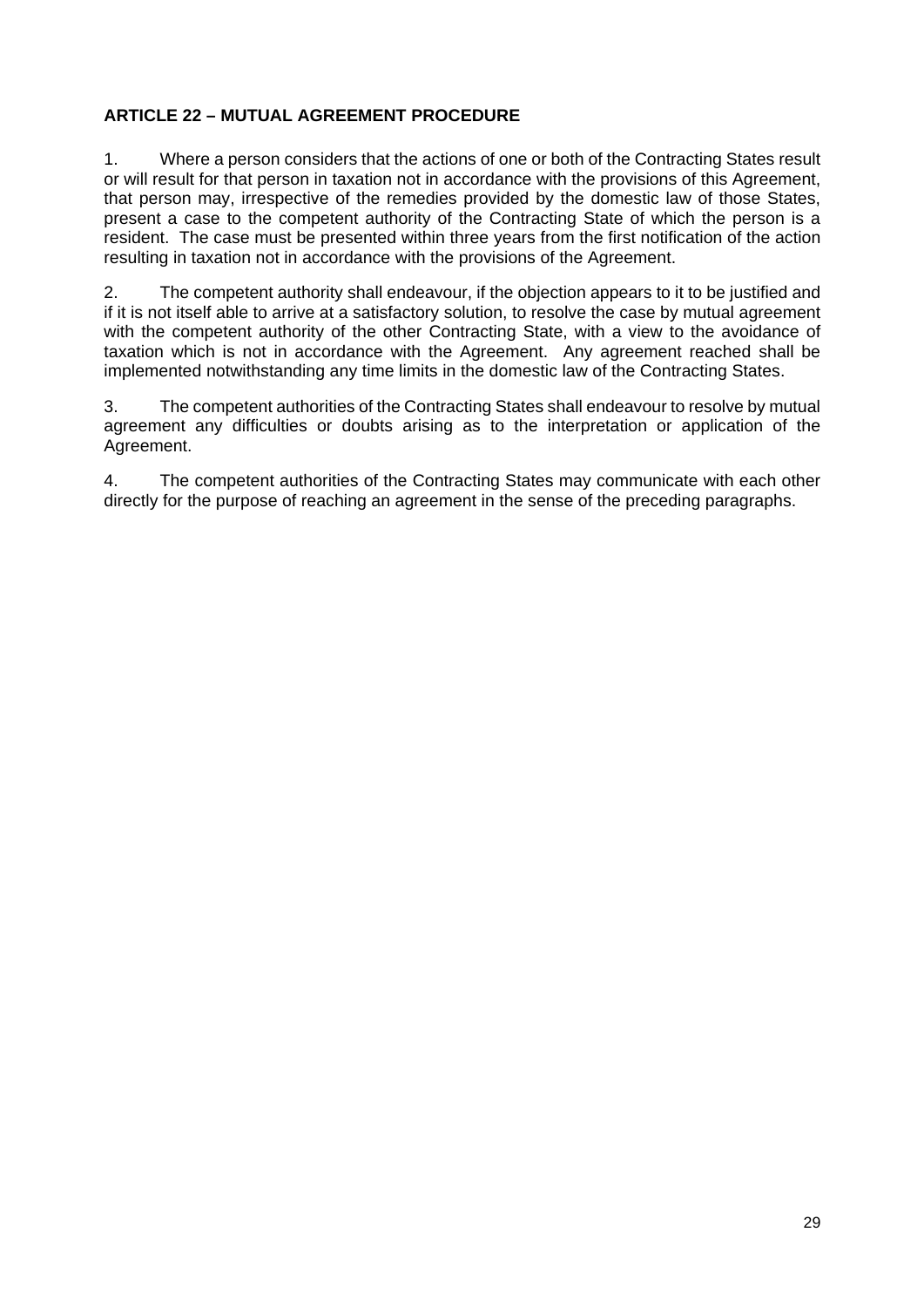# **ARTICLE 23 – EXCHANGE OF INFORMATION**

1. The competent authorities of the Contracting States shall exchange such information as is foreseeably relevant for carrying out the provisions of this Agreement or to the administration or enforcement of the domestic laws concerning taxes of every kind and description imposed on behalf of the Contracting States, or of their political subdivisions or local authorities, insofar as the taxation thereunder is not contrary to the Agreement. The exchange of information is not restricted by Articles 1 and 2.

2. Any information received under paragraph 1 by a Contracting State shall be treated as secret in the same manner as information obtained under the domestic laws of that State and shall be disclosed only to persons or authorities (including courts and administrative bodies) concerned with the assessment or collection of, the enforcement or prosecution in respect of, the determination of appeals in relation to the taxes referred to in paragraph 1, or the oversight of the above. Such persons or authorities shall use the information only for such purposes. They may disclose the information in public court proceedings or in judicial decisions.

3. In no case shall the provisions of paragraphs 1 and 2 be construed so as to impose on a Contracting State the obligation:

- (a) to carry out administrative measures at variance with the laws and administrative practice of that or of the other Contracting State;
- (b) to supply information which is not obtainable under the laws or in the normal course of the administration of that or of the other Contracting State;
- (c) to supply information which would disclose any trade, business, industrial, commercial or professional secret or trade process, or information, the disclosure of which would be contrary to public policy (ordre public).

4. If information is requested by a Contracting State in accordance with this Article, the other Contracting State shall use its information gathering measures to obtain the requested information, even though that other State may not need such information for its own tax purposes. The obligation contained in the preceding sentence is subject to the limitations of paragraph 3 but in no case shall such limitations be construed to permit a Contracting State to decline to supply information solely because it has no domestic interest in such information.

5. In no case shall the provisions of paragraph 3 be construed to permit a Contracting State to decline to supply information solely because the information is held by a bank, other financial institution, nominee or person acting in an agency or a fiduciary capacity or because it relates to ownership interests in a person.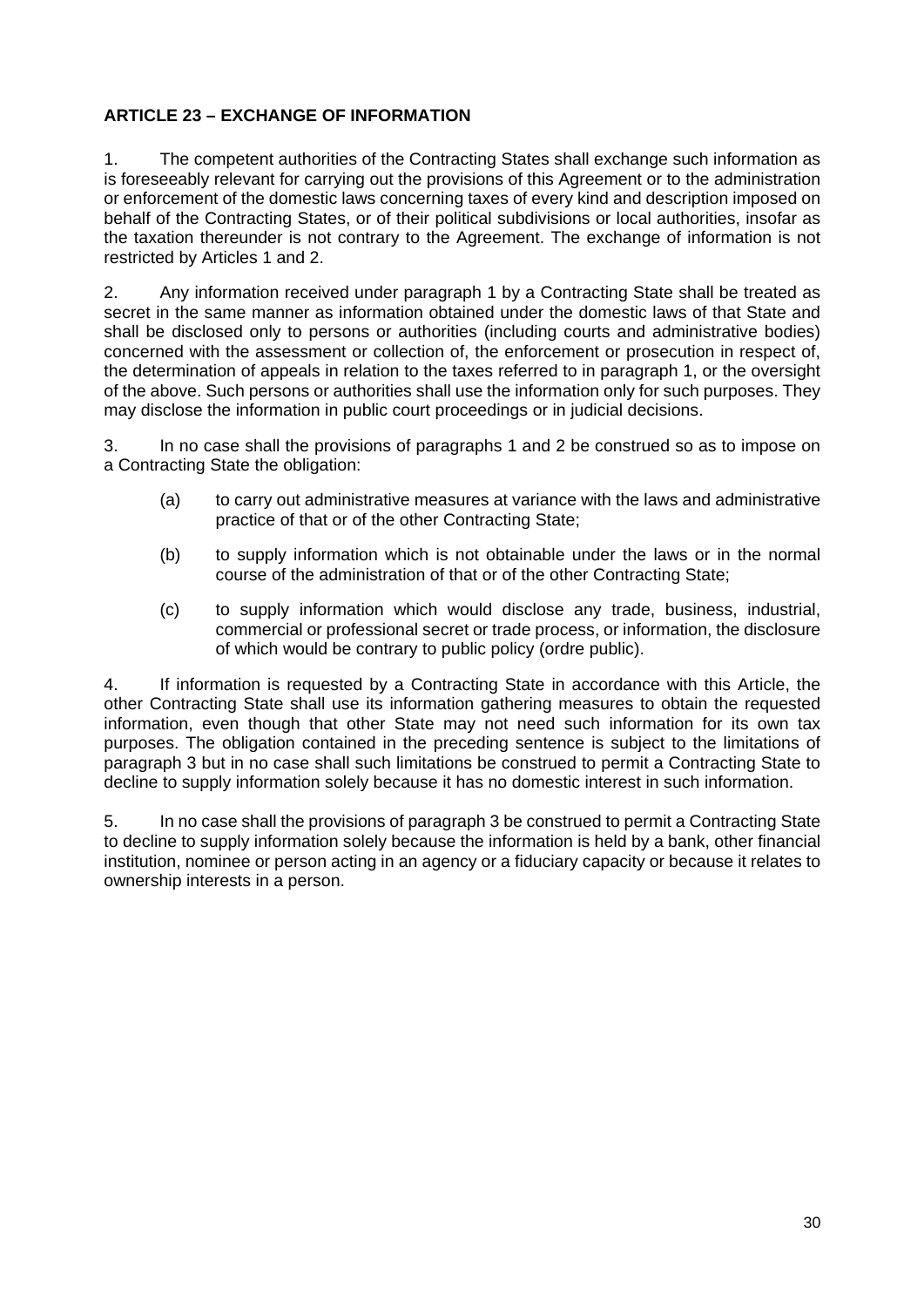# **ARTICLE 24 – MEMBERS OF DIPLOMATIC MISSIONS AND CONSULAR POSTS**

Nothing in this Agreement shall affect the fiscal privileges of members of diplomatic missions or consular posts under the general rules of international law or under the provisions of special agreements.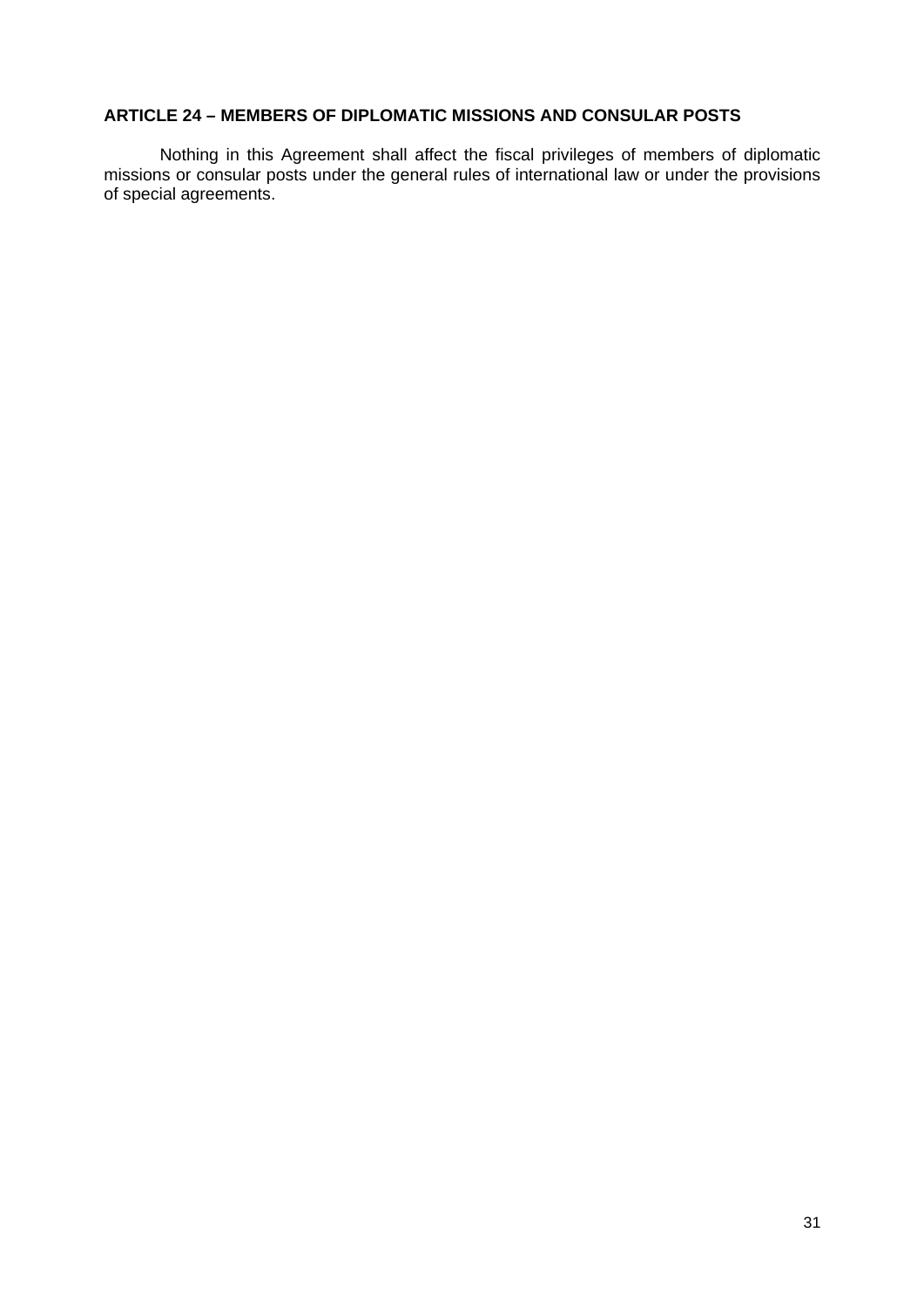# **ARTICLE 25 – ENTRY INTO FORCE**

1. This Agreement shall enter into force on the last date on which the Contracting States exchange notes through the diplomatic channel notifying each other that the last of such things has been done as is necessary to give the Agreement the force of law in New Zealand and in Singapore, as the case may be, and, in that event, the Agreement shall have effect:

- (a) in New Zealand:
	- (i) in respect of withholding tax on income, profits or gains derived by a nonresident, for amounts paid or credited on or after the first day of the second month next following the date on which the Agreement enters into force;
	- (ii) in respect of other New Zealand tax, for any income year beginning on or after 1 April next following the date on which the Agreement enters into force;
- (b) in Singapore:

in respect of tax chargeable for any year of assessment beginning on or after 1 January in the second calendar year following the year in which the Agreement enters into force.

2. The *Agreement between the Government of New Zealand and the Government of the Republic of Singapore for the avoidance of double taxation and the prevention of fiscal evasion with respect to taxes on income*, with Protocol, signed on 21st August 1973 as amended by a Second Protocol signed on 1st July 1993 and a Third Protocol signed on 5th September 2005 shall terminate and cease to have effect in relation to any tax in respect of which this Agreement comes into effect in accordance with paragraph 1. To the extent that the first-mentioned Agreement applies to taxes not covered by this Agreement, the first-mentioned Agreement as it relates to such taxes shall also terminate and cease to have effect from the date of entry into force of this Agreement.

3. Notwithstanding paragraph 1 of this Article, if, on the date that Singapore notifies New Zealand that the last of such things has been done as is necessary to give the Agreement force of law in Singapore in accordance with paragraph 1 of this Article, Singapore has not completed its domestic legislative requirements necessary for entry into force of Article 23, such circumstances shall be recorded in Singapore's notification under paragraph 1 of this Article and Article 23 shall not enter into force for Singapore.

4. If the circumstances described in paragraph 3 of this Article prevail, Singapore shall notify New Zealand when it has completed its domestic legislative requirements necessary for entry into force of Article 23. Article 23 shall enter into force for Singapore 30 days after the date of such notification.

5. Notwithstanding paragraph 2 of this Article, if the circumstances described in paragraphs 3 and 4 of this Article prevail, Singapore shall continue to be bound by its obligations under Article 21 (Exchange of Information) of the *Agreement between the Government of New Zealand and the Government of the Republic of Singapore for the avoidance of double taxation and the prevention of fiscal evasion with respect to taxes on income*, with Protocol, signed on 21st August 1973 as amended by a Second Protocol signed on 1st July 1993 and a Third Protocol signed on 5th September 2005 until such time as Article 23 of the Agreement enters into force for Singapore in accordance with paragraph 4 of this Article.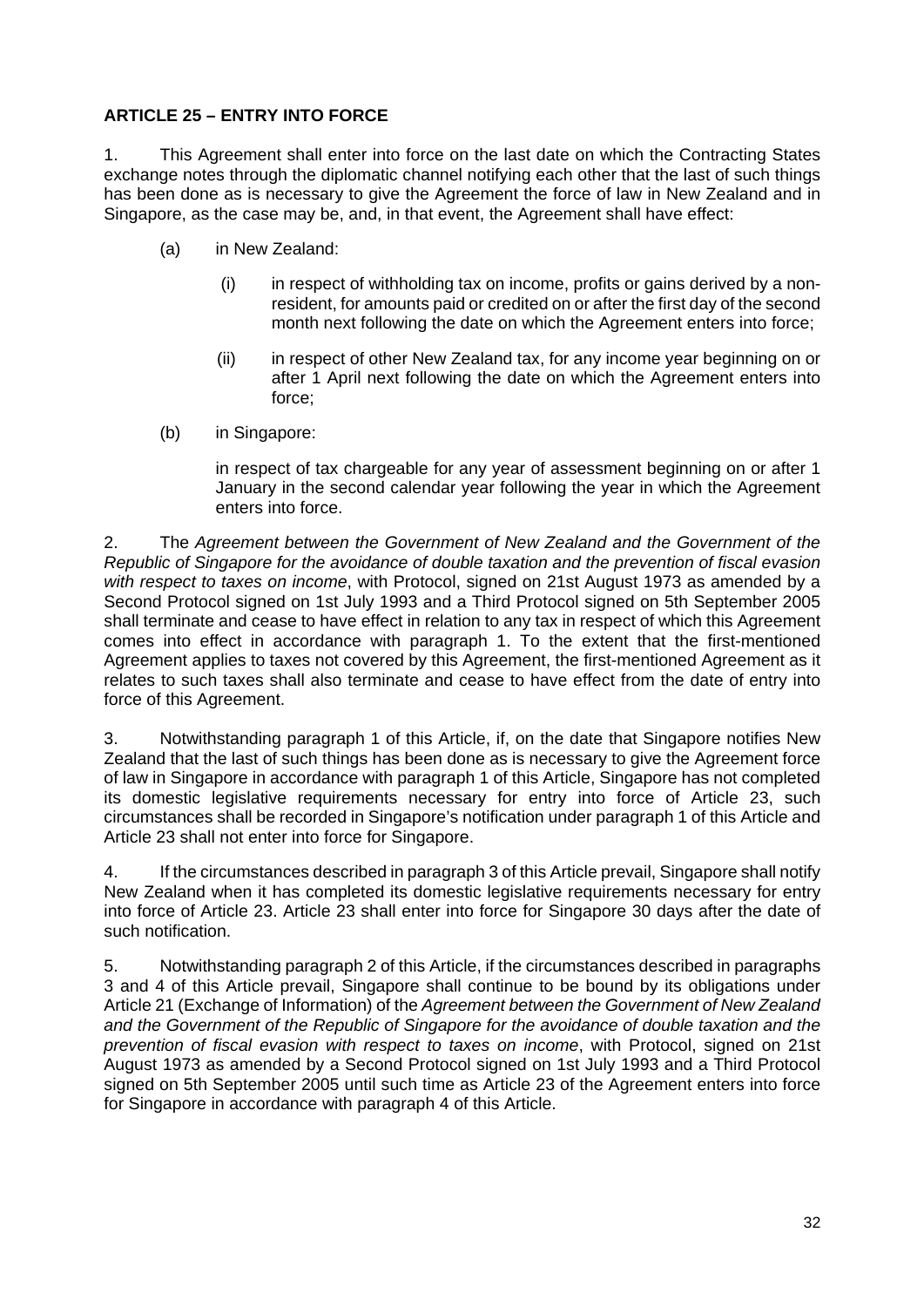## **ARTICLE 26 – TERMINATION**

This Agreement shall remain in force until terminated by a Contracting State. Either Contracting State may terminate the Agreement, through diplomatic channels, by giving notice of termination on or before 30 June in any calendar year beginning after the expiration of 5 years from the date of its entry into force. In such event, the Agreement shall cease to have effect:

- (a) in New Zealand:
	- (i) in respect of withholding tax on income, profits or gains derived by a nonresident, for amounts paid or credited on or after the first day of the second month next following that in which the notice of termination is given;
	- (ii) in respect of other New Zealand tax, for any income year beginning on or after 1 April in the calendar year next following that in which the notice of termination is given;
- (b) in Singapore:

in respect of tax chargeable for any year of assessment beginning on or after 1 January in the second calendar year following the year in which the notice is given.

IN WITNESS WHEREOF the undersigned, duly authorised by their respective Governments, have signed this Agreement.

DONE in duplicate at Singapore this 21<sup>st</sup> day of August 2009 in the English language.

FOR THE GOVERNMENT OF THE REPUBLIC OF SINGAPORE

FOR THE GOVERNMENT OF NEW ZEALAND

MOSES LEE COMMISSIONER OF INLAND REVENUE

H.F. MARTIN HARVEY HIGH COMMISSIONER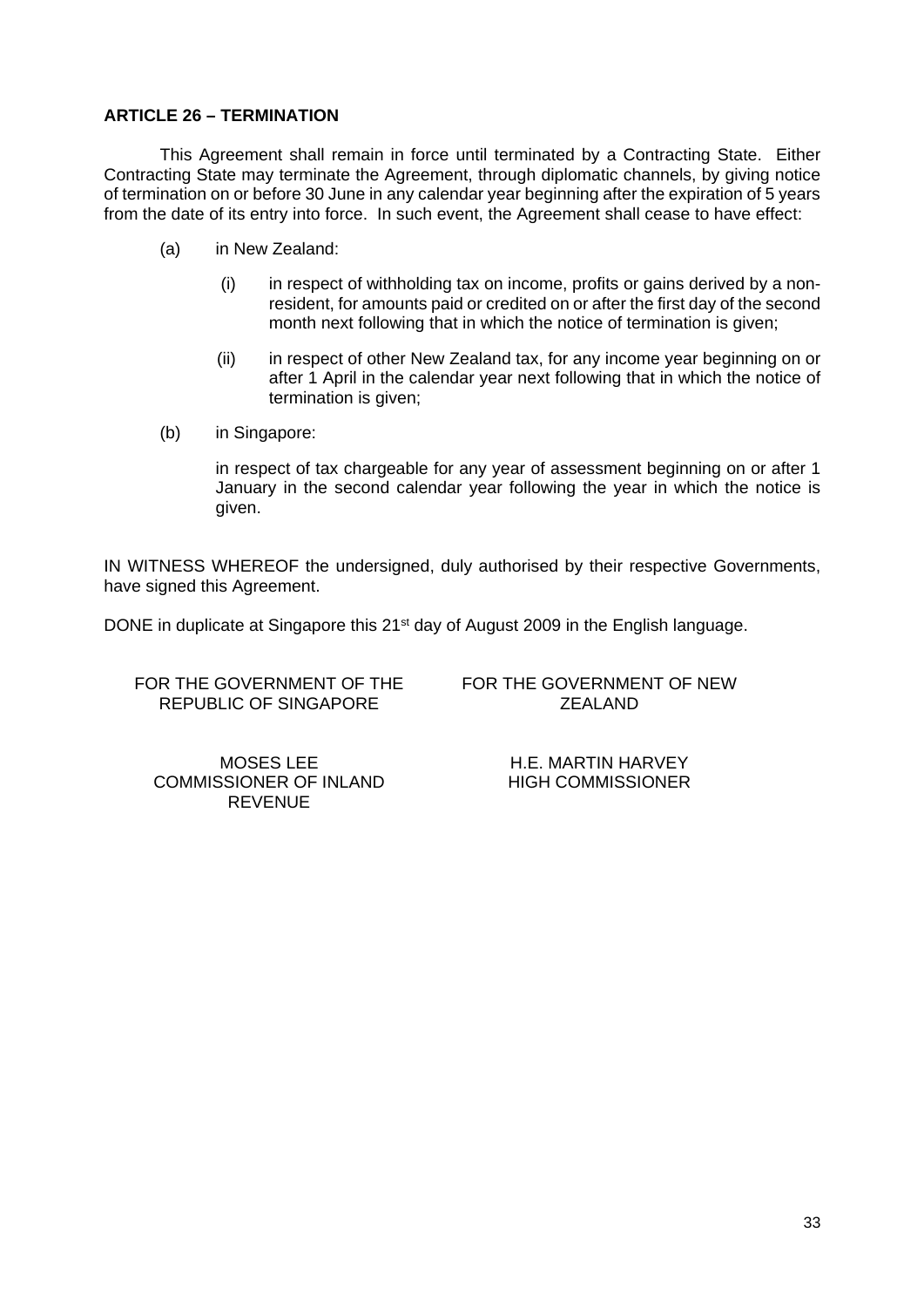## **PROTOCOL**

The Government of the Republic of Singapore and the Government of New Zealand have agreed that the following provisions shall form an integral part of the Agreement:

### **ARTICLE I**

With reference to Article 2 of the Agreement:

It is understood that the taxes covered by the Agreement do not include any amount which represents a penalty or interest imposed under the laws of either Contracting State.

### **ARTICLE II**

With reference to Article 5 of the Agreement:

It is understood that profits attributable, if any, to a permanent establishment existing under paragraph 7 will be determined in accordance with Article 7 of the Agreement.

### **ARTICLE III**

With reference to Article 6 of the Agreement:

Any right referred to in paragraph 2 shall be regarded as situated where the property to which it relates is situated or where the exploration or exploitation may take place.

### **ARTICLE IV**

With reference to Article 8 of the Agreement:

It is understood that the interpretation in the Commentary to Article 8 of the OECD Model Tax Convention on Income and on Capital as it read on 17 July 2008 shall apply in relation to interest. In particular it is understood that interest on funds connected with the operation of ships or aircraft in international traffic shall be regarded as profits derived from such operations where the investment that generates that interest is made as an integral part of the carrying on of the business of the operation of ships or aircraft in international traffic.

### **ARTICLE V**

With reference to Article 11 of the Agreement:

Penalty charges for late payment for trade credits shall not be regarded as interest for the purpose of this Article.

### **ARTICLE VI**

With reference to Articles 10, 11 and 12 of the Agreement:

If, in an agreement for the avoidance of double taxation that is made, after the date of signature of this Agreement, between New Zealand and a third State, New Zealand agrees to limit the rate of tax:

(a) on dividends paid by a company which is a resident of New Zealand for the purposes of New Zealand tax to which a company that is a resident of the third State, or the third State or a political subdivision or a local authority or a statutory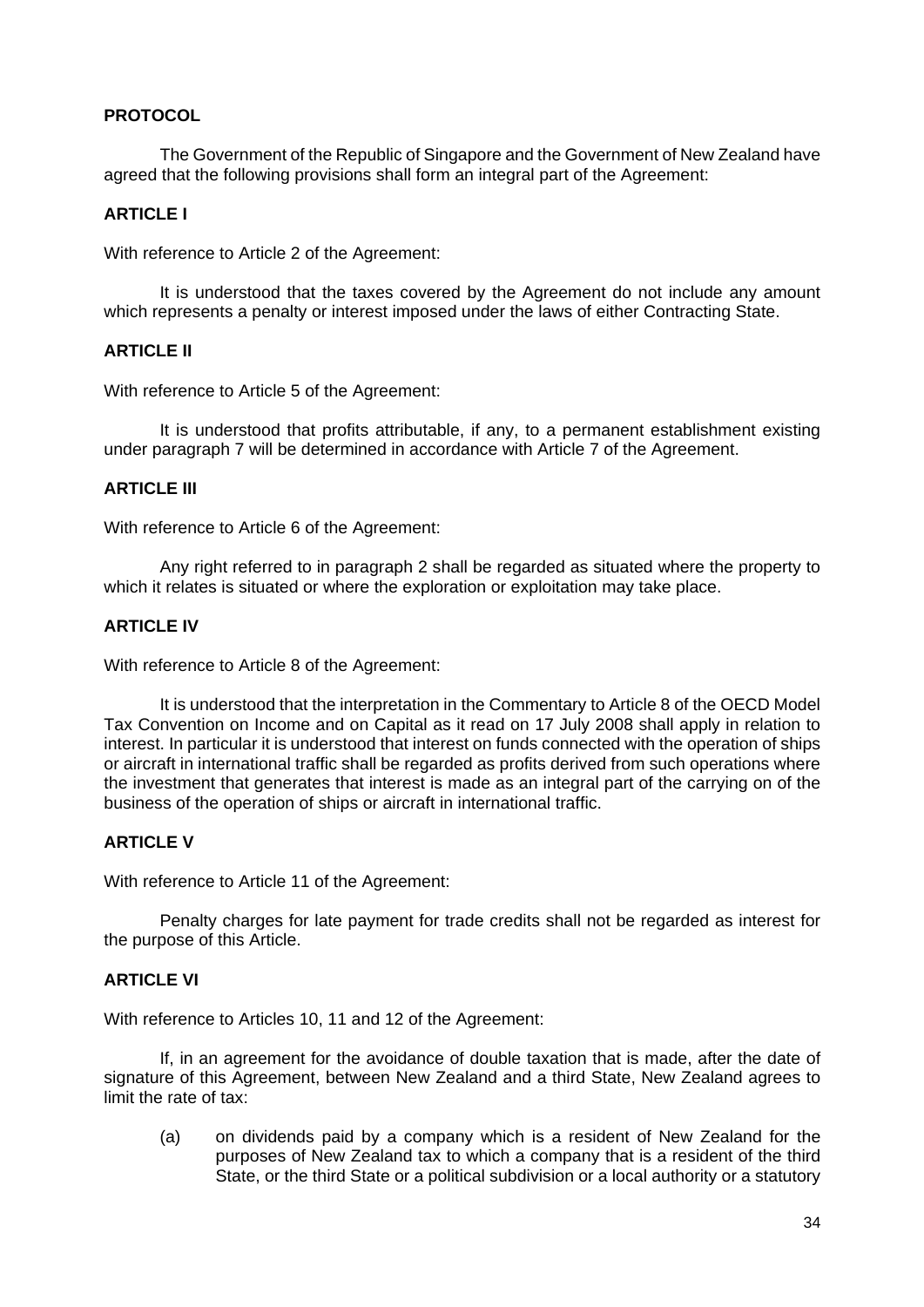body or institution thereof is entitled, to a rate less than that provided in paragraph (2) of Article 10; or

- (b) on interest arising in New Zealand to which a resident of the third State is entitled, to a rate less than that provided in paragraph (2) of Article 11; or
- (c) on royalties arising in New Zealand to which a resident of the third State is entitled, to a rate less than that provided in paragraph (2) of Article 12,

the Government of New Zealand shall immediately inform the Government of the Republic of Singapore in writing through the diplomatic channel and shall enter into negotiations with the Government of the Republic of Singapore to review the relevant provisions in order to provide the same treatment for Singapore as that provided for the third State.

It is understood that paragraph 6 of Article 10 and paragraph 7 of Article 12 shall not apply to a bona fide arrangement motivated by sound business reasons.

IN WITNESS WHEREOF the undersigned, duly authorised by their respective Governments, have signed this Agreement.

DONE in duplicate at Singapore this 21<sup>st</sup> day of August 2009 in the English language.

FOR THE GOVERNMENT OF THE REPUBLIC OF SINGAPORE

FOR THE GOVERNMENT OF NEW ZEALAND

MOSES LEE COMMISSIONER OF INLAND REVENUE

H.E. MARTIN HARVEY HIGH COMMISSIONER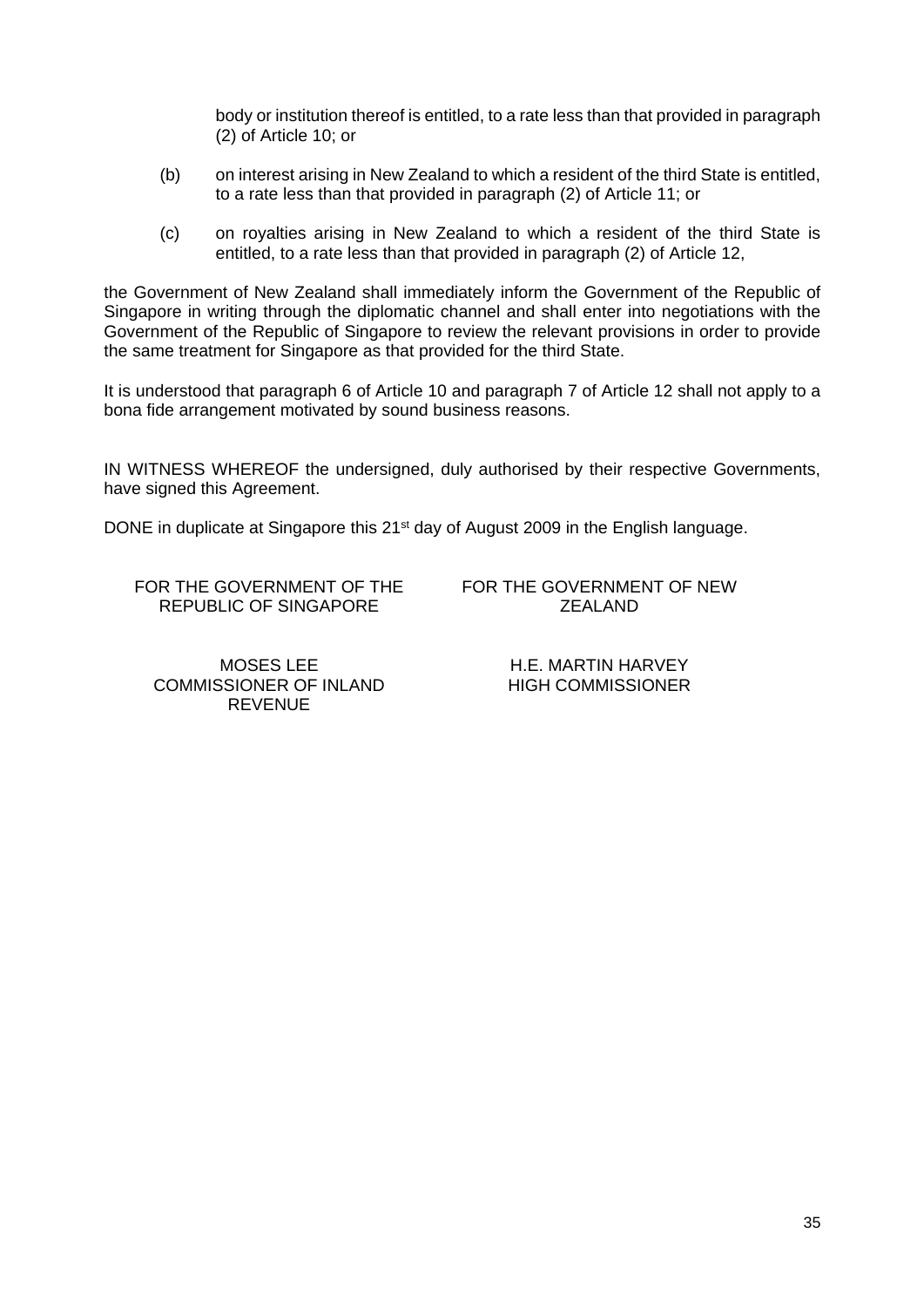# **ANNEX A**

# **Effects of the MLI on this Agreement**

## 1. Deletion and replacement of the Preamble

The preamble of this Agreement is deleted and replaced by the following preamble:

"The Government of the Republic of Singapore and the Government of New Zealand,

Intending to conclude an Agreement to eliminate double taxation with respect to the taxes covered by this Agreement without creating opportunities for non-taxation or reduced taxation through tax evasion or avoidance (including through treaty-shopping arrangements aimed at obtaining reliefs provided in this agreement for the indirect benefit of residents of third jurisdictions),

Have agreed as follows:".

### 2. Amendment of Article 9

Paragraph 2 of Article 9 (Associated Enterprises) of this Agreement is deleted and replaced by the following paragraph:

"2. Where a Contracting State includes in the profits of an enterprise of that Contracting State — and taxes accordingly — profits on which an enterprise of the other Contracting State has been charged to tax in that other Contracting State and the profits so included are profits which would have accrued to the enterprise of the first-mentioned Contracting State if the conditions made between the two enterprises had been those which would have been made between independent enterprises, then that other Contracting State shall make an appropriate adjustment to the amount of the tax charged therein on those profits. In determining such adjustment, due regard shall be had to the other provisions of this Agreement and the competent authorities of the Contracting States shall if necessary consult each other.".

3. Amendment of Article 10

Paragraph 6 of Article 10 (Dividends) of this Agreement is deleted.

4. Amendment of Article 12

Paragraph 7 of Article 12 (Royalties) of this Agreement is deleted.

5. Amendment of Article 22

Paragraph 3 of Article 22 (Mutual Agreement Procedure) of this Agreement is amended by inserting, immediately after the words "*or application of the Agreement.*", the words "They may also consult together for the elimination of double taxation in cases not provided for in the Agreement.".

6. New Articles 22A to 22G (arbitration provisions)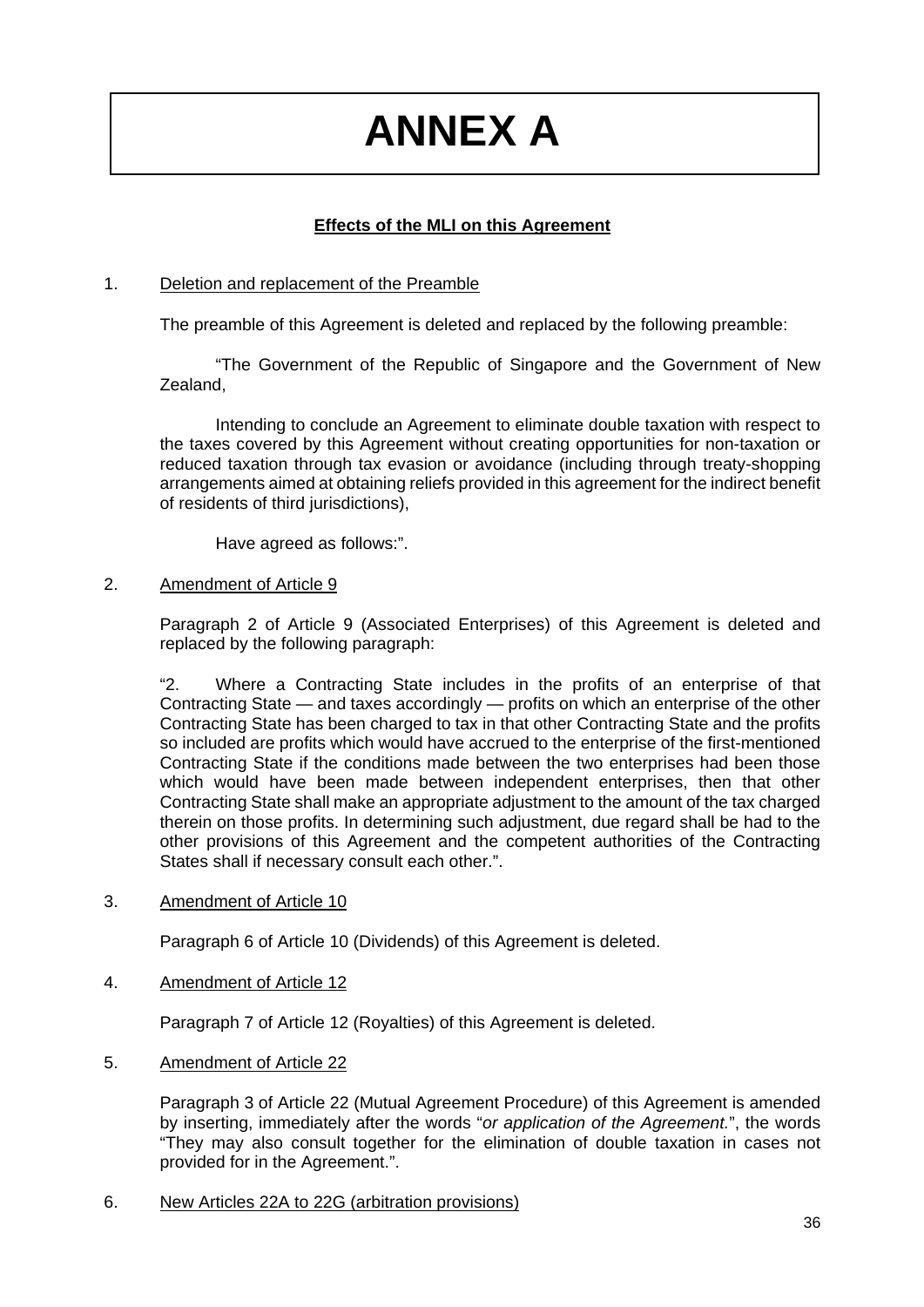The following articles shall be inserted immediately after Article 22 (Mutual Agreement Procedure). However, the articles shall not apply to this Agreement if a Contracting State raises an objection under Article 28(2)(b) of the MLI to the reservations that had been made by the other Contracting State under Article 28(2)(a) of the MLI. Such an objection may be raised by:

- (a) Singapore, by 26 June 2019; or<br>(b) New Zealand, by 20 December :
- New Zealand, by 20 December 2019.

### "**ARTICLE 22A – MANDATORY BINDING ARBITRATION**

- 1. Where:
	- *(a)* under Article 22 (Mutual Agreement Procedure), a person has presented a case to the competent authority of a Contracting State on the basis that the actions of one or both of the Contracting States have resulted for that person in taxation not in accordance with the provisions of the Agreement; and
	- *(b)* the competent authorities are unable to reach an agreement to resolve that case pursuant to Article 22 (Mutual Agreement Procedure) within a period of two years beginning on the start date referred to in paragraph 8 or 9, as the case may be (unless, prior to the expiration of that period the competent authorities of the Contracting States have agreed to a different time period with respect to that case and have notified the person who presented the case of such agreement),

any unresolved issues arising from the case shall, if the person so requests in writing, be submitted to arbitration in the manner described in this Article and Articles 22B to 22G, according to any rules or procedures agreed upon by the competent authorities of the Contracting States pursuant to the provisions of paragraph 10.

2. Where a competent authority has suspended the mutual agreement procedure referred to in paragraph 1 because a case with respect to one or more of the same issues is pending before court or administrative tribunal, the period provided in sub-paragraph (*b*) of paragraph 1 will stop running until either a final decision has been rendered by the court or administrative tribunal or the case has been suspended or withdrawn. In addition, where a person who presented a case and a competent authority have agreed to suspend the mutual agreement procedure, the period provided in sub-paragraph (*b*) of paragraph 1 will stop running until the suspension has been lifted.

3. Where both competent authorities agree that a person directly affected by the case has failed to provide in a timely manner any additional material information requested by either competent authority after the start of the period provided in subparagraph (*b*) of paragraph 1, the period provided in sub-paragraph (*b*) of paragraph 1 shall be extended for an amount of time equal to the period beginning on the date by which the information was requested and ending on the date on which that information was provided.

- 4. *(a)* The arbitration decision with respect to the issues submitted to arbitration shall be implemented through the mutual agreement concerning the case referred to in paragraph 1. The arbitration decision shall be final.
	- *(b)* The arbitration decision shall be binding on both Contracting States except in the following cases:
		- (i) if a person directly affected by the case does not accept the mutual agreement that implements the arbitration decision. In such a case, the case shall not be eligible for any further consideration by the competent authorities. The mutual agreement that implements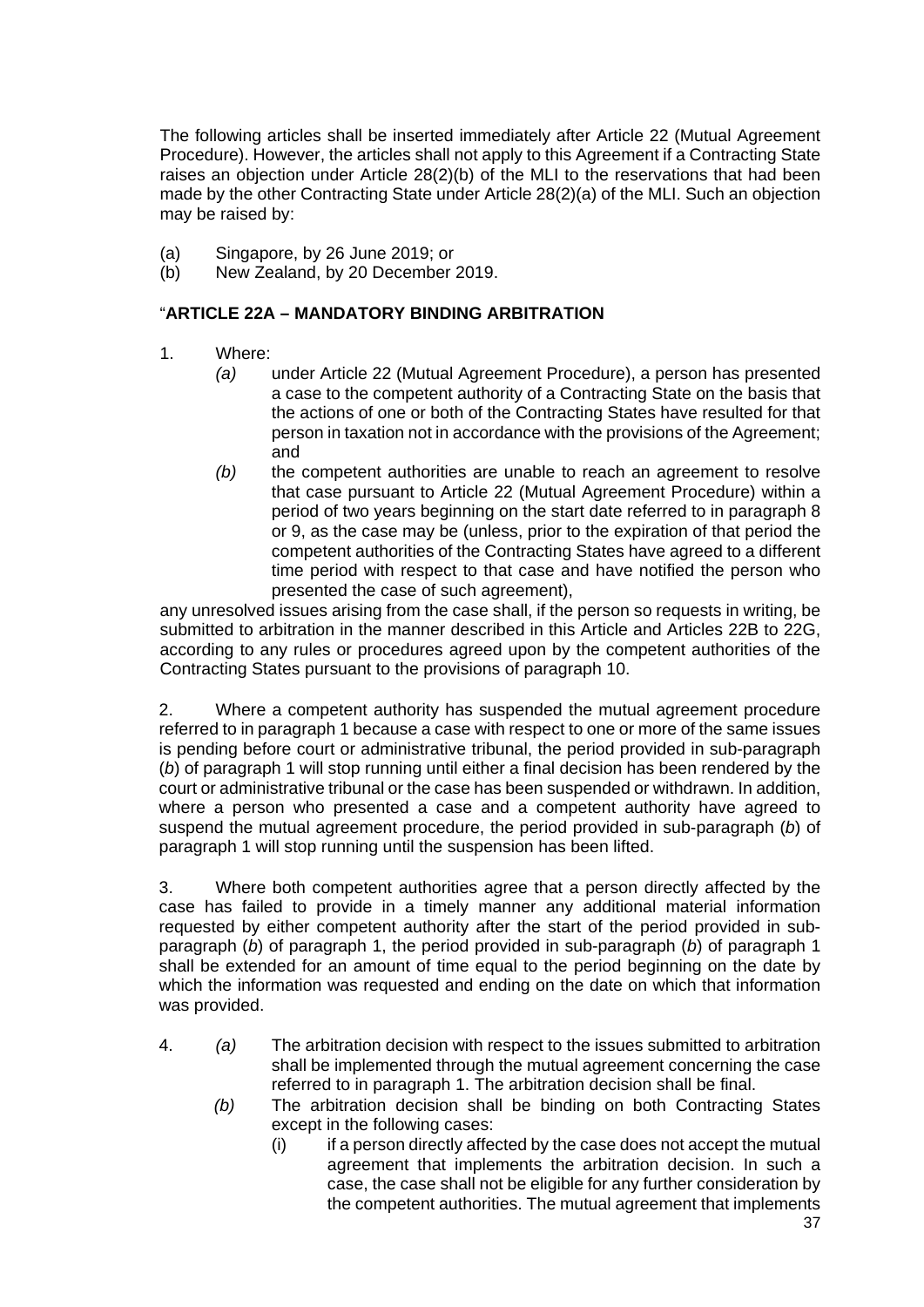the arbitration decision on the case shall be considered not to be accepted by a person directly affected by the case if any person directly affected by the case does not, within 60 days after the date on which notification of the mutual agreement is sent to the person, withdraw all issues resolved in the mutual agreement implementing the arbitration decision from consideration by any court or administrative tribunal or otherwise terminate any pending court or administrative proceedings with respect to such issues in a manner consistent with that mutual agreement.

- (ii) if a final decision of the courts of one of the Contracting States holds that the arbitration decision is invalid. In such a case, the request for arbitration under paragraph 1 shall be considered not to have been made, and the arbitration process shall be considered not to have taken place (except for the purposes of Articles 22C (Confidentiality of Arbitration Proceedings) and 22F (Costs of Arbitration Proceedings)). In such a case, a new request for arbitration may be made unless the competent authorities agree that such a new request should not be permitted.
- (iii) if a person directly affected by the case pursues litigation on the issues which were resolved in the mutual agreement implementing the arbitration decision in any court or administrative tribunal.

5. The competent authority that received the initial request for a mutual agreement procedure as described in sub-paragraph (*a*) of paragraph 1 shall, within two calendar months of receiving the request:

- *(a)* send a notification to the person who presented the case that it has received the request; and
- *(b)* send a notification of that request, along with a copy of the request, to the competent authority of the other Contracting State.

6. Within three calendar months after a competent authority receives the request for a mutual agreement procedure (or a copy thereof from the competent authority of the other Contracting State) it shall either:

- *(a)* notify the person who has presented the case and the other competent authority that it has received the information necessary to undertake substantive consideration of the case; or
- *(b)* request additional information from that person for that purpose.

7. Where pursuant to sub-paragraph (*b*) of paragraph 6, one or both of the competent authorities have requested from the person who presented the case additional information necessary to undertake substantive consideration of the case, the competent authority that requested the additional information shall, within three calendar months of receiving the additional information from that person, notify that person and the other competent authority either:

- *(a)* that it has received the requested information; or
- *(b)* that some of the requested information is still missing.

8. Where neither competent authority has requested additional information pursuant to sub-paragraph (*b*) of paragraph 6, the start date referred to in paragraph 1 shall be the earlier of:

*(a)* the date on which both competent authorities have notified the person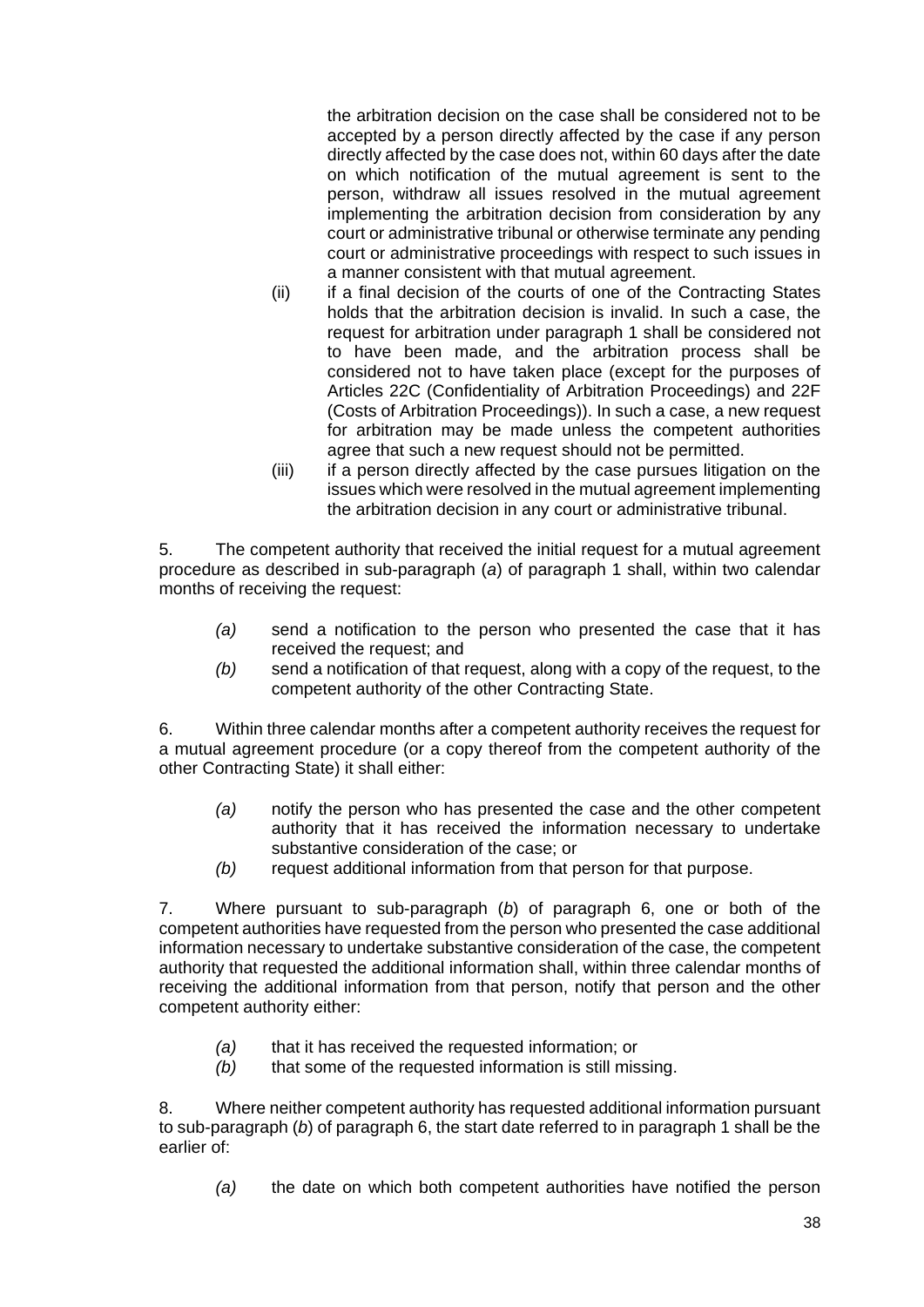who presented the case pursuant to sub-paragraph (*a*) of paragraph 6; and

*(b)* the date that is three calendar months after the notification to the competent authority of the other Contracting State pursuant to subparagraph (*b*) of paragraph 5.

9. Where additional information has been requested pursuant to sub-paragraph (*b*) of paragraph 6, the start date referred to in paragraph 1 shall be the earlier of:

- *(a)* the latest date on which the competent authorities that requested additional information have notified the person who presented the case and the other competent authority pursuant to sub-paragraph (*a*) of paragraph 7; and
- *(b)* the date that is three calendar months after both competent authorities have received all information requested by either competent authority from the person who presented the case.

If, however, one or both of the competent authorities send the notification referred to in sub-paragraph (*b*) of paragraph 7, such notification shall be treated as a request for additional information under sub-paragraph (*b*) of paragraph 6.

10. The competent authorities of the Contracting States shall by mutual agreement (pursuant to Article 22 (Mutual Agreement Procedure)) settle the mode of application of the provisions contained in this Article and Articles 22B to 22G, including the minimum information necessary for each competent authority to undertake substantive consideration of the case. Such an agreement shall be concluded before the date on which unresolved issues in a case are first eligible to be submitted to arbitration and may be modified from time to time thereafter.

- 11. Notwithstanding the preceding paragraphs of this Article:
	- *(a)* any unresolved issue arising from a mutual agreement procedure case otherwise within the scope of the arbitration process provided for by this Agreement shall not be submitted to arbitration, if a decision on this issue has already been rendered by a court or administrative tribunal of either Contracting State;
	- *(b)* if, at any time after a request for arbitration has been made and before the arbitration panel has delivered its decision to the competent authorities of the Contracting States, a decision concerning the issue is rendered by a court or administrative tribunal of one of the Contracting States, the arbitration process shall terminate.
- 12. The provisions of this Article and Articles 22B to 22G shall not apply
	- *(a)* to any case involving the application of Singapore's general anti avoidance rules contained in section 33 of the Act, case law or juridical doctrines, and any subsequent provisions (as notified by Singapore to the Depositary of the Multilateral Convention to Implement Tax Treaty Related Measures to Prevent Base Erosion and Profit Shifting done at Paris on 24 November 2016 (as amended from time to time)) that replace, amend or update these anti-avoidance rules; and
	- *(b)* to any case involving the application of any provisions of Singapore's law (including legislative provisions, case law, judicial doctrines and penalties) that are analogous to those governing the cases in sub-paragraphs (*c*) or (*d*), including any subsequent provisions which replace, amend or update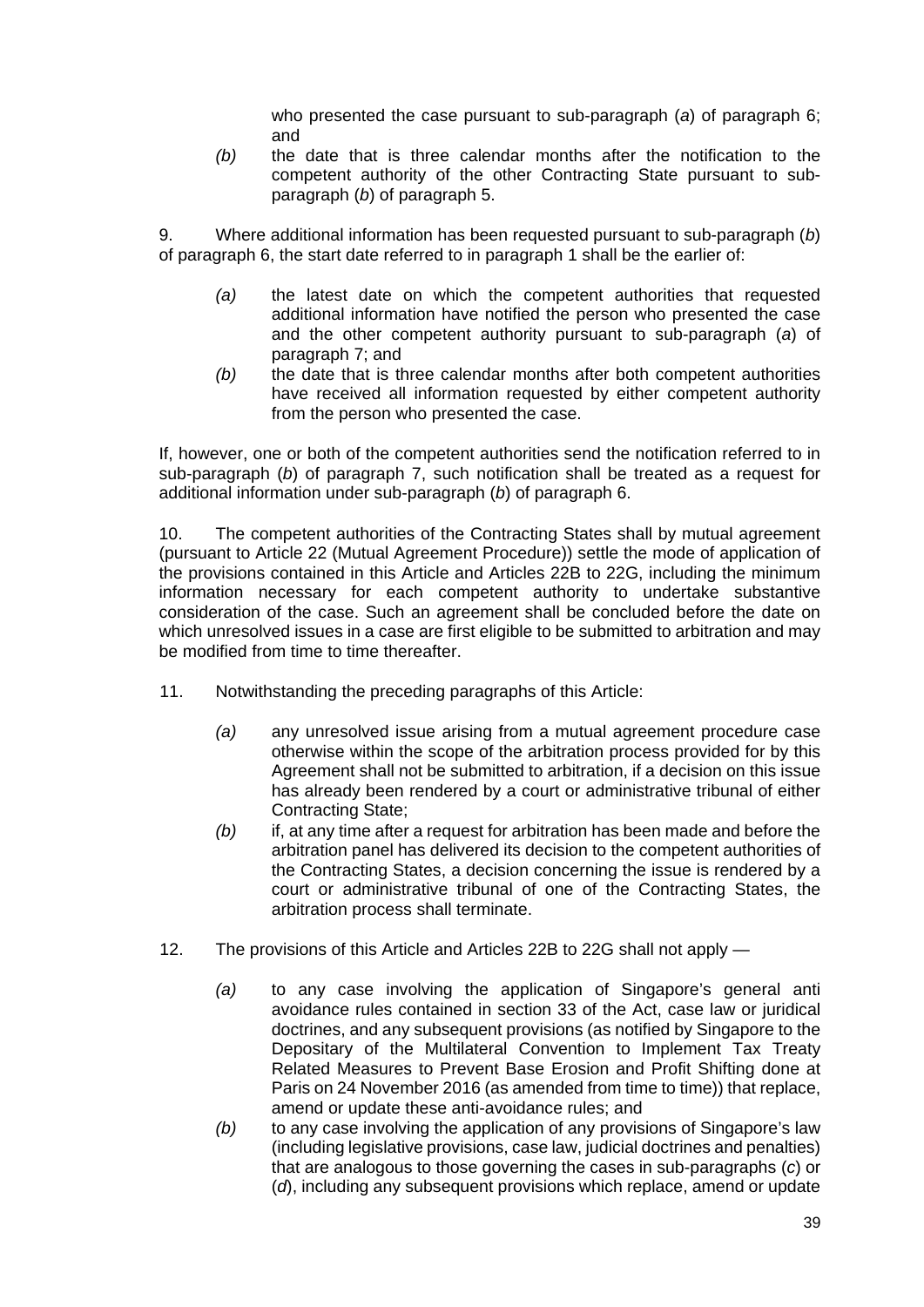those provisions. The competent authority of Singapore will consult with the competent authority of New Zealand in order to specify any such analogous provisions which exist under Singapore law pursuant to paragraph 10;

- *(c)* to any case involving the application of New Zealand's general antiavoidance rule contained in section BG 1 of the Income Tax Act 2007 and any subsequent provisions (as notified by New Zealand to the Depositary of the Multilateral Convention to Implement Tax Treaty Related Measures to Prevent Base Erosion and Profit Shifting done at Paris on 24 November 2016 (as amended from time to time)) that replace, amend or update these anti-avoidance rules; and
- *(d)* to any case involving the application of New Zealand's anti-avoidance rules concerning the avoidance of a permanent establishment in New Zealand and any subsequent provisions (as notified by New Zealand to the Depositary of the Multilateral Convention to Implement Tax Treaty Related Measures to Prevent Base Erosion and Profit Shifting done at Paris on 24 November 2016 (as amended from time to time)) that replace, amend or update these anti-avoidance rules.
- 13. This Article and Articles 22B to 22G
	- *(a)* shall have effect with respect to cases presented to the competent authority of a Contracting State under Article 22 (Mutual Agreement Procedure) on or after 1 April 2019; and
	- *(b)* shall apply to a case presented to the competent authority of a Contracting State under Article 22 prior to 1 April 2019 only to the extent that the competent authorities of both Contracting States agree that it will apply to that specific case.

## **ARTICLE 22B – APPOINTMENT OF ARBITRATORS**

1. Except to the extent that the competent authorities of the Contracting States mutually agree on different rules, paragraphs 2 through 4 shall apply for the purposes of Articles 22A to 22G.

2. The following rules shall govern the appointment of the members of an arbitration panel:

- *(a)* The arbitration panel shall consist of three individual members with expertise or experience in international tax matters.
- *(b)* Each competent authority shall appoint one panel member within 60 days of the date of the request for arbitration under paragraph 1 of Article 22A (Mandatory Binding Arbitration). The two panel members so appointed shall, within 60 days of the latter of their appointments, appoint a third member who shall serve as Chair of the arbitration panel. The Chair shall not be a national or resident of either Contracting State.
- *(c)* Each member appointed to the arbitration panel must be impartial and independent of the competent authorities, tax administrations, and ministries of finance of the Contracting States and of all persons directly affected by the case (as well as their advisors) at the time of accepting an appointment, maintain his or her impartiality and independence throughout the proceedings, and avoid any conduct for a reasonable period of time thereafter which may damage the appearance of impartiality and independence of the arbitrators with respect to the proceedings.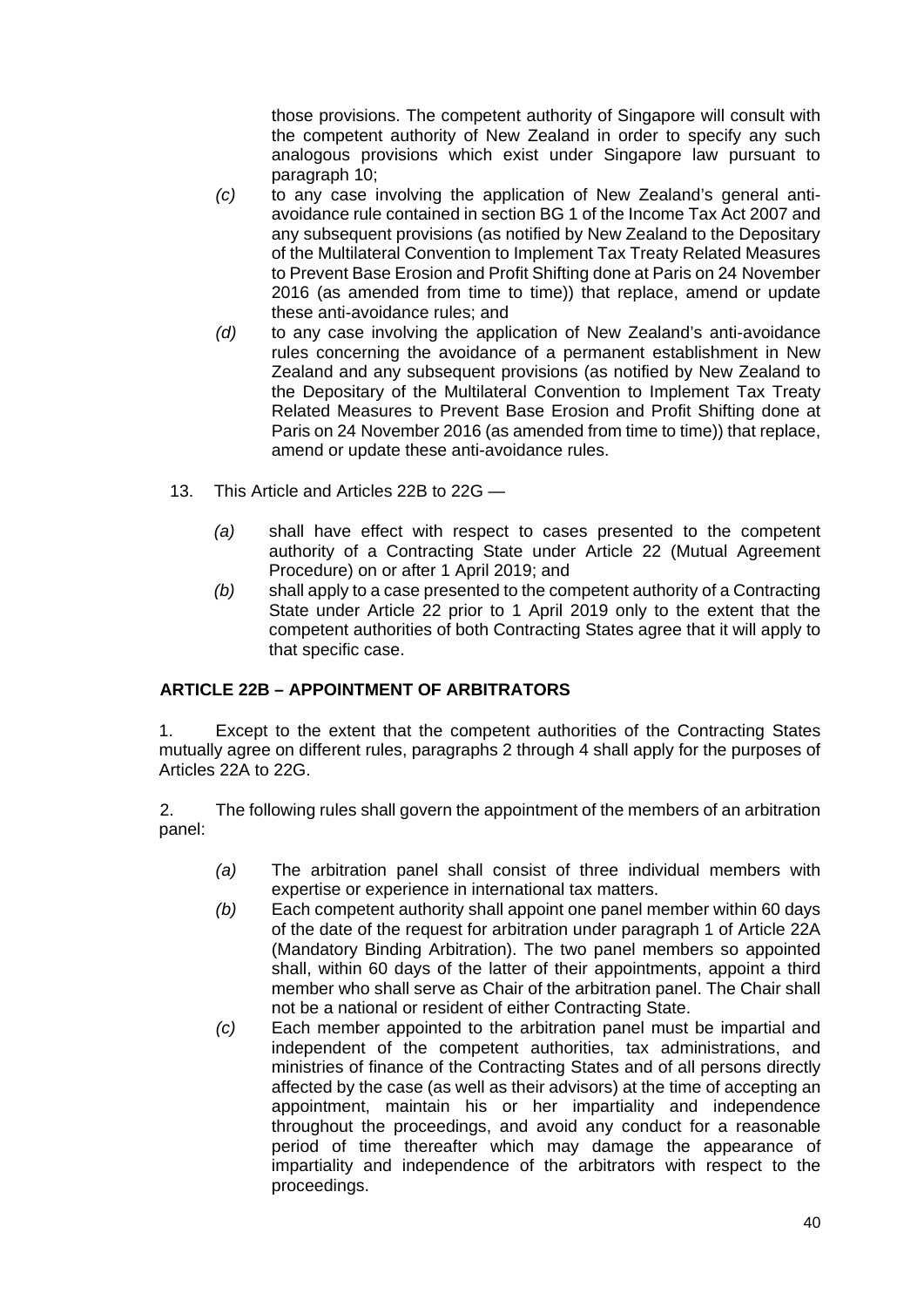3. In the event that the competent authority of a Contracting State fails to appoint a member of the arbitration panel in the manner and within the time periods specified in paragraph 2 or agreed to by the competent authorities of the Contracting States, a member shall be appointed on behalf of that competent authority by the highest ranking official of the Centre for Tax Policy and Administration of the Organisation for Economic Co-operation and Development that is not a national of either Contracting State.

4. If the two initial members of the arbitration panel fail to appoint the Chair in the manner and within the time periods specified in paragraph 2 or agreed to by the competent authorities of the Contracting States, the Chair shall be appointed by the highest ranking official of the Centre for Tax Policy and Administration of the Organisation for Economic Co-operation and Development that is not a national of either Contracting State.

## **ARTICLE 22C – CONFIDENTIALITY OF ARBITRATION PROCEEDINGS**

1. Solely for the purposes of the application of Articles 22A to 22G and 23 and of the provisions of the domestic laws of the Contracting States related to the exchange of information, confidentiality, and administrative assistance, members of the arbitration panel and a maximum of three staff per member (and prospective arbitrators solely to the extent necessary to verify their ability to fulfil the requirements of arbitrators) shall be considered to be persons or authorities to whom information may be disclosed. Information received by the arbitration panel or prospective arbitrators and information that the competent authorities receive from the arbitration panel shall be considered information that is exchanged under Article 23 (Exchange of Information).

2. The competent authorities of the Contracting States shall ensure that members of the arbitration panel and their staff agree in writing, prior to their acting in an arbitration proceeding, to treat any information relating to the arbitration proceeding consistently with the confidentiality and nondisclosure obligations described in Article 23 (Exchange of Information) and under the applicable laws of the Contracting States.

## **ARTICLE 22D – RESOLUTION OF A CASE PRIOR TO THE CONCLUSION OF THE ARBITRATION**

For the purposes of Articles 22 and 22A to 22G, the mutual agreement procedure, as well as the arbitration proceeding, with respect to a case shall terminate if, at any time after a request for arbitration has been made and before the arbitration panel has delivered its decision to the competent authorities of the Contracting States:

- *(a)* the competent authorities of the Contracting States reach a mutual agreement to resolve the case; or
- *(b)* the person who presented the case withdraws the request for arbitration or the request for a mutual agreement procedure.

### **ARTICLE 22E – TYPE OF ARBITRATION PROCESS**

1. Except to the extent that the competent authorities of the Contracting States mutually agree on different rules, the following rules shall apply with respect to an arbitration proceeding pursuant to Articles 22A to 22G:

*(a)* After a case is submitted to arbitration, the competent authority of each Contracting State shall submit to the arbitration panel, by a date set by agreement, a proposed resolution which addresses all unresolved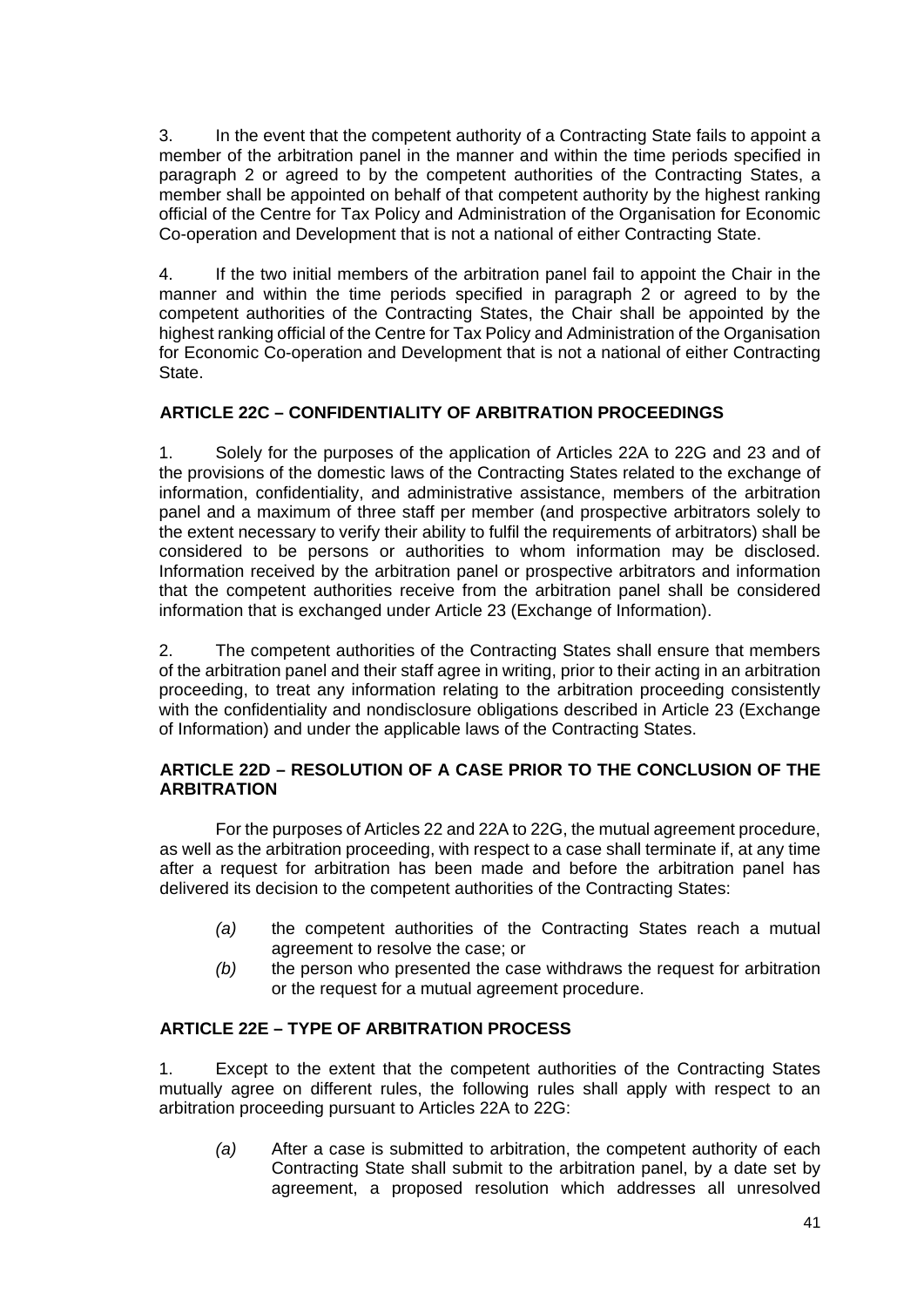issue(s) in the case (taking into account all agreements previously reached in that case between the competent authorities of the Contracting States). The proposed resolution shall be limited to a disposition of specific monetary amounts (for example, of income or expense) or, where specified, the maximum rate of tax charged pursuant to the Agreement, for each adjustment or similar issue in the case. In a case in which the competent authorities of the Contracting States have been unable to reach agreement on an issue regarding the conditions for application of a provision of the Agreement (hereinafter referred to as a "threshold question"), such as whether an individual is a resident or whether a permanent establishment exists, the competent authorities may submit alternative proposed resolutions with respect to issues the determination of which is contingent on resolution of such threshold questions.

- *(b)* The competent authority of each Contracting State may also submit a supporting position paper for consideration by the arbitration panel. Each competent authority that submits a proposed resolution or supporting position paper shall provide a copy to the other competent authority by the date on which the proposed resolution and supporting position paper were due. Each competent authority may also submit to the arbitration panel, by a date set by agreement, a reply submission with respect to the proposed resolution and supporting position paper submitted by the other competent authority. A copy of any reply submission shall be provided to the other competent authority by the date on which the reply submission was due.
- *(c)* The arbitration panel shall select as its decision one of the proposed resolutions for the case submitted by the competent authorities with respect to each issue and any threshold questions, and shall not include a rationale or any other explanation of the decision. The arbitration decision will be adopted by a simple majority of the panel members. The arbitration panel shall deliver its decision in writing to the competent authorities of the Contracting States. The arbitration decision shall have no precedential value.

2. Prior to the beginning of arbitration proceedings, the competent authorities of the Contracting States shall ensure that each person that presented the case and their advisors agree in writing not to disclose to any other person any information received during the course of the arbitration proceedings from either competent authority or the arbitration panel. The mutual agreement procedure under Article 22, as well as the arbitration proceeding under Articles 22A to 22G, with respect to the case shall terminate if, at any time after a request for arbitration has been made and before the arbitration panel has delivered its decision to the competent authorities of the Contracting States, a person that presented the case or one of that person's advisors materially breaches that agreement.

### **ARTICLE 22F – COSTS OF ARBITRATION PROCEEDINGS**

In an arbitration proceeding under Articles 22A to 22G, the fees and expenses of the members of the arbitration panel, as well as any costs incurred in connection with the arbitration proceedings by the Contracting States, shall be borne by the Contracting States in a manner to be settled by mutual agreement between the competent authorities of the Contracting States. In the absence of such agreement, each Contracting State shall bear its own expenses and those of its appointed panel member. The cost of the chair of the arbitration panel and other expenses associated with the conduct of the arbitration proceedings shall be borne by the Contracting States in equal shares.

### **ARTICLE 22G – COMPATIBILITY**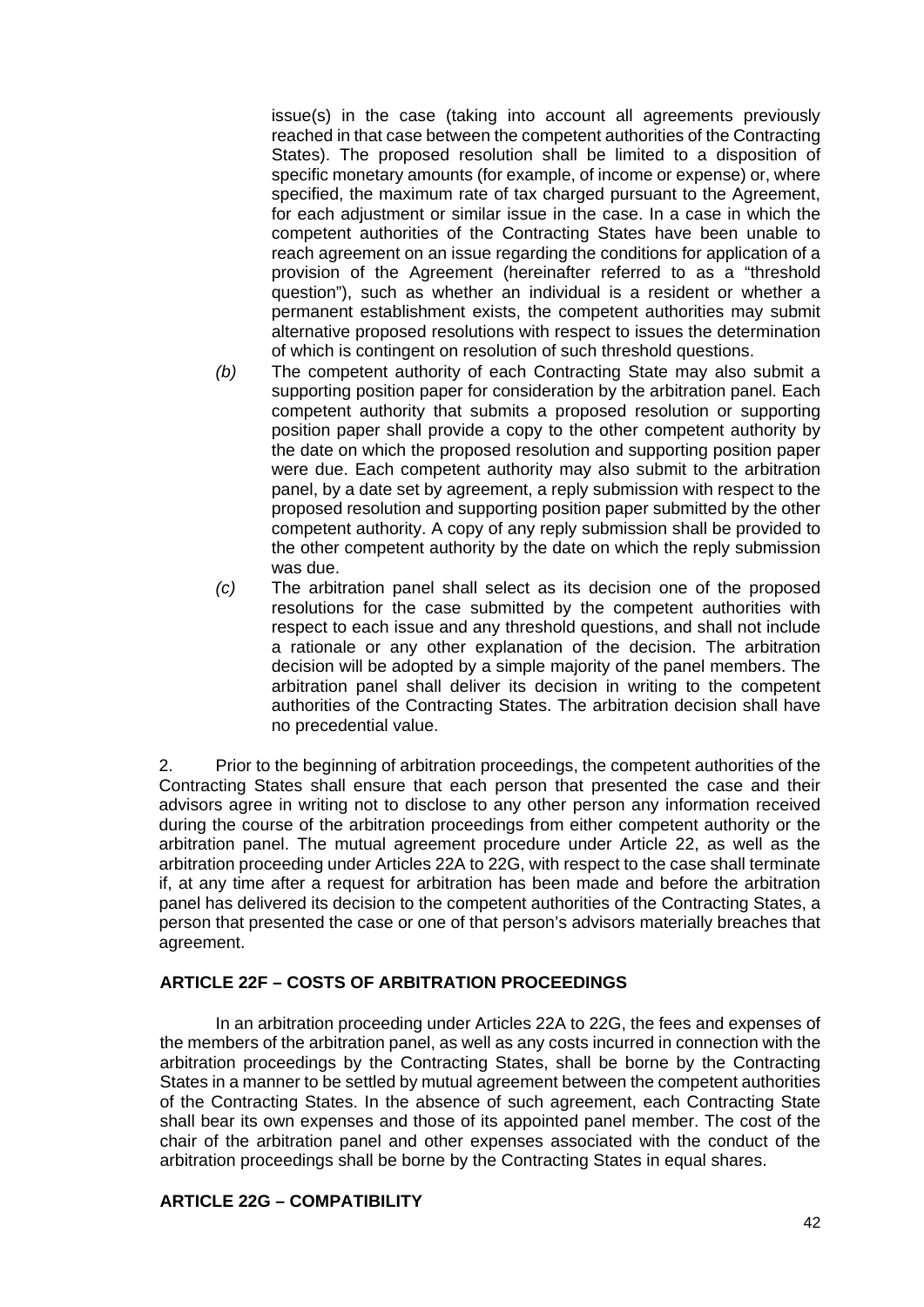1. Any unresolved issue arising from a mutual agreement procedure case otherwise within the scope of the arbitration process provided for in this Article and Articles 22A to 22F shall not be submitted to arbitration if the issue falls within the scope of a case with respect to which an arbitration panel or similar body has previously been set up in accordance with a bilateral or multilateral convention that provides for mandatory binding arbitration of unresolved issues arising from a mutual agreement procedure case.

2. Nothing in this Article and Articles 22A to 22F shall affect the fulfilment of wider obligations with respect to the arbitration of unresolved issues arising in the context of a mutual agreement procedure resulting from other conventions to which the Contracting States are or will become parties.".

## 7. New Article 24A

The following new Article 24A is inserted immediately after Article 24 (Members of Diplomatic Missions and Consular Posts):

## "**ARTICLE 24A – PREVENTION OF TREATY ABUSE**

1. Notwithstanding any provisions of this Agreement, a benefit under this Agreement shall not be granted in respect of an item of income or capital if it is reasonable to conclude, having regard to all relevant facts and circumstances, that obtaining that benefit was one of the principal purposes of any arrangement or transaction that resulted directly or indirectly in that benefit, unless it is established that granting that benefit in these circumstances would be in accordance with the object and purpose of the relevant provisions of this Agreement.

2. Where a benefit under this Agreement is denied to a person under provisions of this Agreement that deny all or part of the benefits that would otherwise be provided under this Agreement where the principal purpose or one of the principal purposes of any arrangement or transaction, or of any person concerned with an arrangement or transaction, was to obtain those benefits, the competent authority of the Contracting State that would otherwise have granted this benefit shall nevertheless treat that person as being entitled to this benefit, or to different benefits with respect to a specific item of income or capital, if such competent authority, upon request from that person and after consideration of the relevant facts and circumstances, determines that such benefits would have been granted to that person in the absence of the transaction or arrangement. The competent authority of the Contracting State to which a request has been made under this paragraph by a resident of the other Contracting State shall consult with the competent authority of the other Contracting State before rejecting the request.".

### 8. Amendment of Article VI of the Protocol

Article VI of the Protocol is amended by deleting the words "*It is understood that paragraph 6 of Article 10 and paragraph 7 of Article 12 shall not apply to a bona fide arrangement motivated by sound business reasons*." and substituting the words "It is understood that Article 24A shall not apply to a bona fide arrangement motivated by sound business reasons.".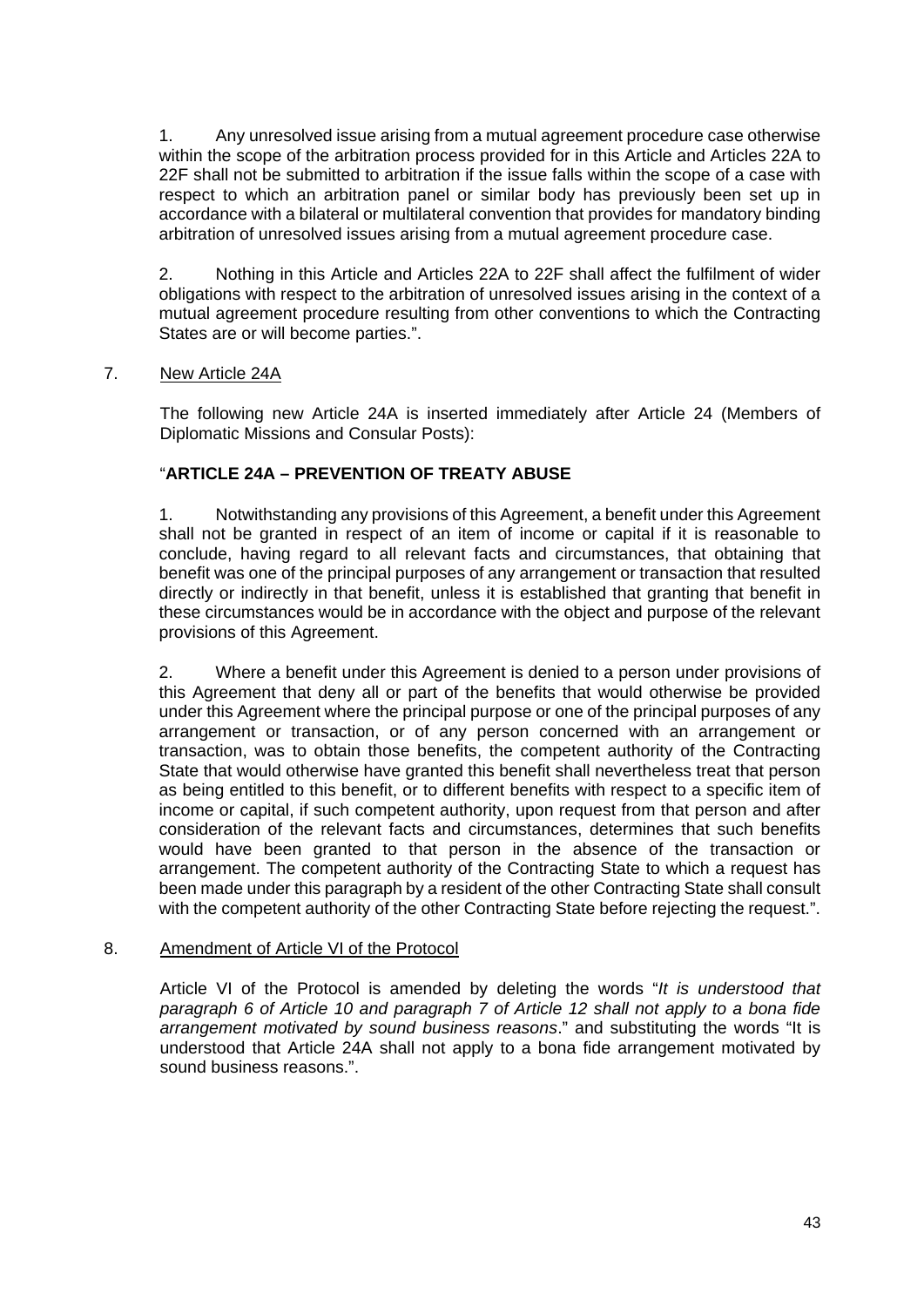## 9. Entry into effect of the MLI

The effects of the MLI on this Agreement, as laid out in this Annex, shall have effect in Singapore:

- (a) for paragraph 5 of this Annex on the amendment of Article 22 (Mutual Agreement Procedure), for a case presented on or after 1 April 2019, without regard to the basis period to which the case relates. However, paragraph 5 of this Annex shall not apply to a case that was not eligible to be presented immediately before 1 April 2019;
- (b) for paragraph 6 of this Annex on the arbitration provisions, with respect to any tax paid, deemed paid or liable to be paid, before, on or after 1 April 2019;
- (c) for all other paragraphs in this Annex:
	- (i) with respect to taxes withheld at source, in respect of amounts paid, deemed paid or liable to be paid (whichever is the earliest), on or after 1 January 2020; and
	- (ii) with respect to taxes other than those withheld at source, where the income is derived or received in a basis period beginning on or after 1 October 2019.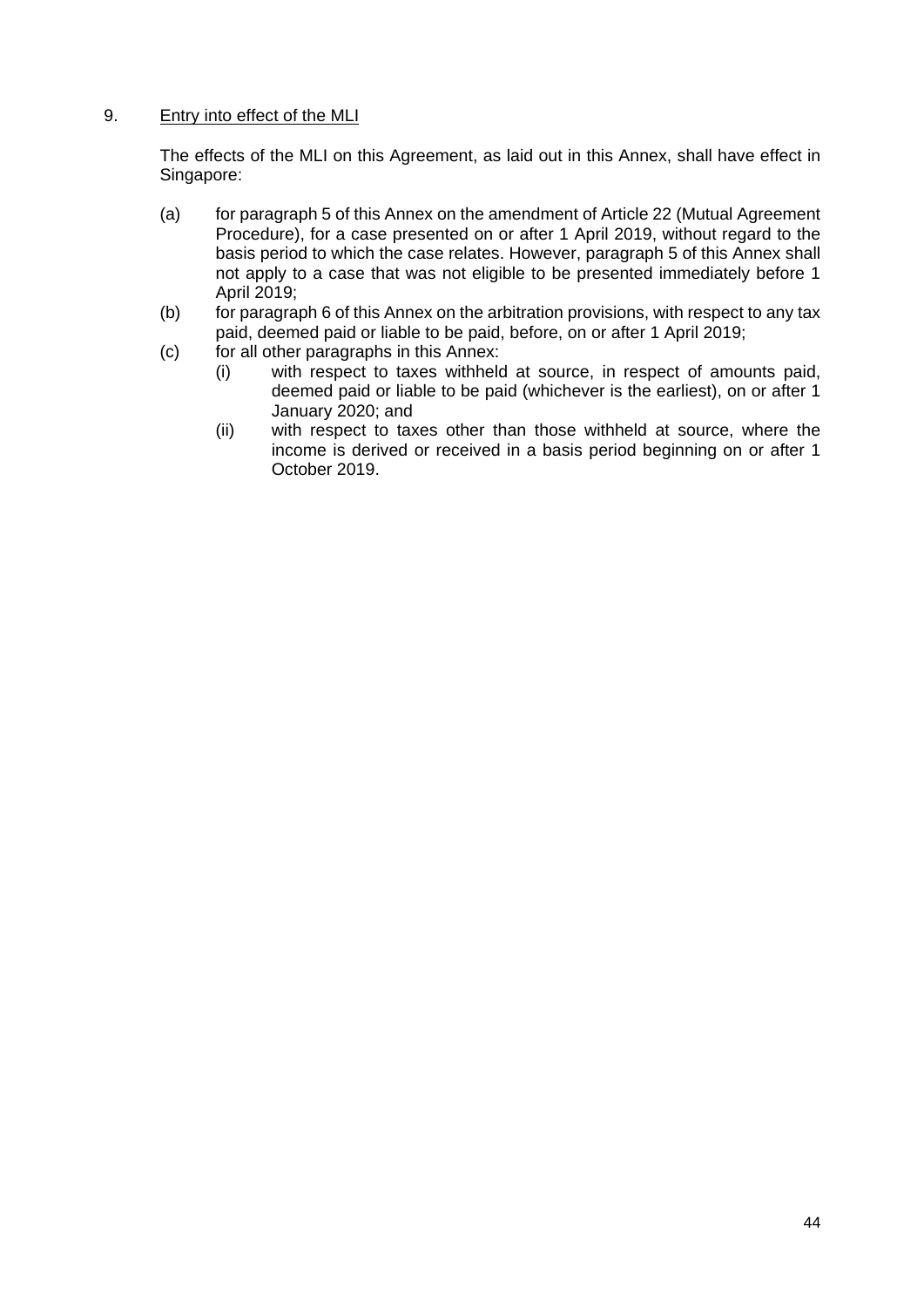# **ANNEX B**

### **AGREEMENT BETWEEN THE GOVERNMENT OF THE REPUBLIC OF SINGAPORE AND THE GOVERNMENT OF NEW ZEALAND FOR THE AVOIDANCE OF DOUBLE TAXATION AND THE PREVENTION OF FISCAL EVASION WITH RESPECT TO TAXES ON INCOME**

The Government of the Republic of Singapore and the Government of New Zealand,

Desiring to conclude an Agreement for the avoidance of double taxation and the prevention of fiscal evasion with respect to taxes on income,

Have agreed as follow: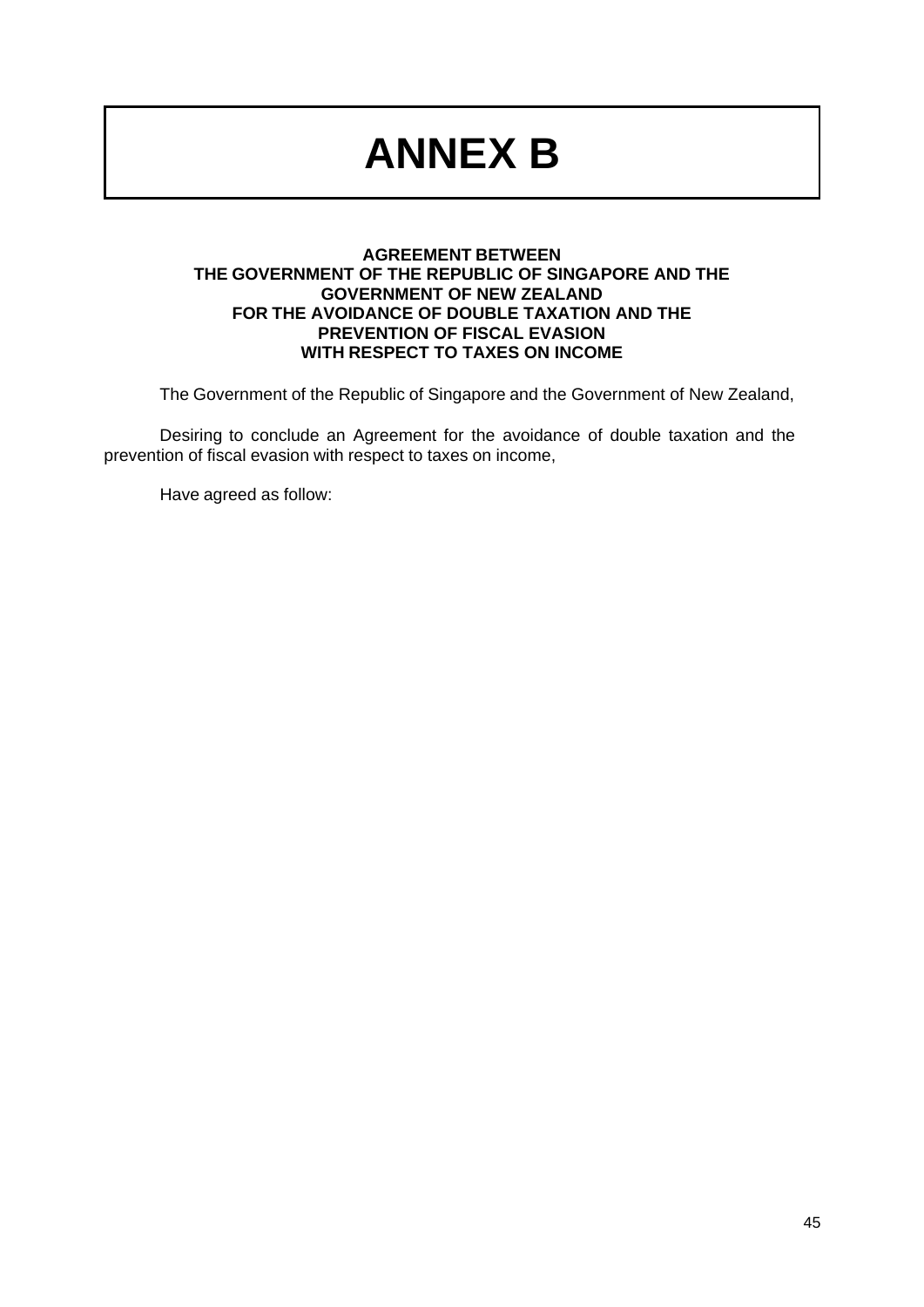## **ARTICLE 1 – TAXES COVERED**

- 1. The taxes which are the subject of this Agreement are:
	- (a) in Singapore:

the income tax;

- (b) in New Zealand:
	- the income tax and
	- the excess retention tax.

2. This Agreement shall also apply to any identical or substantially similar taxes which are imposed after the date of signature of this Agreement in addition to, or in place of, the existing taxes by either Contracting State or which are imposed by the Government of any Territory to which the Agreement is extended under Article 22.

3. For the purposes of paragraph 1(b) of this Article, the income tax does not include the bonus issue tax.

## **ARTICLE 2 – GENERAL DEFINITIONS**

- 1. In this Agreement unless the context otherwise requires
	- (a) the term "Singapore" means the Republic of Singapore;
	- (b) the term "New Zealand" includes the continental shelf of New Zealand as defined under the law of New Zealand concerning the continental shelf; it does not include the Cook Islands, Niue or the Tokelau Islands;
	- (c) the terms "a Contracting State" and "the other Contracting State" mean Singapore or New Zealand as the context requires;
	- (d) the term "person" includes an individual, a company and an unincorporated body of persons;
	- (e) the term "company" means any body corporate or any entity which is treated as a body corporate for tax purposes;
	- (f) the term "Singapore tax" means tax imposed by Singapore being tax to which this Agreement applies by virtue of Article 1; the term "New Zealand tax" means tax imposed by New Zealand being tax to which this Agreement applies by virtue of Article 1;
	- (g) the term "tax" means Singapore tax or New Zealand tax, as the context requires;
	- (h) the term "competent authority" means, in the case of Singapore, the Minister for Finance or his authorised representative, and, in the case of New Zealand, the Commissioner of Inland Revenue or his authorised representative;
	- (i) the term "natural resource royalties" means payments of any kind to the extent to which they are made as consideration for the operation of, or the right to operate, any mine or quarry, or as consideration for the extraction, removal or other exploitation of, or the right to extract, remove or otherwise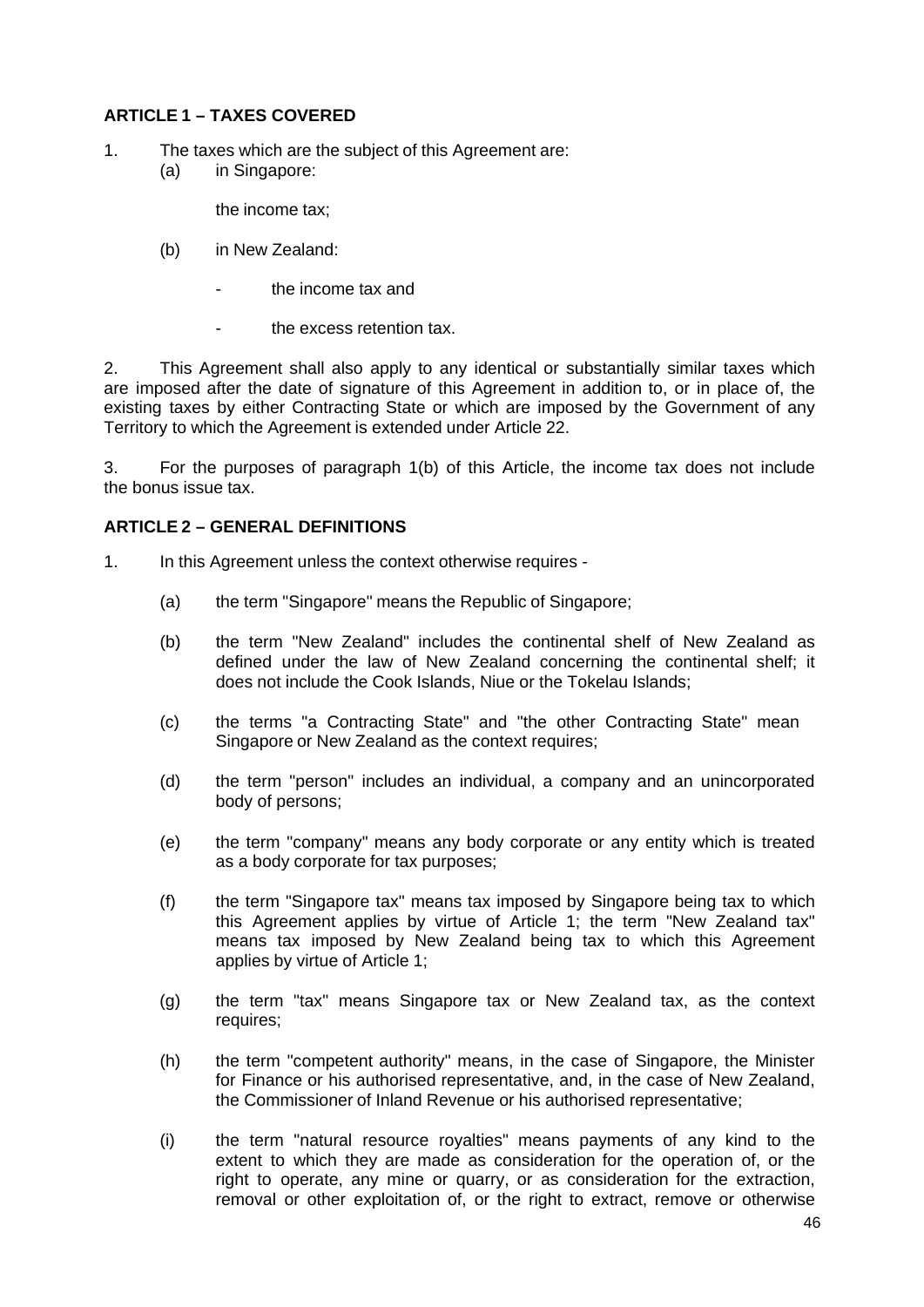exploit, standing timber or any natural resource;

- (j) the term "industrial or commercial profits" means profits derived by an enterprise of a Contracting State from the carrying on of a trade or business, but does not include -
	- (i) dividends, interest, royalties (as defined in Article 10), or natural resource royalties; or
	- (ii) payments of any kind to the extent to which they are made as consideration for the use of, or the right to use, any copyright (other than copyright to which subparagraph (j)(i) applies) or any like property or right, or any property or right of a like nature to any property or right referred to in subparagraph (a)(i) of the definition of "royalties" in paragraph 2 of Article 10; or
	- (iii) payments of any kind to the extent to which they are made as consideration for the use of, or the right to use, any motion picture films, films or video tapes for use in connection with television or tapes for use in connection with radio broadcasting; or
	- (iv) payments of any kind to the extent to which they are made as consideration for the supply of commercial knowledge, information, or assistance or of management services; or
	- (v) income from the sale or other disposition of land situated in the other Contracting State or of any estate or interest in land so situated, or from the sale or other disposition of any share or comparable interest in a company or association whose assets consist wholly or principally of any such land or any such estate or interest; or
	- (vi) income from the grant or renewal, or from the sale or other disposition, of any right relating to the operation of any mine or quarry situated in the other Contracting State or to the extraction, removal or other exploitation of any standing timber or of any natural resource so situated, or from the sale or other disposition of any share or comparable interest in a company or association whose assets consist wholly or principally of any such right; in this subparagraph  $(i)(vi)$ , the term "right" means any right, licence, permit, authority, title, option, privilege or other concession and includes a share or interest in any right, licence, permit, authority, title, opinion, privilege or other concession; or
	- (vii) rent; or
	- (viii) charges for the bailment of livestock; or
	- (ix) profits from operating ships or aircraft; or
	- (x) remuneration or other income for personal (including professional) services; or
	- (xi) income from the furnishing of services of employees or others by any person in the course of the carrying on by that person of a profession or vocation;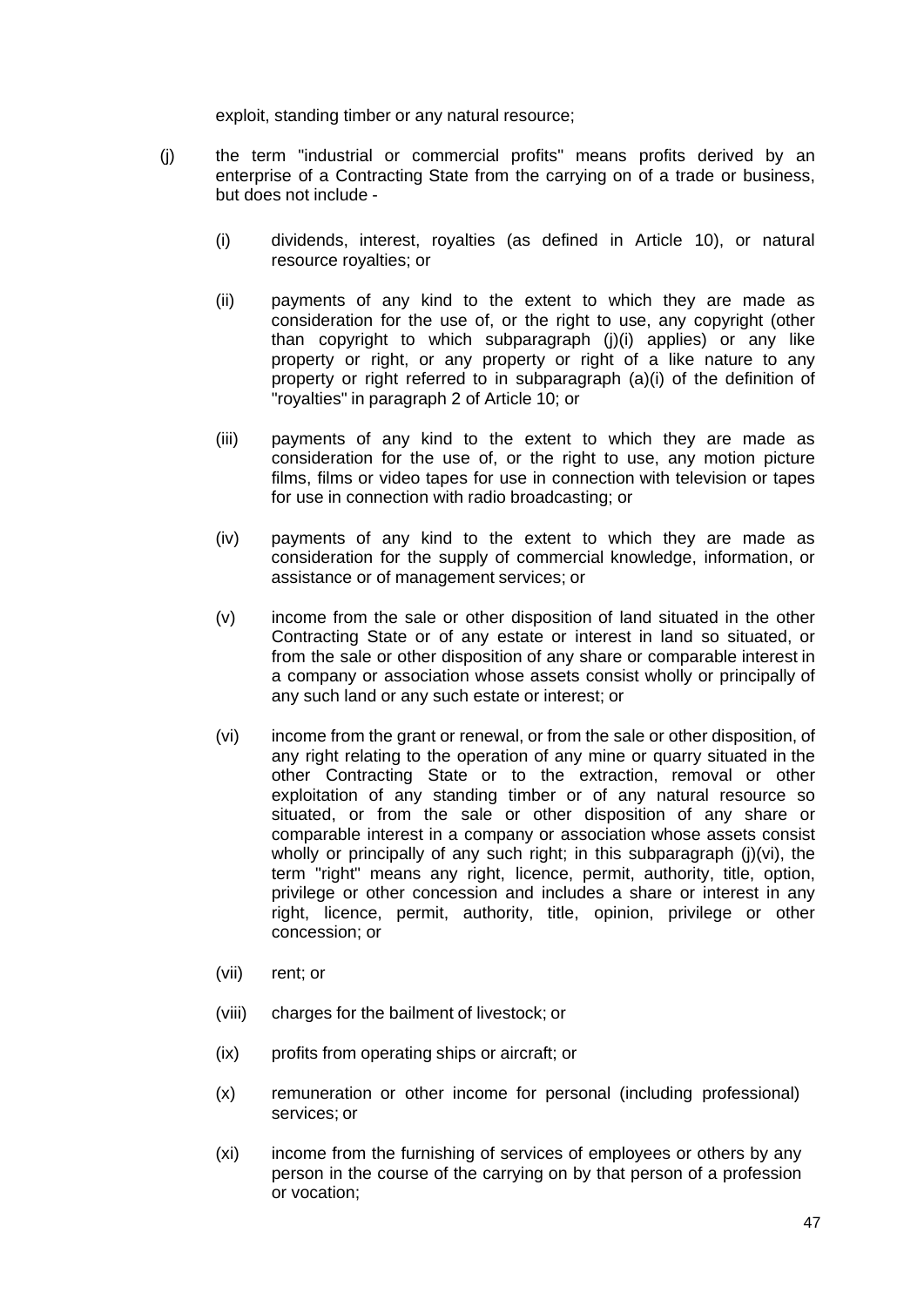- (k) the terms "enterprise of a Contracting State" and "enterprise of the other Contracting State" mean an enterprise carried on by a Singapore resident or an enterprise carried on by a New Zealand resident, as the context requires;
- (l) words in the singular include the plural and words in the plural include the singular;
- (m) the term "Malaysian company" means a company which, for the purposes of income tax in Malaysia, is resident in Malaysia.

2. In determining, for the purposes of Article 8, 9 or 10, whether dividends, interest or royalties are beneficially owned by a resident of a Contracting State, dividends, interest or royalties in respect of which a trustee is subject to tax in that Contracting State shall be treated as being beneficially owned by that trustee.

3. In this Agreement, the terms "Singapore tax" and "New Zealand tax" do not include any amount which represents a penalty or interest imposed under the law of either Contracting State relating to the taxes to which this Agreement applies by virtue of Article 1.

4. In the application of the provisions of this Agreement by a Contracting State any term not otherwise defined shall, unless the context otherwise requires, have the meaning which it has under the laws of that Contracting State relating to the taxes to which this Agreement applies by virtue of Article 1.

## **ARTICLE 3 – FISCAL DOMICILE**

- 1. For the purposes of this Agreement
	- (a) the term "New Zealand resident" means a person who is resident in New Zealand for the purposes of New Zealand tax;
	- (b) the term "Singapore resident" means a person who is resident in Singapore for the purposes of Singapore tax.
- 2. Where by reason of the provisions of paragraph 1 of this Article an individual is both a New Zealand resident and a Singapore resident then his status shall, for the purposes of this Agreement, be determined as follows -
	- (a) he shall be treated solely as a New Zealand resident if he has a permanent home available to him in New Zealand and does not have a permanent home available to him in Singapore and solely as a Singapore resident if he has a permanent home available to him in Singapore and does not have a permanent home available to him in New Zealand; and
	- (b) failing a resolution of the matter under subparagraph (a) of this paragraph, he shall be treated solely as a New Zealand resident if he has an habitual abode in New Zealand and does not have an habitual abode in Singapore and solely as a Singapore resident if he has an habitual abode in Singapore and does not have an habitual abode in New Zealand; and
	- (c) failing a resolution of the matter under subparagraph (b) of this paragraph, he shall be treated solely as a New Zealand resident if the Contracting State with which his personal and economic relations are the closer is New Zealand and solely as a Singapore resident if the Contracting State with which his personal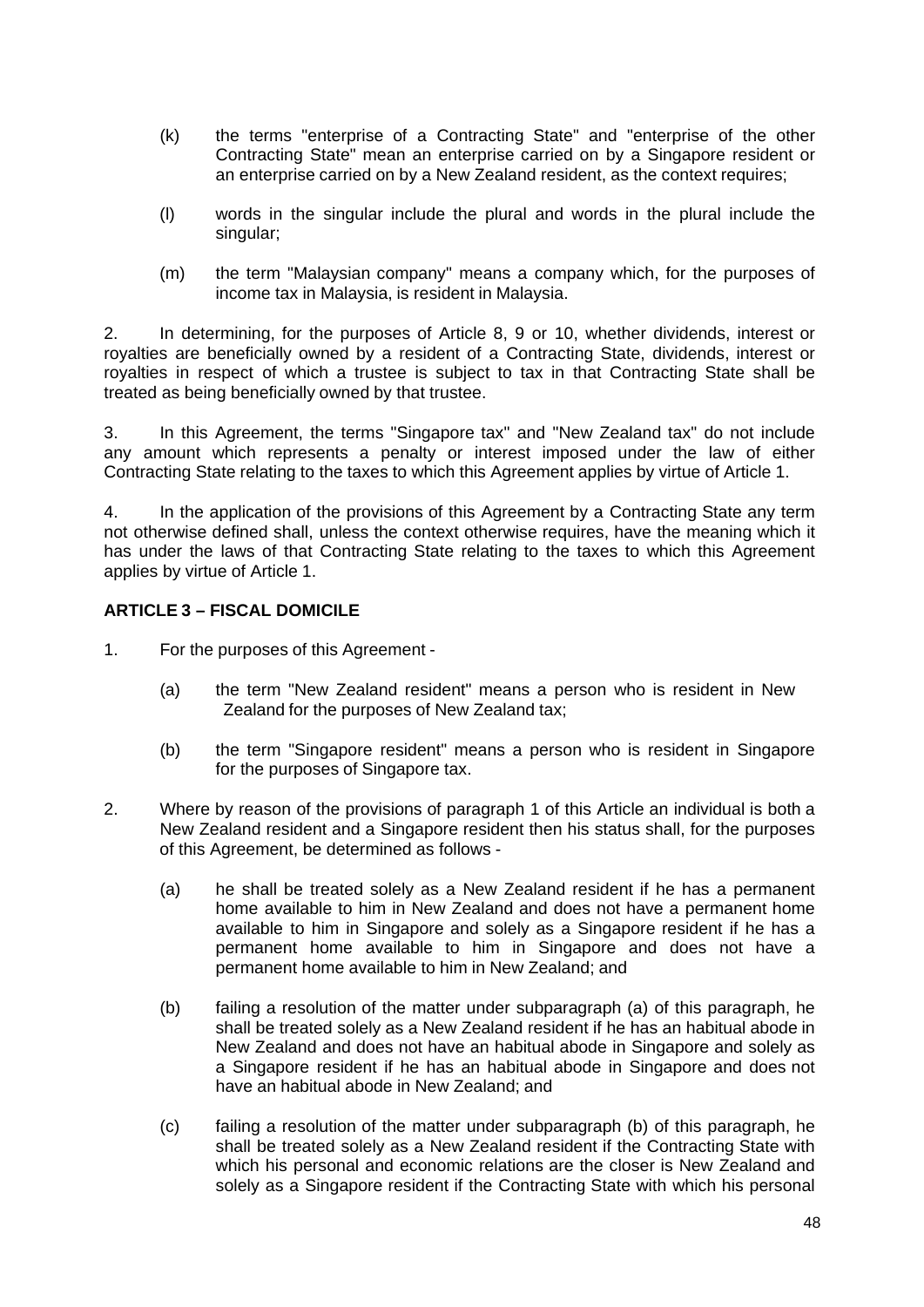### and economic relations are the closer is Singapore.

3. Where, by reason of the provisions of paragraph 1 of this Article, a person other than an individual is both a New Zealand resident and a Singapore resident it shall, for the purposes of this Agreement, be treated solely as a New Zealand resident if the centre of its administrative or practical management is situated in New Zealand and solely as a Singapore resident if the centre of its administrative or practical management is situated in Singapore whether or not any person outside New Zealand or Singapore, as the case may be, exercises or is capable of exercising any overriding control of it or of its policy or affairs in any way whatsoever.

4. For the purposes of this Agreement the terms "a resident of a Contracting State" and "resident of the other Contracting State" mean a person who is a New Zealand resident or a person who is a Singapore resident, as the context requires.

## **ARTICLE 4 – PERMANENT ESTABLISHMENT**

1. For the purposes of this Agreement the term "permanent establishment", in relation to an enterprise, means a fixed place of trade or business in which the trade or business of the enterprise is wholly or partly carried on.

- 2. The term "permanent establishment" includes
	- (a) a place of management;
	- (b) a branch;
	- (c) an office;
	- (d) a factory;
	- (e) a workshop;
	- (f) a mine, quarry or other place of extraction of natural resources;
	- (g) a farm or plantation, or an agricultural, pastoral or forestry property; and
	- (h) a building site or a construction, installation or assembly project which exists for more than six months.
- 3. The term "permanent establishment" shall not be deemed to include
	- (a) the use of facilities solely for the purpose of storage, display or delivery of goods or merchandise belonging to the enterprise;
	- (b) the maintenance of a stock of goods or merchandise belonging to the enterprise solely for the purpose of storage, display or delivery;
	- (c) the maintenance of a fixed place of trade or business solely for the purpose of purchasing goods or merchandise, or for collecting information, for the enterprise; or
	- (d) the maintenance of a fixed place of trade or business solely for the purpose of advertising, for the supply of information, for scientific research or for similar activities which have a preparatory or auxiliary character, for the enterprise.

4. An enterprise of a Contracting State shall be deemed to have a permanent establishment in the other Contracting State and to carry on trade or business through that permanent establishment if –

(a) it carries on supervisory activities in that other Contracting State for more than six months in connection with a building site, or a construction, installation or assembly project which is being undertaken, in that other Contracting State; or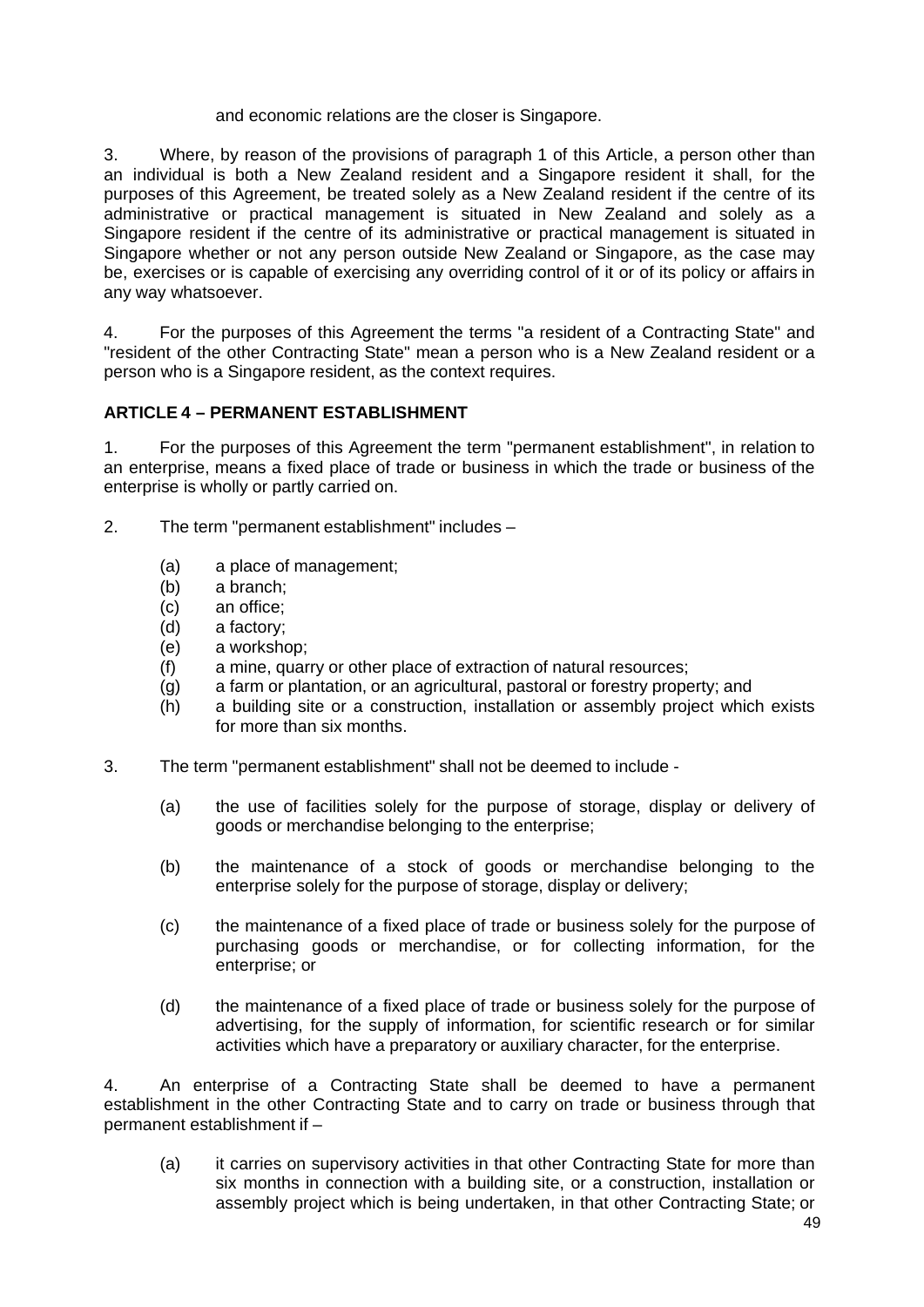(b) substantial equipment is in that other Contracting State being used or installed by, for or under contract with the enterprise.

5. A person acting in a Contracting State on behalf of an enterprise of the other Contracting State (other than an agent of independent status to whom paragraph 6 of this Article applies) shall be deemed to be a permanent establishment of that enterprise in the first-mentioned Contracting State if -

- (a) he has, and habitually exercises in that first-mentioned Contracting State, any authority to conclude contracts on behalf of the enterprise, unless his activities are limited to the purchase of goods or merchandise for the enterprise;
- (b) there is maintained in that first-mentioned Contracting State a stock of goods or merchandise belonging to the enterprise from which he habitually fills orders on behalf of the enterprise; or
- (c) in so acting he carries out in that first-mentioned Contracting State activities of any of the kinds referred to in subparagraph (a)(i) or subparagraphs (a)(ii) or subparagraph (a)(iii) of paragraph 8 of this Article.

6. An enterprise of a Contracting State shall not be deemed to have a permanent establishment in the other Contracting State merely because it carries on trade or business in that other Contracting State through a broker, a general commission agent or any other agent of independent status, where such a person is acting in the ordinary course of his business as a broker, a general commission agent or other agent of independent status.

7. The fact that a company which is a resident of a Contracting State controls or is controlled by a company which is a resident of the other Contracting State, or which carries on trade or business in that other State (whether through a permanent establishment or otherwise), shall not of itself constitute a place of business of either company a permanent establishment of the other.

8. In any case where paragraph 5 of this Article does not apply, an enterprise of a Contracting State shall be deemed to have a permanent establishment in the other Contracting State and to carry on trade or business through that permanent establishment if -

- (a) for, or at or to the order of, that enterprise, another enterprise
	- (i) manufacturers, assembles, processes, packs or distributes in that other Contracting State any goods or merchandise; or
	- (ii) performs, in that other Contracting State, any mining or quarrying operations or any operations carried on in association with mining or quarrying operations, or performs, in that other Contracting State, any operations for the extraction, removal or other exploitation of standing timber or of any natural resource; or
	- (iii) breeds, manages, agists or raises in that other Contracting State any livestock; and
- (b) either enterprise participates directly or indirectly in the management, control or capital of the other enterprise, or the same persons participate directly or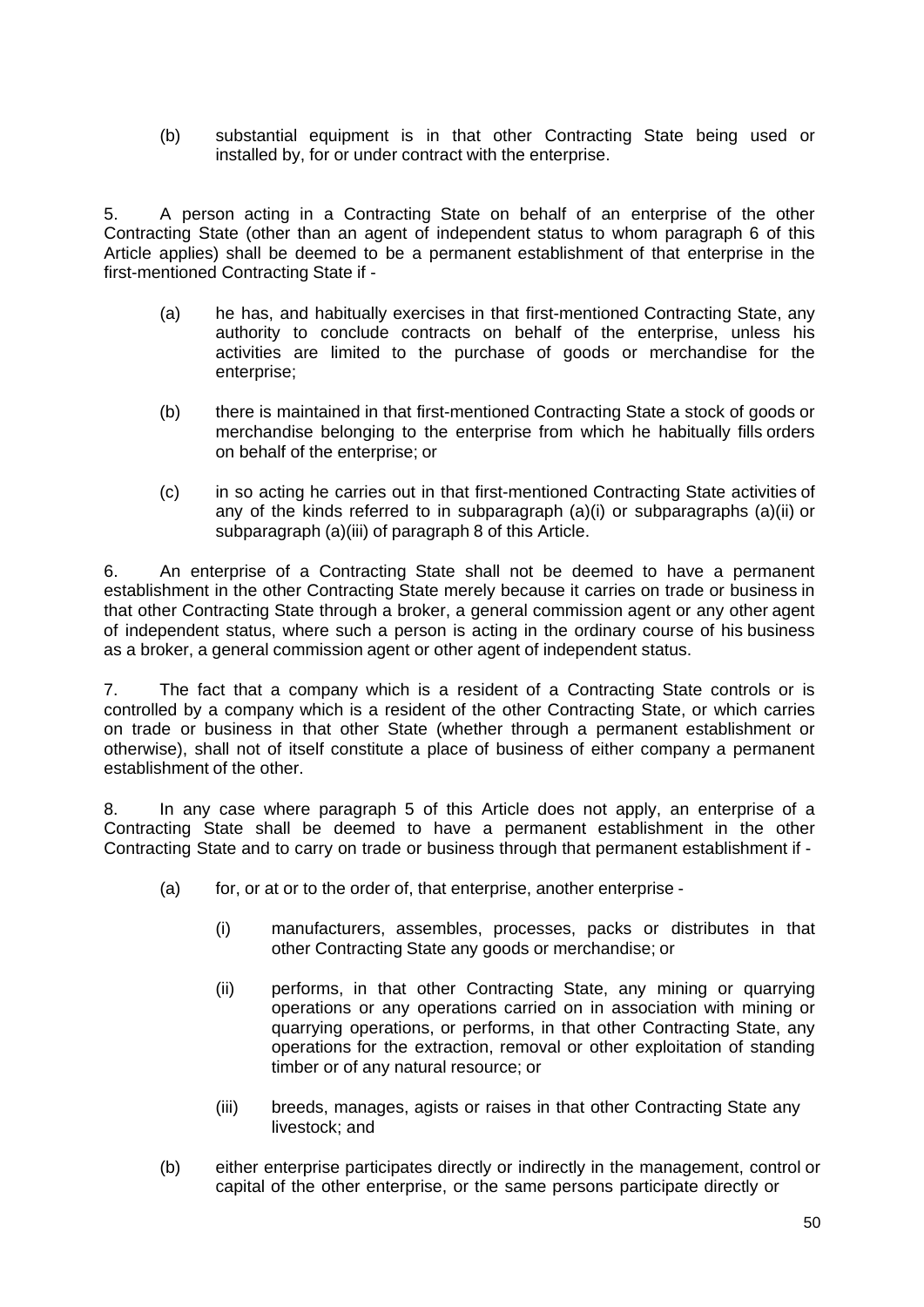indirectly in the management, control or capital of both enterprises.

## **ARTICLE 5 – INDUSTRIAL OR COMMERCIAL PROFITS**

1. Industrial or commercial profits of an enterprise of a Contracting State shall be subject to tax only in that Contracting State unless the enterprise carries on trade or business in the other Contracting State through a permanent establishment situated therein. If the enterprise carries on trade or business as aforesaid, tax may be imposed by that other Contracting State on the whole of the industrial or commercial profits of the enterprise from sources within that other Contracting State whether or not those profits are attributable to that permanent establishment.

2. Where an enterprise of a Contracting State carries on trade or business in the other Contracting State through a permanent establishment situated therein, there shall be attributed to that permanent establishment the industrial or commercial profits which it might be expected to make if it were an independent enterprise engaged in the same or similar activities under the same or similar conditions and dealing at arm's length with the enterprise of which it is a permanent establishment; and the profits so attributed shall be deemed to be income derived from sources in that other Contracting State and shall be taxed accordingly.

3. In determining the industrial or commercial profits attributable to a permanent establishment in a Contracting State, there shall be allowed as deductions all expenses of the enterprise, including executive and general administrative expenses, which would be deductible if the permanent establishment were an independent enterprise and which are reasonably connected with the permanent establishment, whether incurred in the Contracting State in which the permanent establishment is situated or elsewhere.

4. If the information available to the competent authority of the Contracting State concerned is inadequate to determine the industrial or commercial profits to be attributed to the permanent establishment, nothing in this Article shall affect the application of the law of that Contracting State in relation to the liability of the enterprise to pay tax in respect of the permanent establishment on an amount determined by the exercise of a discretion or the making of an estimate by the competent authority of that Contracting State. Provided that the discretion shall be exercised or the estimate shall be made, so far as the information available to the competent authority permits, in accordance with the principle stated in this Article.

5. Industrial or commercial profits shall not be attributed to a permanent establishment by reason of the mere purchase by that permanent establishment of goods or merchandise for the enterprise.

6. Nothing in this Article shall apply to either Contracting State to prevent the operation in the Contracting State of any provisions of its law at any time in force relating to the taxation of any income from business of any form of insurance.

## **ARTICLE 6 – ASSOCIATED ENTERPRISES**

- 1. Where
	- (a) an enterprise of a Contracting State participates directly or indirectly in the management, control or capital of an enterprise of the other Contracting State; or
	- (b) the same persons participate directly or indirectly in the management, control or capital of an enterprise of a Contracting State and an enterprise of the other Contracting State,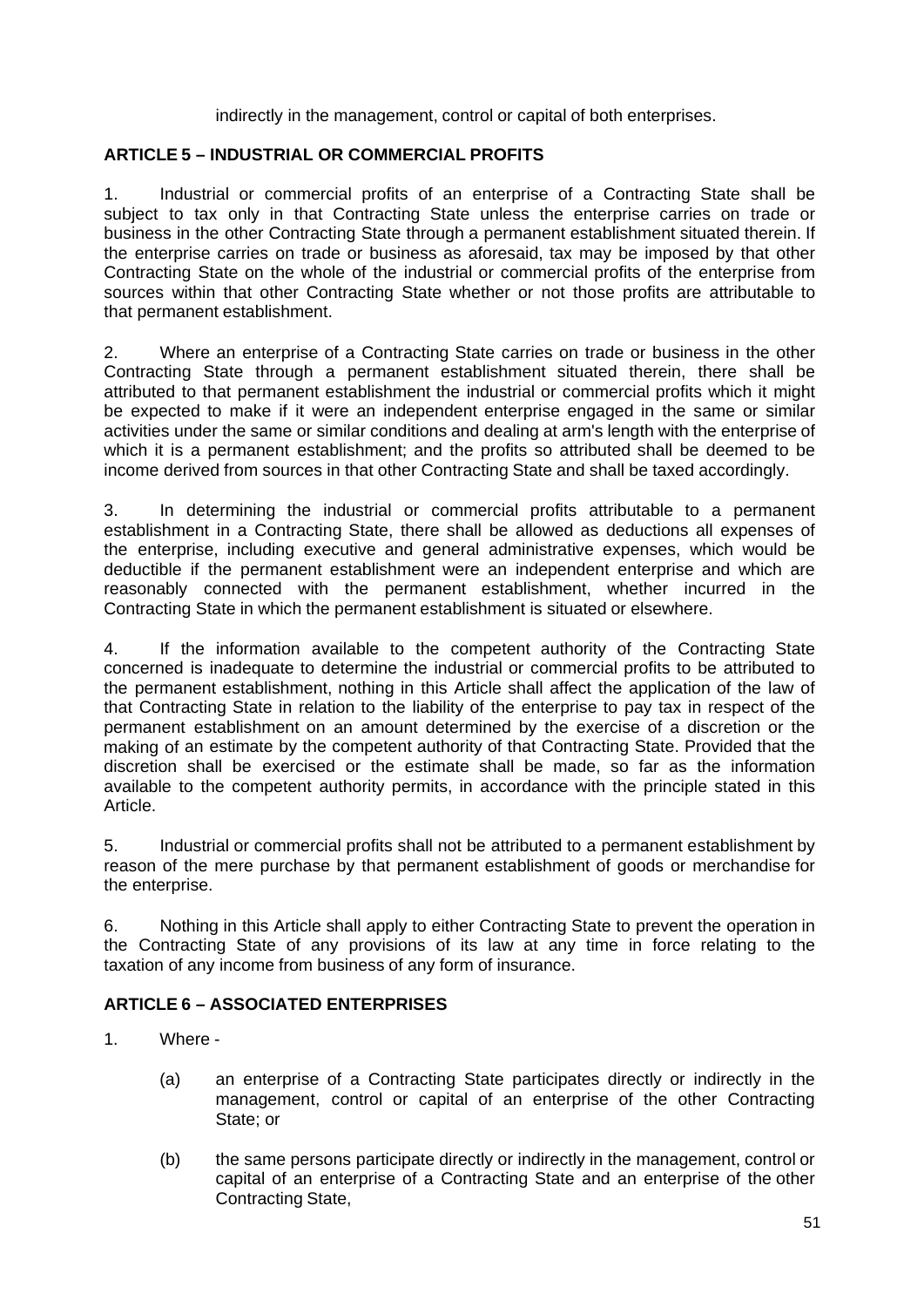and in either case conditions are operative between the two enterprises in their commercial or financial relations which differ from those which might be expected to operate between independent enterprises dealing at arm's length, then any profits which, but for those conditions, might have been expected to accrue to one of the enterprises, but, by reason of those conditions, have not so accrued, may be included in the profits of that enterprise.

2. Profits included in the profits of an enterprise of a Contracting State under paragraph 1 of this Article shall be deemed to be income of that enterprise derived from sources in that Contracting State and shall be taxed accordingly.

3. If the information available to the competent authority of a Contracting State is inadequate to determine, for the purposes of paragraph 1 of this Article, the profits which might have been expected to accrue to an enterprise, nothing in this Article shall effect the application of any law of that Contracting State in relation to the liability of that enterprise to pay tax on an amount determined by the exercise of a discretion or the making of an estimate by the competent authority of that Contracting State. Provided that the discretion shall be exercised or the estimate shall be made, so far as the information available to the competent authority permits, in accordance with the principle stated in this Article.

## **ARTICLE 7 – SHIPPING AND AIR TRANSPORT**

1. A resident of a Contracting State shall, subject to paragraphs 2, 3 and 4 of Article 5 and to Article 6, be exempt from tax in the other Contracting State on profits from the operating of ships or aircraft other than operations confined solely to places in that other Contracting State.

2. The exemption provided in paragraph 1 of this Article shall apply in relation to the share of the profits from the operation of ships or aircraft derived by a resident of a Contracting State through participation in a pool service, in a joint transport operating organisation or in an international operating agency but only to the extent to which the share of the profits is not attributable to profits from voyages, flights or operations confined solely to places in the other Contracting State.

3. For the purposes of this Article and Article 18, profits derived from the carriage of passengers, livestock, mails, goods or merchandise shipped in a Contracting State for discharge at another place in that Contracting State shall be treated as profits from the operation of a ship or aircraft confined solely to places in that Contracting State.

### **ARTICLE 8 – DIVIDENDS**

1. The New Zealand tax on dividends, being dividends paid by a company which is resident in New Zealand for the purposes of New Zealand tax, derived and beneficially owned by a Singapore resident, shall not exceed 15% of the gross amount of the dividends.

2. Subject to the provisions of this Article, dividends paid by a company which is resident in Singapore for the purposes of Singapore tax, and dividends paid by a Malaysian company out of profits derived from sources in Singapore, being dividends derived and beneficially owned by a New Zealand resident, shall be exempt from any tax in Singapore which may be chargeable on dividends in addition to the tax chargeable in respect of the profits of the Company.

3. Nothing in the preceding paragraph shall affect the provisions of Singapore law under which the tax in respect of a dividend paid by a company which is resident in Singapore for the purposes of Singapore tax, or paid by a Malaysian company out of profits derived from sources in Singapore, from which Singapore tax has been, or has been deemed to be,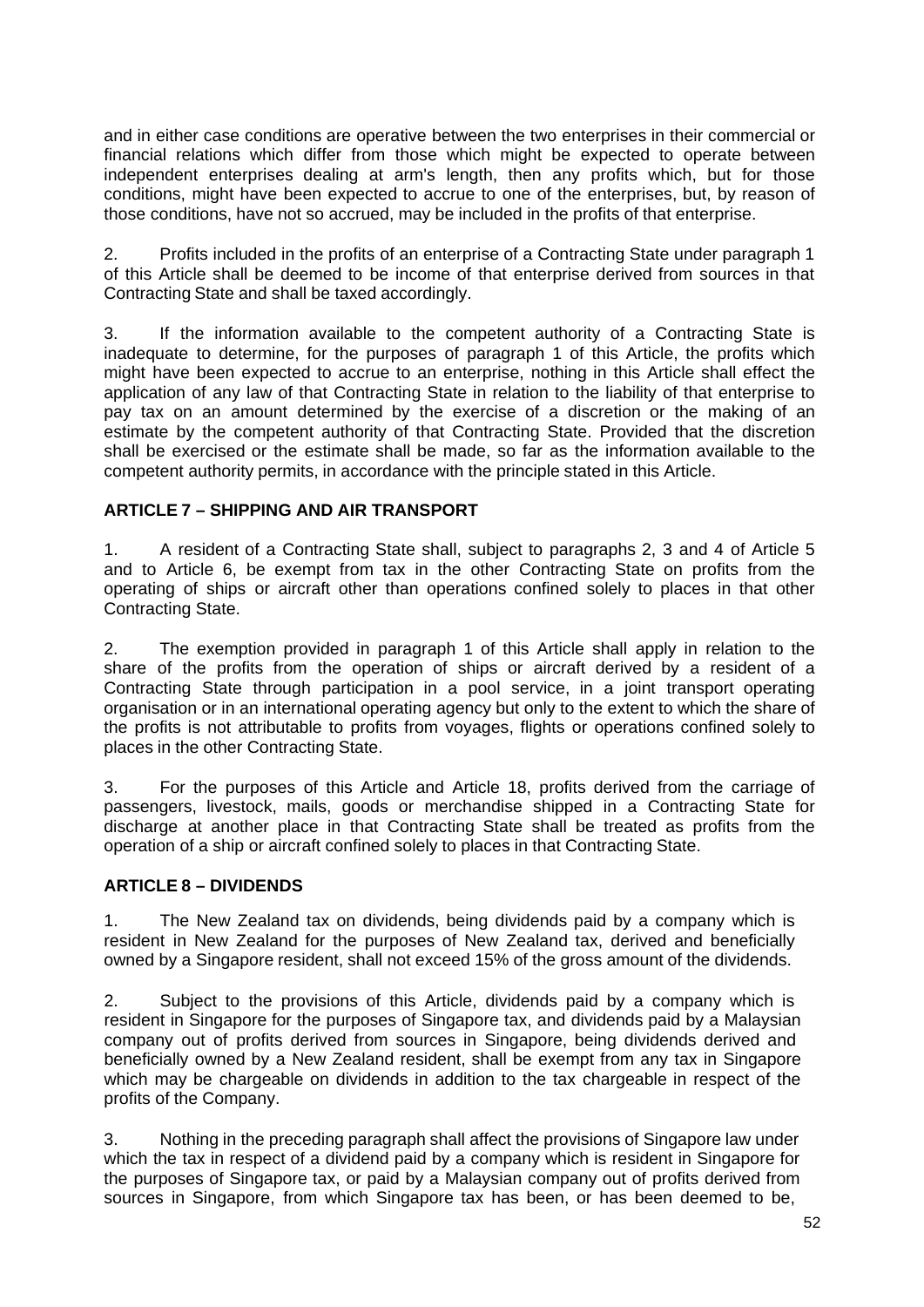deducted may be adjusted by reference to the rate of tax appropriate to the Singapore year of assessment immediately following that in which the dividend was paid.

4. If Singapore, subsequent to the signing of this Agreement, imposes a tax on dividends paid by a company which is resident in Singapore for the purposes of Singapore tax or paid by a Malaysian company out of profits derived from sources in Singapore, which is in addition to the tax chargeable in respect of the profits of the company, such tax may be charged but the tax so charged on such dividends derived and beneficially owned by a New Zealand resident shall not exceed 15% of the gross amount of the dividends.

5. Paragraphs 1, 2 and 4 of this Article shall not apply if the beneficial owner of the dividends, being a resident of a Contracting State, has in the other Contracting State a permanent establishment and the holding giving rise to the dividends is effectively connected with that permanent establishment.

6. Dividends paid by a company which is a resident of a Contracting State, being dividends which are derived and beneficially owned by a person who is not a resident of the other Contracting State, shall be exempt from tax in that other Contracting State. Provided that this paragraph shall not apply in relation to dividends paid by any company which is resident in Singapore for the purposes of Singapore tax and which is also resident in New Zealand for the purposes of New Zealand tax.

7. Nothing in the foregoing paragraphs of this Article shall affect the taxation of the company in respect of the profits out of which the dividends are paid.

## **ARTICLE 9 – INTEREST**

1. The tax of a Contracting State on interest derived from sources in that Contracting State and beneficially owned by a resident of the other Contracting State shall not exceed 15% of the gross amount of the interest.

2. Paragraph 1 of this Article shall not apply if the person who is the beneficial owner of the interest, being a resident of a Contracting State, has in the other Contracting State a permanent establishment and the indebtedness giving rise to the interest is effectively connected with that permanent establishment.

3. Paragraph 1 of this Article shall not apply where the person paying the interest and the person who is the beneficial owner of the interest are associated with each other. For the purposes of this paragraph a person is associated with another person if either person controls directly or indirectly the other or if any third person controls directly or indirectly both. For this purpose, the term "control" includes any kind of control, whether or not legally enforceable, and however exercised or exercisable.

4. Where the application of paragraph 1 of this Article to any interest is not excluded by virtue of the foregoing provisions of this Article but owing to a special relationship between the person paying the interest and the person who is the beneficial owner of the interest, or between both of them and some other person, the amount of the interest paid exceeds the amount which might have been expected to have been agreed upon in the absence of such relationship paragraph 1 of this Article shall apply only to the last-mentioned amount.

### **ARTICLE 10 – ROYALTIES**

1. The tax of a Contracting State on royalties derived from sources in that Contracting State and beneficially owned by a resident of the other Contracting State shall not exceed 15% of the gross amount of the royalties.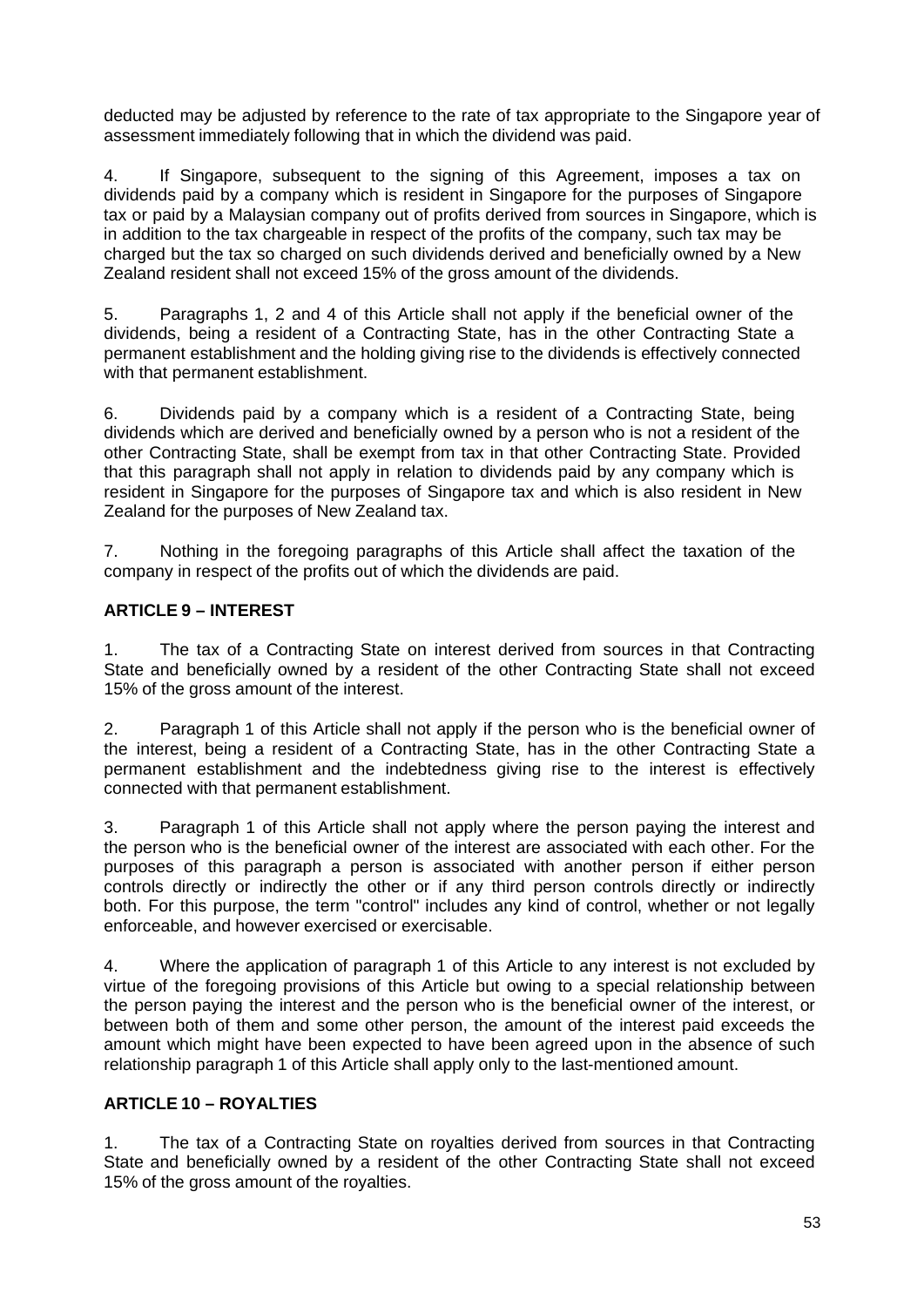2. In this Article, the term "royalties" means payments of any kind to the extent to which they are made as consideration for -

- (a) the use of or the right to use any
	- (i) copyright of scientific work for use in trade or industry, patent, design or model, plan, secret formula or process, or trade mark; or
	- (ii) industrial, commercial or scientific equipment; or
- (b) the supply of
	- (i) scientific, technical or industrial knowledge or information; or
	- (ii) any assistance which is given as a means of enabling the application or enjoyment of such knowledge or information;

but does not include natural resource royalties or payments referred to in subparagraph (j)(ii), subparagraph (j)(iii) or subparagraph (j)(iv) of paragraph 1 of Article 2.

3. Paragraph 1 of this Article shall not apply if the person who is the beneficial owner of the royalties, being a resident of a Contracting State, has in the other Contracting State a permanent establishment and the knowledge, information, assistance, right or property giving rise to the royalties is effectively connected with that permanent establishment.

4. Where, owing to a special relationship between the person paying the royalties and the person who is the beneficial owner of the royalties, or between both of them and some other person, the amount of the royalties paid exceeds the amount which might have been expected to have been agreed upon in the absence of such relationship, the provisions of this Article shall apply only to the last-mentioned amount.

### **ARTICLE 11 – PERSONAL SERVICES**

1. Subject to Articles 14 and 15, remuneration or income (other than pensions) derived by an individual who is a resident of a Contracting State in respect of personal (including professional) services may be taxed only in that Contracting State unless the services are performed in the other Contracting State. If the services are so performed, such remuneration or income as is derived in respect thereof shall be deemed to have a source in, and may be taxed in, that other Contracting State.

2. Notwithstanding paragraph 1 of this Article, remuneration or income (other than pensions) derived by a resident of a Contracting State in respect of personal (including professional) services performed in the other Contracting State shall be exempt from tax in that other Contracting State if -

- (a) the recipient is present in that other Contracting State for a period or periods not exceeding in the aggregate 183 days in the income year or the basis period for the year of assessment, as the case may be, of that other Contracting State; and
- (b) the remuneration is paid by or on behalf of a person who is a resident of the first-mentioned Contracting State; and
- (c) the remuneration or income is not borne by a permanent establishment which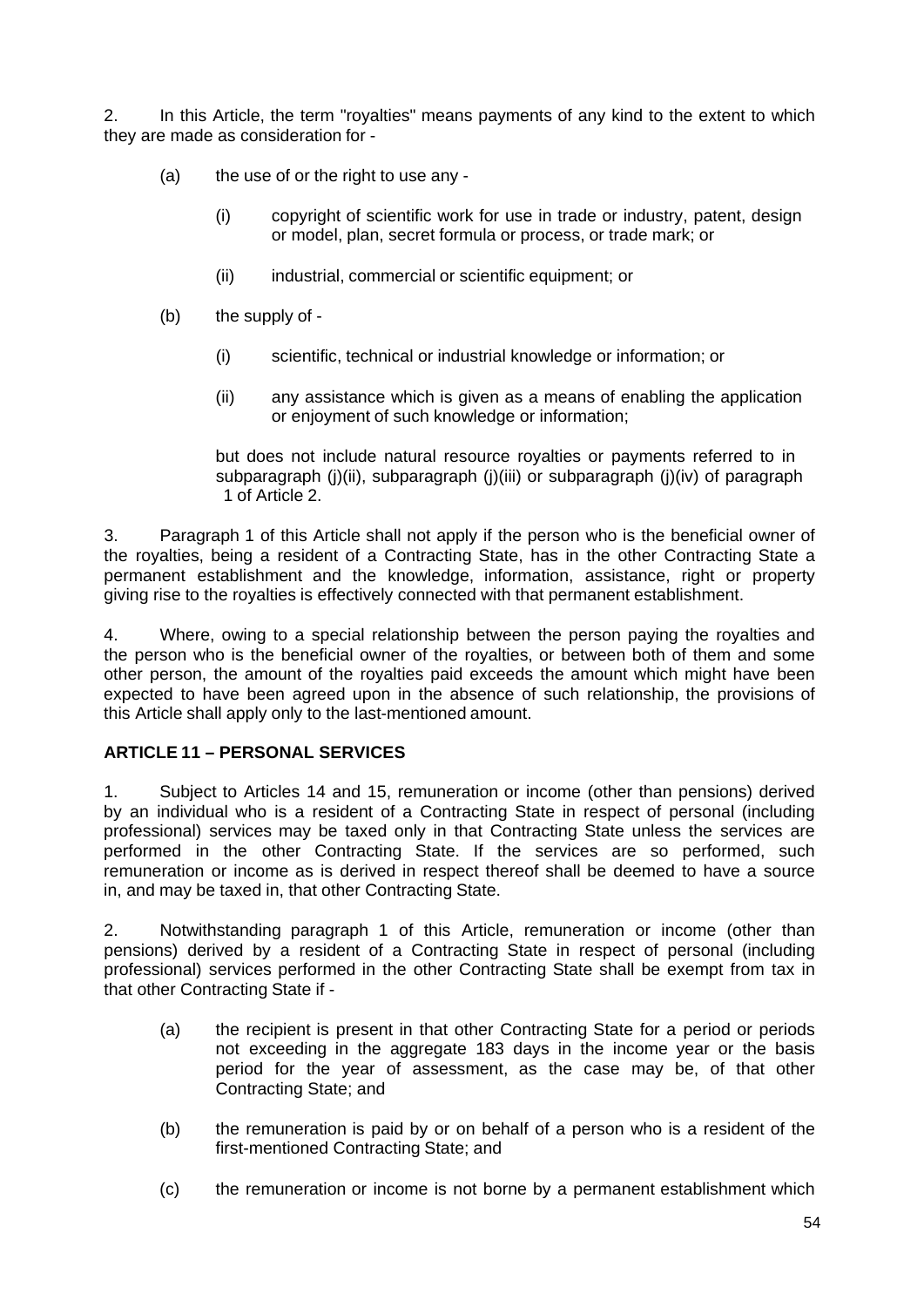that person has in that other Contracting State.

3. Notwithstanding paragraphs 1 and 2 of this Article, remuneration derived by a resident of a Contracting State in respect of employment exercised aboard a ship or aircraft operating in international traffic shall be taxable only in that Contracting State.

## **ARTICLE 12 – DIRECTORS' FEES**

Notwithstanding anything contained in Article 11, directors' fees and similar payments derived by a resident of a Contracting State in his capacity as a member of the board of directors of a company which is a resident of the other Contracting State shall be deemed to have a source in, and may be taxed in, that other Contracting State.

### **ARTICLE 13 – PUBLIC ENTERTAINERS AND ATHLETES**

1. Notwithstanding anything contained in Article 11, remuneration or income derived by public entertainers (such as theatrical, motion picture, radio or television artistes and musicians) and by athletes from their personal activities as such shall be deemed to have a source in, and may be taxed in, the Contracting State in which these activities are exercised.

2. An enterprise of a Contracting State shall be deemed to have a permanent establishment in the other Contracting State and to carry on trade or business through that permanent establishment if it provides the services of a public entertainer or athlete referred to in paragraph 1 of this Article in that other Contracting State.

### **ARTICLE 14 – GOVERNMENTAL FUNCTIONS**

1. Remuneration (other than pensions) paid by the Government of Singapore to any individual for services rendered to that Government in the discharge of governmental functions shall be exempt from New Zealand tax, except where the individual is resident in New Zealand for the purposes of New Zealand tax and is not a Singapore citizen.

2. Remuneration (other than pensions) paid by the Government of New Zealand to an individual for services rendered to that Government in the discharge of governmental functions shall be exempt from Singapore tax, except where the individual is resident in Singapore for the purposes of Singapore tax and is not a New Zealand citizen.

3. This Article shall not apply to any remuneration in respect of services rendered in connection with any trade or business carried on by either Government for the purposes of profit.

## **ARTICLE 15 – STUDENTS AND TRAINEES**

A student or trainee who is, or was immediately before visiting a Contracting State, a resident of the other Contracting State and is present in the first-mentioned Contracting State solely for the purpose of his education or training shall not be taxed in that firstmentioned Contracting State on payments (including salary or wages) to the extent to which he receives such payments for the purpose of his maintenance, education or training provided that such payments are made to him from outside that first-mentioned Contracting State.

### **ARTICLE 16 – DUAL RESIDENTS RECEIVING INCOME**

1. This Article shall apply to a person who is resident in Singapore for the purposes of Singapore tax and is also resident in New Zealand for the purposes of New Zealand tax.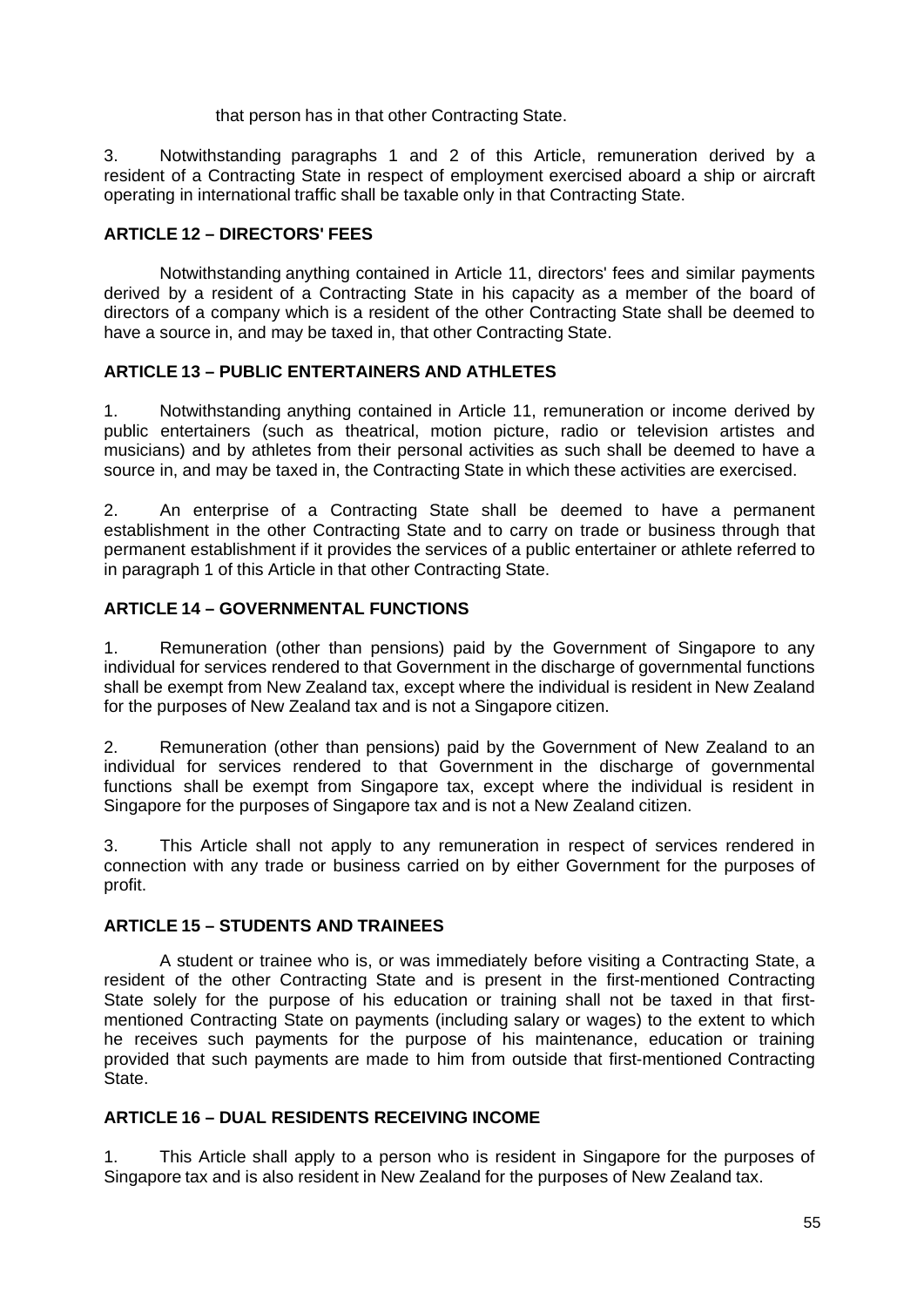2. Where such a person is treated for the purposes of this Agreement solely as a resident of a Contracting State he shall be exempt in the other Contracting State from tax on income other than income which, under the law of that other Contracting State or under this Agreement, is derived, or is deemed to be derived, from sources in that other Contracting State.

## **ARTICLE 17 – LIMITATION OF RELIEF**

Where this Agreement provides (with or without conditions) that income from sources in a Contracting State shall be exempt from tax, or taxed at a reduced rate, in that Contracting State and under the laws in force in the other Contracting State the said income is subject to tax by reference to the amount thereof which is remitted to or received in that other Contracting State and not by reference to the full amount thereof, then the exemption or reduction of tax to be allowed under this Agreement in the first-mentioned Contracting State shall apply only to so much of the income as is remitted to or received in that other Contracting State.

### **ARTICLE 18 – SOURCES OF INCOME**

- 1. For the purposes of this Agreement
	- (a)
- (i) dividends paid by a company which is resident in Singapore for the purposes of Singapore tax to a New Zealand resident shall be treated as income from sources in Singapore;
	- (ii) dividends paid by a Malaysian company out of profits derived from sources in Singapore to a New Zealand resident shall be treated as income from sources in Singapore;
- (b) dividends paid by a company which is resident in New Zealand for the purposes of New Zealand tax to a Singapore resident shall be treated as income from sources in New Zealand;
- (c) profits derived by a resident of a Contracting State from the operation of ships or aircraft, being profits from operations confined solely to places in the other Contracting State, shall be treated as having a source in that other Contracting State;
- (d) interest shall be treated as having a source in a Contracting State where the person paying the interest is the Government of that Contracting State or a resident of that Contracting State. Where, however, the person paying the interest, whether he is a resident of a Contracting State or not, has in a Contracting State a permanent establishment and the interest is borne by such permanent establishment, then such interest shall be treated as having a source in the Contracting State in which the permanent establishment is situated;
- (e) royalties (as defined in Article 10) and payments referred to in subparagraph  $(i)(ii)$ , subparagraph  $(i)(iii)$  or subparagraph  $(i)(iv)$  of paragraph 1 of Article 2 shall be treated as having a source in a Contracting State where the person paying such royalties or making such payments is the Government of that Contracting State or a resident of that Contracting State. Where, however, the person paying such royalties or making such payments, whether he is a resident of a Contracting State or not, has in a Contracting State a permanent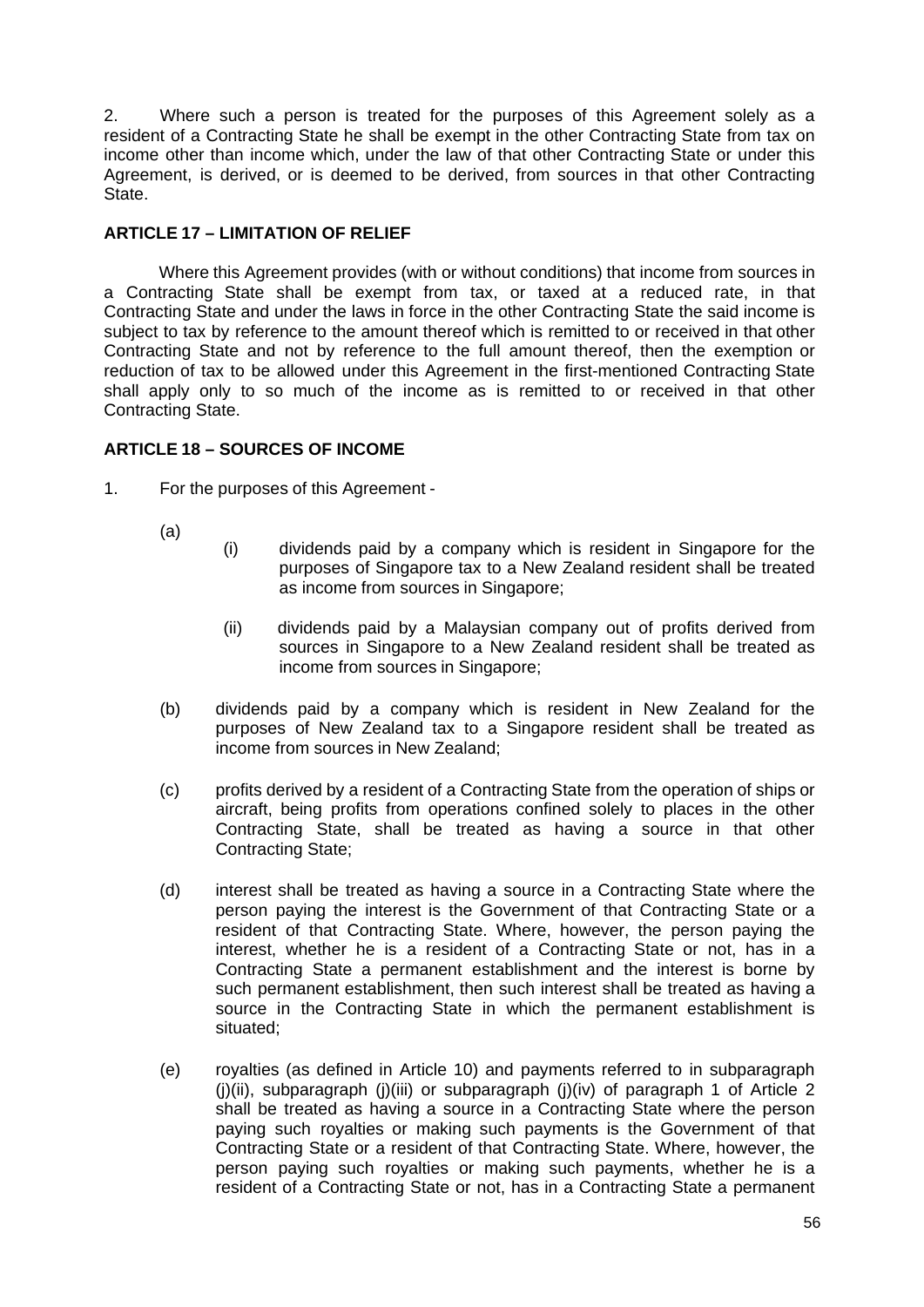establishment and such royalties or payments are borne by such permanent establishment, then such royalties or payments shall be treated as having a source in the Contracting State in which the permanent establishment is situated;

(f) natural resource royalties and income referred to in subparagraph  $(i)(v)$ , subparagraph (j)(vi) or subparagraph (j)(vii) of paragraph 1 of Article 2 derived by a resident of a Contracting State shall be treated as derived from sources in the other Contracting State if the land, mine, quarry, natural resource, standing timber or rent-producing property is situated in that other Contracting State.

2. Notwithstanding anything contained in Article 16 where income of any of the kinds referred to in paragraph 1 of this Article is derived by a resident of a Contracting State and is not, under the provisions of that paragraph, treated as having a source in the other Contracting State, such income shall be exempt from tax in that other Contracting State.

## **ARTICLE 19 – ELIMINATION OF DOUBLE TAXATION**

1. Subject to any provisions of the laws of Singapore which may from time to time be in force and which relate to the allowance of a credit against Singapore tax of tax paid in a country outside Singapore (which shall not affect the general principles hereof), New Zealand tax paid under the law of New Zealand and in accordance with this Agreement, whether directly or by deduction, in respect of income derived by a Singapore resident from sources in New Zealand (excluding, in the case of a dividend, tax paid in respect of profits out of which the dividend is paid) shall be allowed as a credit against Singapore tax payable in respect of that income. However, where such income is a dividend paid by a company which is a New Zealand resident to a company which is a Singapore resident and which beneficially owns at least 10% of the paid-up share capital in the first-mentioned company the credit shall take into account (in addition to any New Zealand tax on dividends) the New Zealand tax paid by the first-mentioned company in respect of its profits.

2. Subject to any provisions of the laws of New Zealand which may from time to time be in force and which relate to the allowance of a credit against New Zealand tax of tax paid in a country outside New Zealand (which shall not affect the general principles hereof), Singapore tax paid under the law of Singapore and in accordance with this Agreement, whether directly or by deduction, in respect of income derived by a New Zealand resident from sources in Singapore (excluding, in the case of a dividend, tax paid in respect of the profits out of which the dividend is paid) shall be allowed as a credit against New Zealand tax payable in respect of that income. However, where a company which is a New Zealand resident beneficially owns at least 10% of the paid-up share capital in a company which is a Singapore resident, any dividend derived by the first-mentioned company from the secondmentioned company (being dividends which, in accordance with the taxation law of New Zealand in existence at the date of signature of this Agreement, would be exempt from New Zealand tax) shall be exempt from New Zealand tax and shall not be taken into account for the purpose of determining the rate of New Zealand tax payable in respect of any other income derived by that first-mentioned company.

3. For the purposes of paragraph 2 of this Article, a New Zealand resident deriving income from sources in Singapore consisting of -

(a) profits, being profits in respect of which an exemption from Singapore tax has been granted under the provisions of the Economic Expansion Incentives (Relief from Income Tax) Act, (Chapter 135) of Singapore; or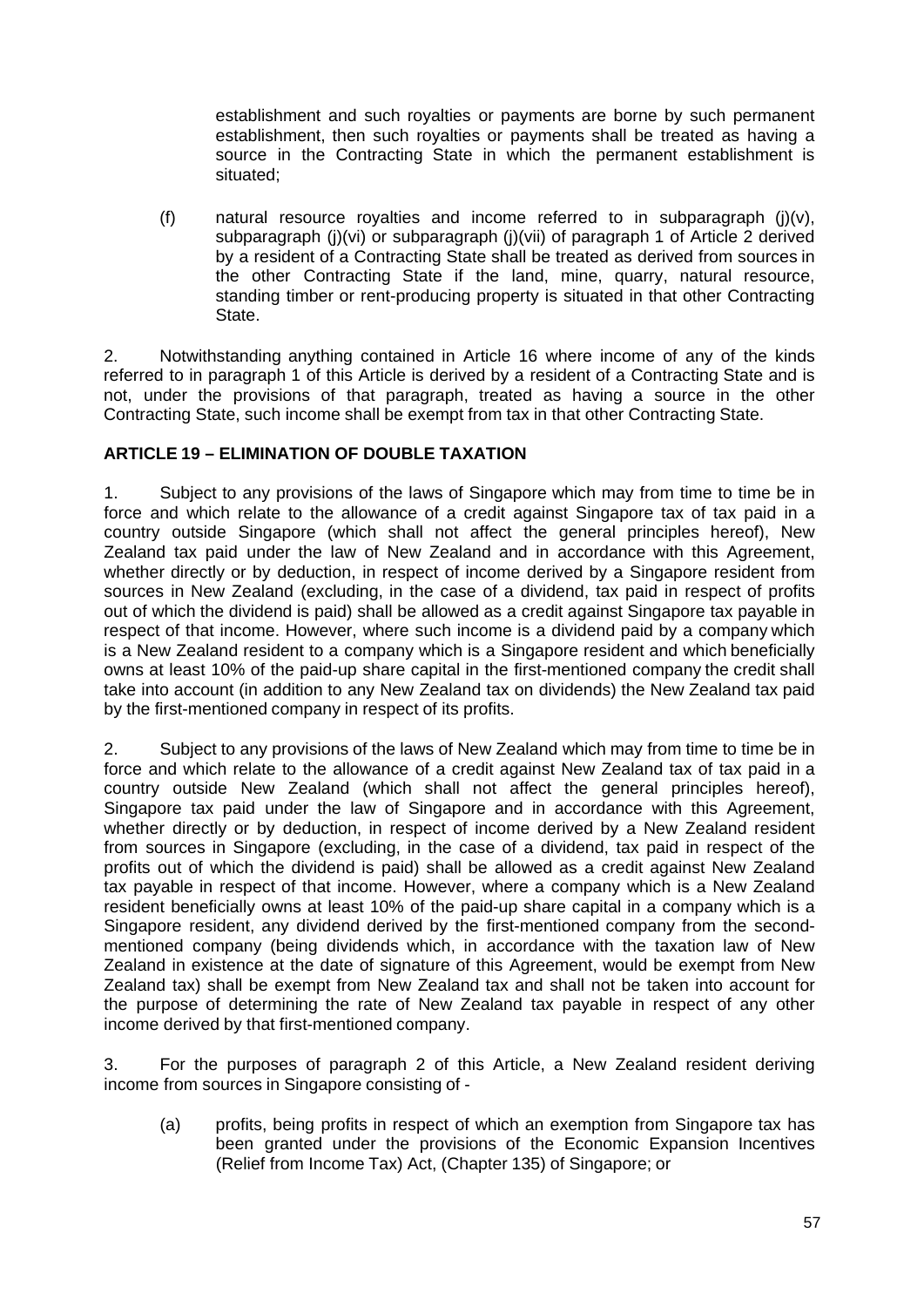(b) interest or royalties, being interest or royalties in respect of which an exemption from or reduction of Singapore tax has been granted under the provisions of the said Economic Expansion Incentives (Relief from Income Tax) Act, (Chapter 135) -

shall be deemed to have paid Singapore tax in an amount or, as the case may be, the Singapore tax paid shall be deemed to have been increased by an amount equal to the amount by which the Singapore tax that otherwise would have been payable under the law of Singapore and in accordance with this Agreement in respect of those profits or, as the case may be, that interest or those royalties is reduced by the exemption or reduction granted.

4. Every reference in paragraph 3 of this Article to the Economic Expansion Incentives (Relief from Income Tax) Act, (Chapter 135) shall be deemed to include a reference to any other law which is imposed in Singapore after the date of signature of this Agreement in modification of, or in addition to, or in substitution for, that Act and which is agreed, in an Exchange of Letters between the Contracting States, to be of a substantially similar character to the provisions of that Act as in force at the date of signature of this Agreement.

## **ARTICLE 20 – MUTUAL AGREEMENT PROCEDURE**

1. Where a resident of a Contracting State considers that the action of the competent authorities in a Contracting State has resulted, or is likely to result, in double taxation contrary to the provisions of this Agreement, he shall be entitled to present the facts to the competent authority in the Contracting State of which he is a resident and, should his claim be deemed worthy of consideration, the competent authority in that Contracting State shall endeavour to come to an agreement with the competent authority in the other Contracting State with a view to the avoidance of the double taxation in question.

2. The competent authority in a Contracting State may communicate directly with the competent authority in the other Contracting State for the purpose of giving effect to the provisions of this Agreement and in an endeavour to assure its consistent interpretation and application.

## **ARTICLE 21 – EXCHANGE OF INFORMATION**

1. The competent authorities shall exchange such information (being information available under the respective taxation laws of the Contracting States) as is necessary for carrying out the provisions of this Agreement or for the prevention of fraud or for the administration of statutory provisions against avoidance of the taxes to which this Agreement applies by virtue of Article 1.

2. Any information so exchanged shall be treated as secret and shall not be disclosed to any persons other than those (including a Court or reviewing authority) concerned with the assessment or collection of the taxes to which this Agreement applies by virtue of Article 1, or the determination of appeals in relation thereto.

3. No information shall be exchanged which would disclose any trade secret or trade process, or which would be contrary to public policy.

### **ARTICLE 22 – TERRITORIAL EXTENSION**

1. This Agreement may be extended, either in its entirety or with modifications, to any Territory for whose international relations either Contracting State is responsible, and which imposes taxes substantially similar in character to those which are the subject of this Agreement and any such extension shall take effect from such date and subject to such modifications and conditions (including conditions as to termination) as may be specified and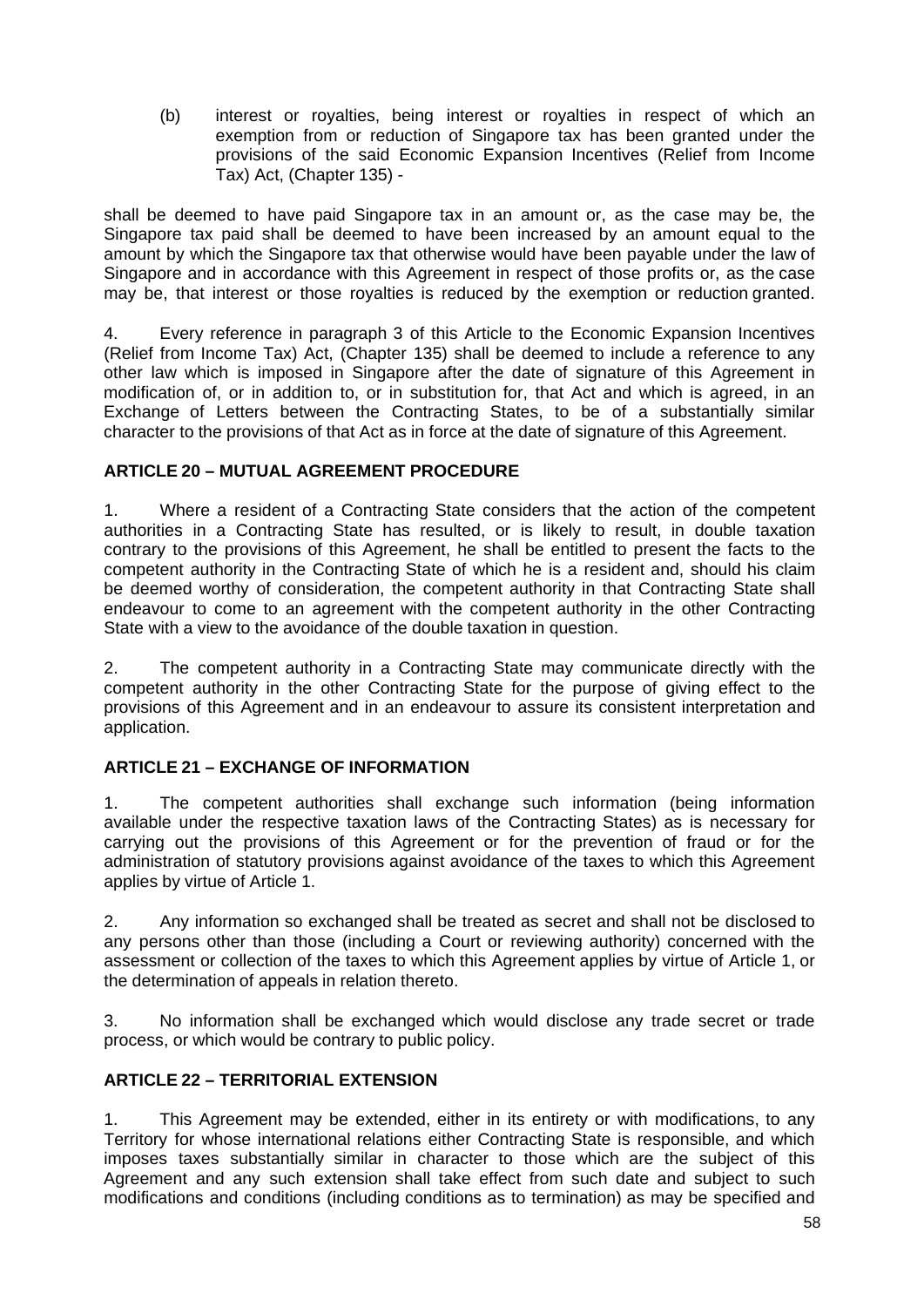agreed between the Contracting States in Letters to be exchanged for this purpose.

2. The termination by Singapore or New Zealand of this Agreement under Article 24 shall, unless otherwise expressly agreed by both Contracting States, terminate the application of this Agreement to any Territory to which it has been extended under this Article.

### **ARTICLE 23 – ENTRY INTO FORCE**

This Agreement shall enter into force on a date to be agreed by Exchange of Letters between the Contracting States and shall thereupon have effect -

(a) in Singapore -

for any year of assessment beginning on or after 1 January 1974;

(b) in New Zealand -

in respect of income derived during any income year beginning on or after 1 April 1973.

#### **ARTICLE 24 – TERMINATION**

This Agreement shall continue in effect indefinitely, but either Contracting State may, on or before 30 June in any calendar year after the year 1976 give to the other Contracting State written notice of termination and, in that event, this Agreement shall cease to be effective -

(a) in Singapore -

for any year of assessment beginning on or after 1st January in the second calendar year immediately following that in which the notice is given;

(b) in New Zealand -

in respect of income derived during any income year beginning on or after 1st April in the calendar year immediately following that in which the notice is given.

IN WITNESS WHEREOF the undersigned, duly authorised thereto, have signed this Agreement.

DONE at Singapore in duplicate this 21st day of August one thousand nine hundred and seventy-three in the English language.

> *For the Government of The Republic of Singapore*

*For the Government of New Zealand*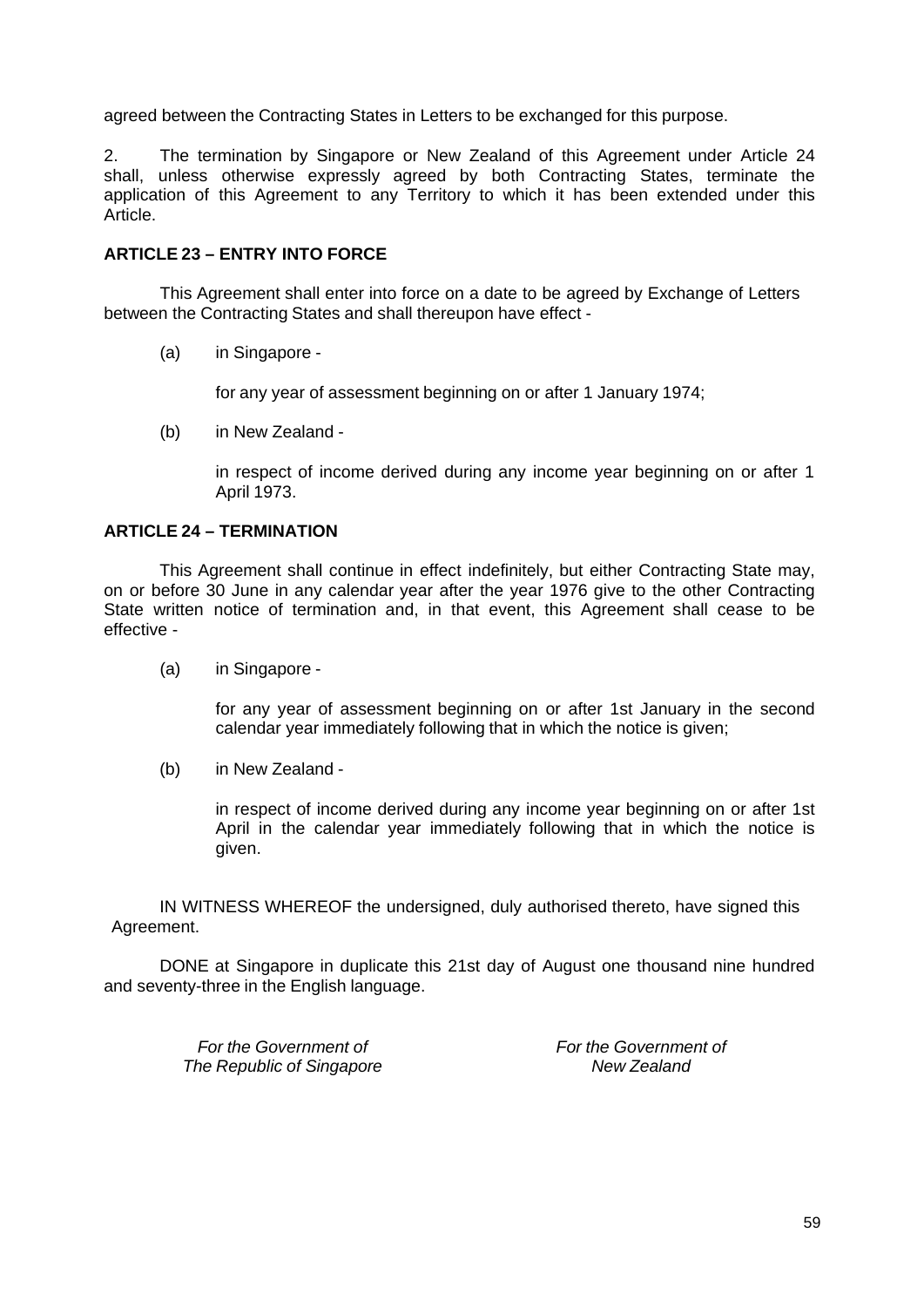## **PROTOCOL (1973)**

The Government of the Republic of Singapore and the Government of New Zealand have agreed that the following provisions shall form an integral part of the Agreement:

On or before 30 June in any calendar year after the year 1976 the Government of New Zealand may give to the Government of the Republic of Singapore written notice to the effect that the provisions of paragraphs 3 and 4 of Article 19 shall cease to have force or effect, and, in that event, the provisions of those paragraphs shall cease to have any force or effect in New Zealand in respect of income derived during any income year beginning on or after 1 April in the calendar year immediately following that in which the notice is given.

This protocol shall enter into force on the same date as the Agreement.

DONE at Singapore in duplicate this 21st day of August one thousand nine hundred and seventy-three in the English language.

> *For the Government of The Republic of Singapore*

*For the Government of New Zealand*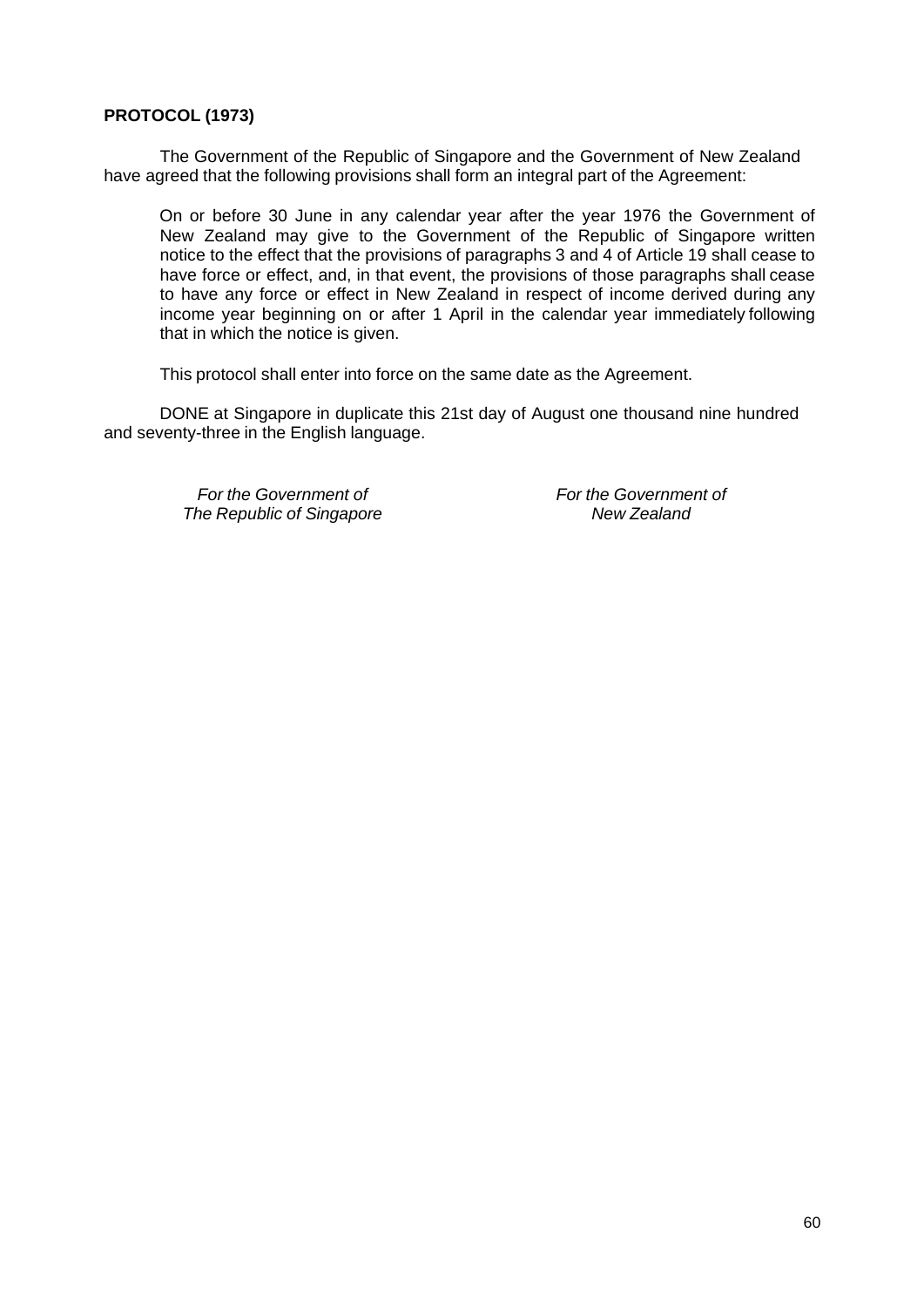# **ANNEX C**

### **THIRD PROTOCOL TO THE AGREEMENT BETWEEN THE GOVERNMENT OF THE REPUBLIC OF SINGAPORE AND THE GOVERNMENT OF NEW ZEALAND FOR THE AVOIDANCE OF DOUBLE TAXATION AND THE PREVENTION OF FISCAL EVASION WITH RESPECT TO TAXES ON INCOME**

The Government of the Republic of Singapore and the Government of New Zealand,

Having regard to the Agreement between the Government of the Republic of Singapore and the Government of New Zealand for the Avoidance of Double Taxation and the Prevention of Fiscal Evasion with respect to Taxes on Income done at Singapore on 21 August 1973 (hereinafter referred to as "the Agreement"),

Have agreed that the following provisions shall form an integral part of the Agreement:

### **ARTICLE I**

Subparagraph (j)(iv) of paragraph 1 of Article 2 of the Agreement shall be deleted and replaced by the following:

"(j)(iv) payments of any kind to the extent to which they are made as consideration for the supply of commercial knowledge, information, or assistance which is given as a means of enabling the application or enjoyment of such knowledge or information; or"

### **ARTICLE II**

Subparagraph (j)(x) and subparagraph (j)(xi) of paragraph 1 of Article 2 of the Agreement shall be deleted and replaced by the following subparagraph  $(j)(x)$ :  $''(j)(x)$  income from the performance of services as defined in Article 11;"

### **ARTICLE III**

Subparagraphs (a) and (b) of paragraph 4 of Article 4 of the Agreement shall be deleted and replaced by the following subparagraphs (a), (b) and (c):

"(a) it carries on supervisory activities in that other Contracting State for more than six months in connection with a building site, or a construction, installation or assembly project which is being undertaken, in that other Contracting State; or

(b) substantial equipment is in that other Contracting State being used or installed by, for or under contract with the enterprise; or

(c) it furnishes services, including consultancy services, through employees or other personnel engaged by the enterprise for such purpose, within the other Contracting State for a period or periods aggregating more than 183 days within any twelve-month period commencing or ending in the year of income concerned or the basis period for the year of assessment, as the case may be."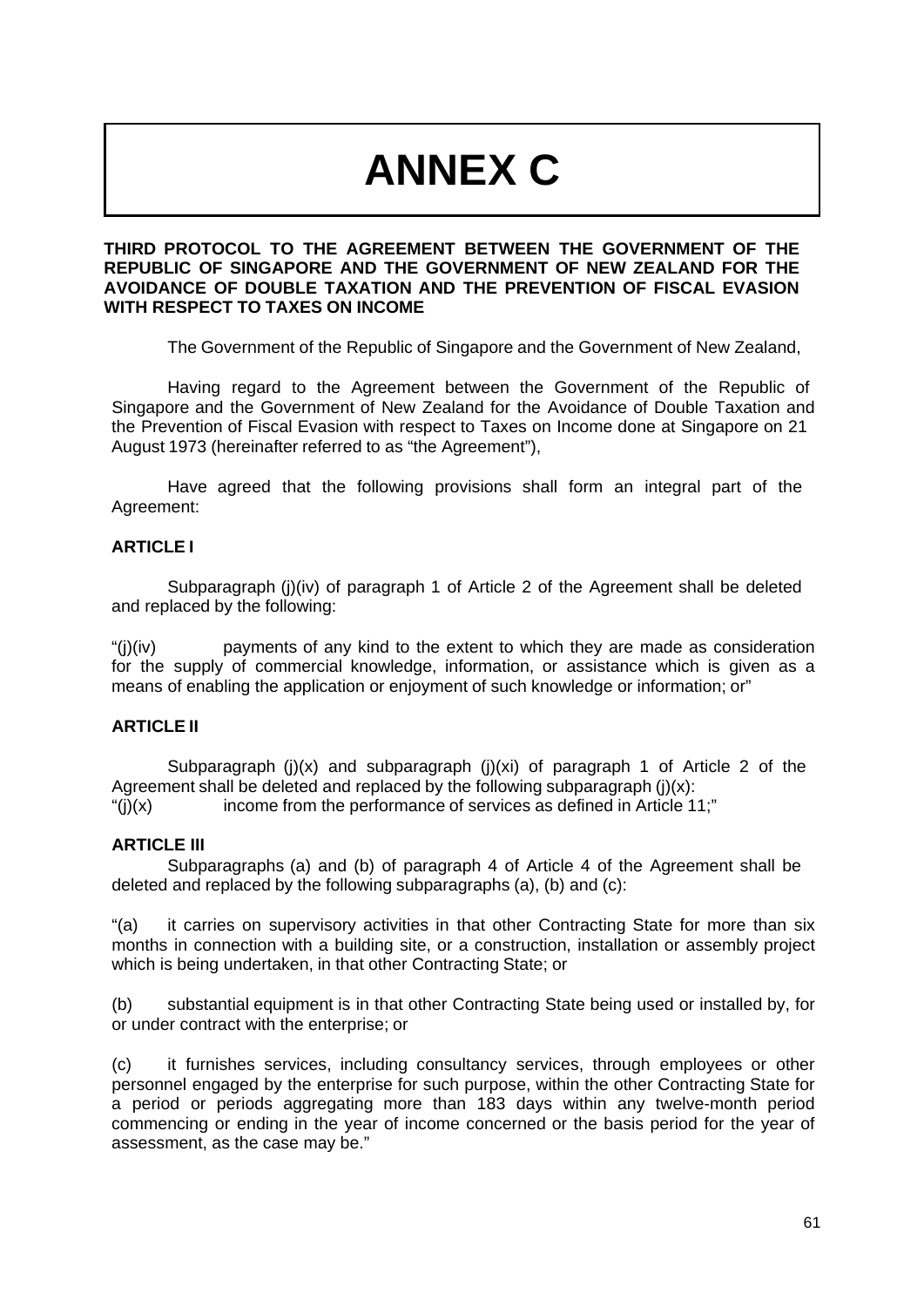## **ARTICLE IV**

Article 11 of the Agreement shall be deleted and replaced by the new Article 11 and 11A as follows:

"Article 11 – Independent Personal Services

1. Income derived by an individual who is a resident of a Contracting State from the performance of professional services or other activities of an independent character shall be taxable only in that State except in the following circumstances when such income may also be taxed in the other Contracting State:

- (a) if the individual has a fixed base regularly available in the other State for the purpose of performing such services or activities; in that case, only so much of the income as is attributable to that fixed base may be taxed in that other State; or
- (b) if the individual's stay in the other State is for a period or periods exceeding in the aggregate 183 days within any twelve-month period commencing or ending in the year of income concerned or the basis period for the year of assessment, as the case may be; in that case, only so much of the income as is derived from such services or activities performed in that other State may be taxed in that other State.

2. The term "professional services" includes especially independent scientific, literary, artistic, educational or teaching activities as well as the independent activities of physicians, lawyers, engineers, architects, dentists and accountants.

Article 11A – Income from Employment

1. Subject to the provisions of Articles 12 and 14, salaries, wages and other similar remuneration (other than pensions) derived by a resident of a Contracting State in respect of an employment shall be taxable only in that State unless the employment is exercised in the other Contracting State. If the employment is so exercised, such remuneration as is derived therefrom may be taxed in that other State.

2. Notwithstanding the provisions of paragraph 1, remuneration (other than pensions) derived by a resident of a Contracting State in respect of an employment exercised in the other Contracting State shall be taxable only in the first-mentioned State if:

- (a) the recipient is present in the other State for a period or periods not exceeding in the aggregate 183 days within any twelve-month period commencing or ending in the year of income concerned or the basis period for the year of assessment, as the case may be; and
- (b) the remuneration is paid by, or on behalf of, an employer who is not resident of the other State; and
- (c) the remuneration is not borne by or deductible in determining the taxable profits of a permanent establishment or a fixed base which the employer has in the other State.

3. Notwithstanding paragraphs 1 and 2 of this Article, remuneration (other than pensions) derived by a resident of a contracting state in respect of an employment exercised aboard a ship or aircraft operating in international traffic shall be taxable only in that State."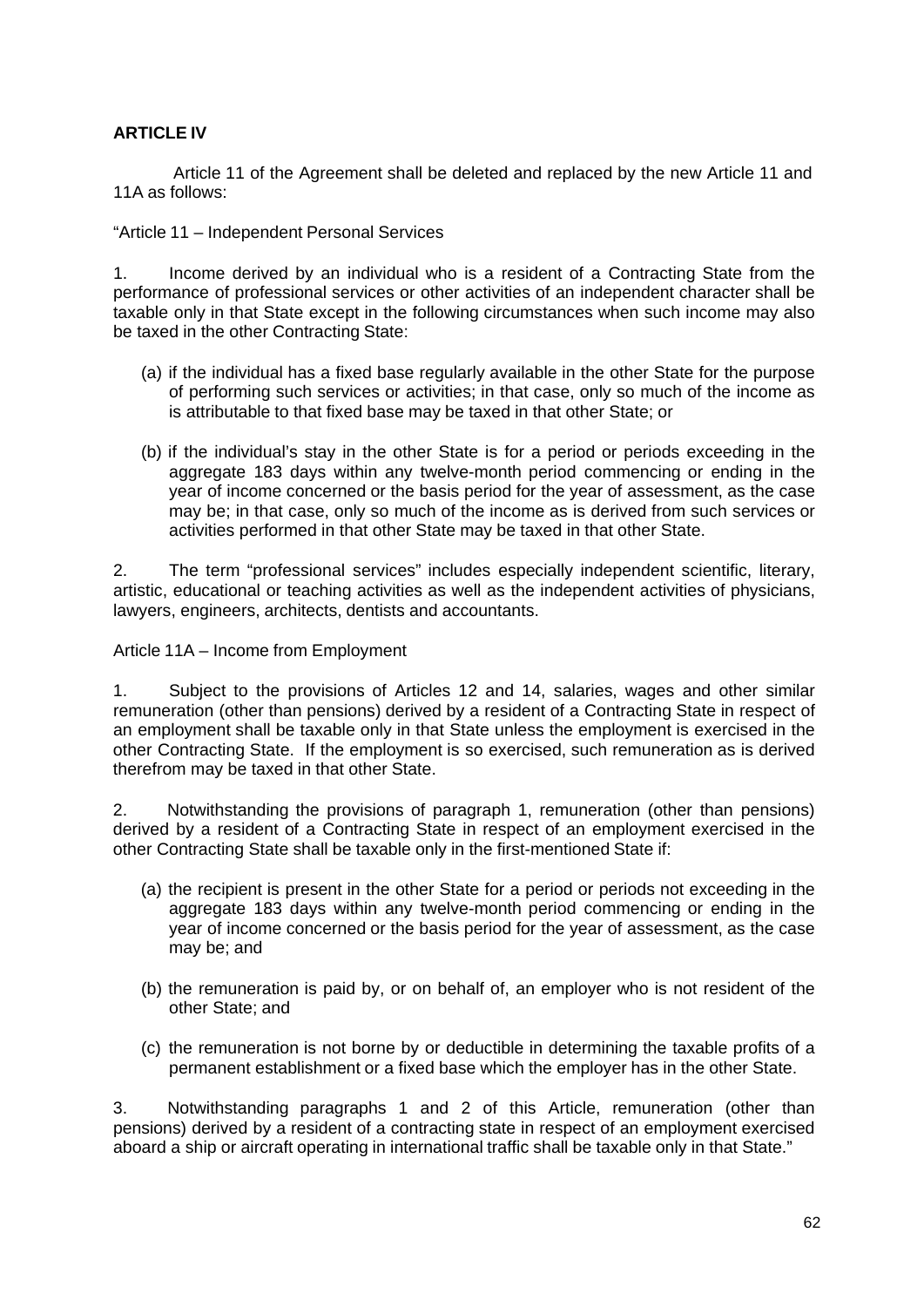## **ARTICLE V**

Article 12 of the Agreement shall be deleted and replaced by the following: "Article 12 – Directors' Fees

Directors' fees and similar payments derived by a resident of a Contracting State in that resident's capacity as a member of the board of directors of a company which is a resident of the other Contracting State shall be deemed to have a source in, and may be taxed in, that other State."

### **ARTICLE VI**

The words "Article 11" in paragraph 1 of Article 13 of the Agreement shall be deleted and replaced by "Articles 5, 11 and 11A".

### **ARTICLE VII**

Article I to VI of this Third Protocol shall apply to income derived on or after 1<sup>st</sup> January 2006.

### **ARTICLE VIII**

1. The Contracting States shall notify each other through diplomatic channels that the constitutional requirements for the entry into force of this Third Protocol have been complied with.

2. This Third Protocol shall enter into force on the date of the later of the notification referred to in paragraph 1 of this Article.

Done at Singapore in duplicate this 5th day of September 2005 in the English language.

FOR THE GOVERNMENT OF THE REPUBLIC OF SINGAPORE

FOR THE GOVERNMENT OF NEW ZEALAND

MOSES LEE COMMISSIONER OF INLAND REVENUE

RICHARD GRANT HIGH COMMISSIONER OF NEW ZEALAND TO SINGAPORE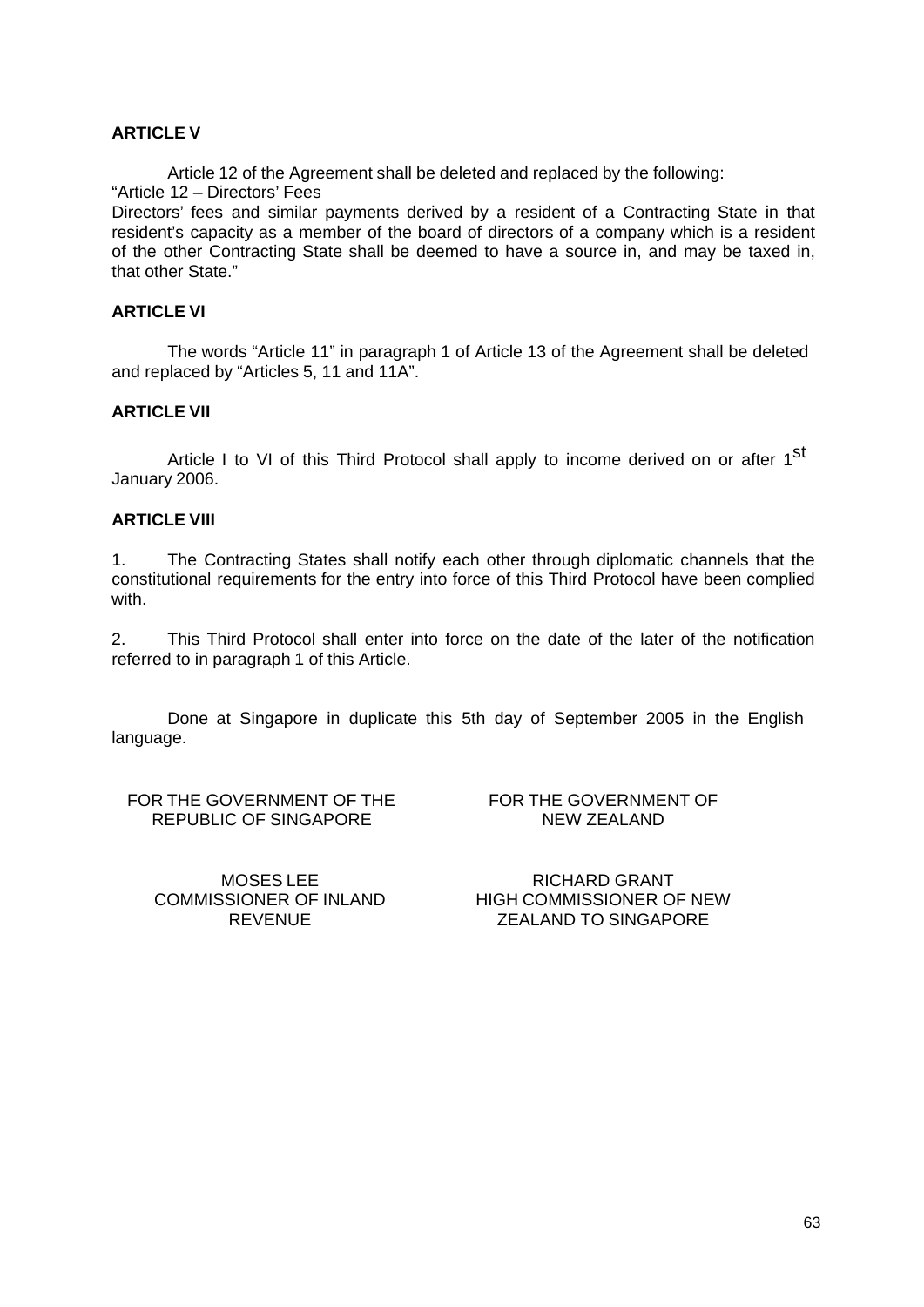# **ANNEX D**

**PROTOCOL (1993)**

### **SECOND PROTOCOL TO THE AGREEMENT BETWEEN THE GOVERNMENT OF THE REPUBLIC OF SINGAPORE AND THE GOVERNMENT OF NEW ZEALAND FOR THE AVOIDANCE OF DOUBLE TAXATION AND THE PREVENTION OF FISCAL EVASION WITH RESPECT TO TAXES ON INCOME**

The Government of the Republic of Singapore and the Government of New Zealand,

Having regard to the Agreement between the Government of the Republic of Singapore and the Government of New Zealand for the Avoidance of Double Taxation and the Prevention of Fiscal Evasion with respect to Taxes on Income done at Singapore on 21 August 1973 (hereinafter referred to as "the Agreement"),

Have agreed that the following provisions shall form an integral part of the Agreement:

### **ARTICLE I**

Notwithstanding paragraph 3 of Article 19 of the Agreement, a New Zealand resident deriving income from Singapore, being income referred to in that paragraph, shall not be deemed to have paid Singapore tax in respect of such income where the competent authority of New Zealand considers, after consultation with the competent authority of Singapore, that it is inappropriate to do so having regard to:

- (a) whether any arrangements have been entered into by any person for the purpose of taking advantage of paragraph 3 of Article 19 for the benefit of that person or any other person;
- (b) whether any benefit accrues or may accrue to a person who is neither a New Zealand resident nor a Singapore resident;
- (c) the prevention of fraud or the avoidance of the taxes to which the Agreement applies;
- (d) any other matter which the competent authorities consider relevant in the particular circumstances of the case including any submissions from the New Zealand resident concerned.

### **ARTICLE II**

Article I of this Second Protocol shall apply to income derived on or after 1 July 1993.